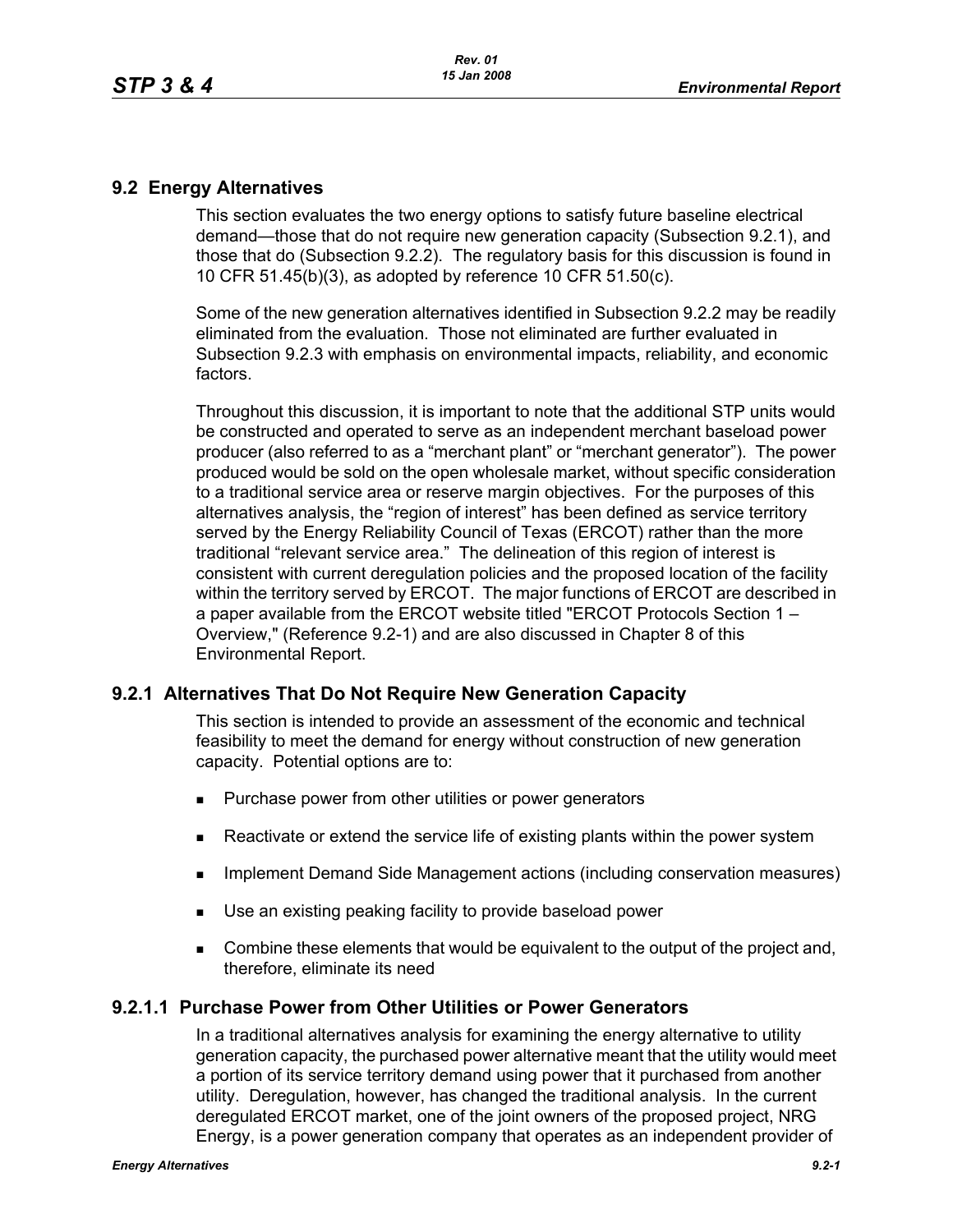wholesale electricity. As a power generation company, NRG Energy would not be able to offer competitively priced power if it had to purchase electricity for resale in the wholesale market

The other joint owner of the proposed project, CPS Energy, continues to operate as a traditional utility. As a traditional utility, one of CPS Energy's goals is to provide the lowest cost-reliable power supply to its customers. In some instances, when the price is right, CPS Energy makes short-term purchases of power on the wholesale market for the benefit of customers. However, to maintain an adequate reserve of generating capacity for reliability and wholesale market risk reduction, CPS Energy has determined that the proposed nuclear project is the lowest cost option. CPS Energy has and continues to evaluate power markets for opportunities to supplement its generation portfolio. However, power supply agreements are too costly to be a viable alternative to the proposed nuclear project.

Finally, as discussed in Chapter 8, the region of interest for the need for power analysis is ERCOT. Chapter 8 demonstrates that within ERCOT there is a need for power from STP 3 & 4 plus other new generating facilities. Chapter 8 also demonstrates that there are very limited interconnections between ERCOT and outside areas. Given the limited interconnections, it would not be possible to supply the need for power within ERCOT with power purchased from outside of ERCOT.

### **9.2.1.2 Reactivate or Extend Service Life of Existing Plants**

Reactivating or extending the service life of existing plants could reduce the need for a new nuclear power station. STPNOC has no plans to retire either of the existing STP units. Fossil plants that have been retired or that are slated for retirement tend to be ones that are old enough to have difficulty in meeting current restrictions on air contaminant emissions. In the face of increasingly stringent restrictions, delaying retirement, or reactivating plants to avoid development of large baseloaded plant would be unreasonable. To meet regulatory requirements, major construction to retrofit emission control devices, upgrade, or replace plant components would likely be required. STPNOC concluded that the environmental impacts of such a scenario are bounded by the coal- and gas-fired alternatives. Consequently, reactivation or extended service life for existing plants are not considered reasonable or environmentally preferable alternative energy sources for the owners of the proposed project.

#### **9.2.1.3 Demand Side Management**

Historically, state regulatory bodies have required regulated utilities to institute programs designed to reduce demand for electricity; however, the capacity of the proposed baseload unit could not reasonably be replaced with conservation. Demand Side Management programs included energy conservation and load modification measures. In the current deregulated ERCOT market, NRG Energy anticipates it would not be able to offer competitively priced power if it had to retain an extensive conservation and load modification incentive program.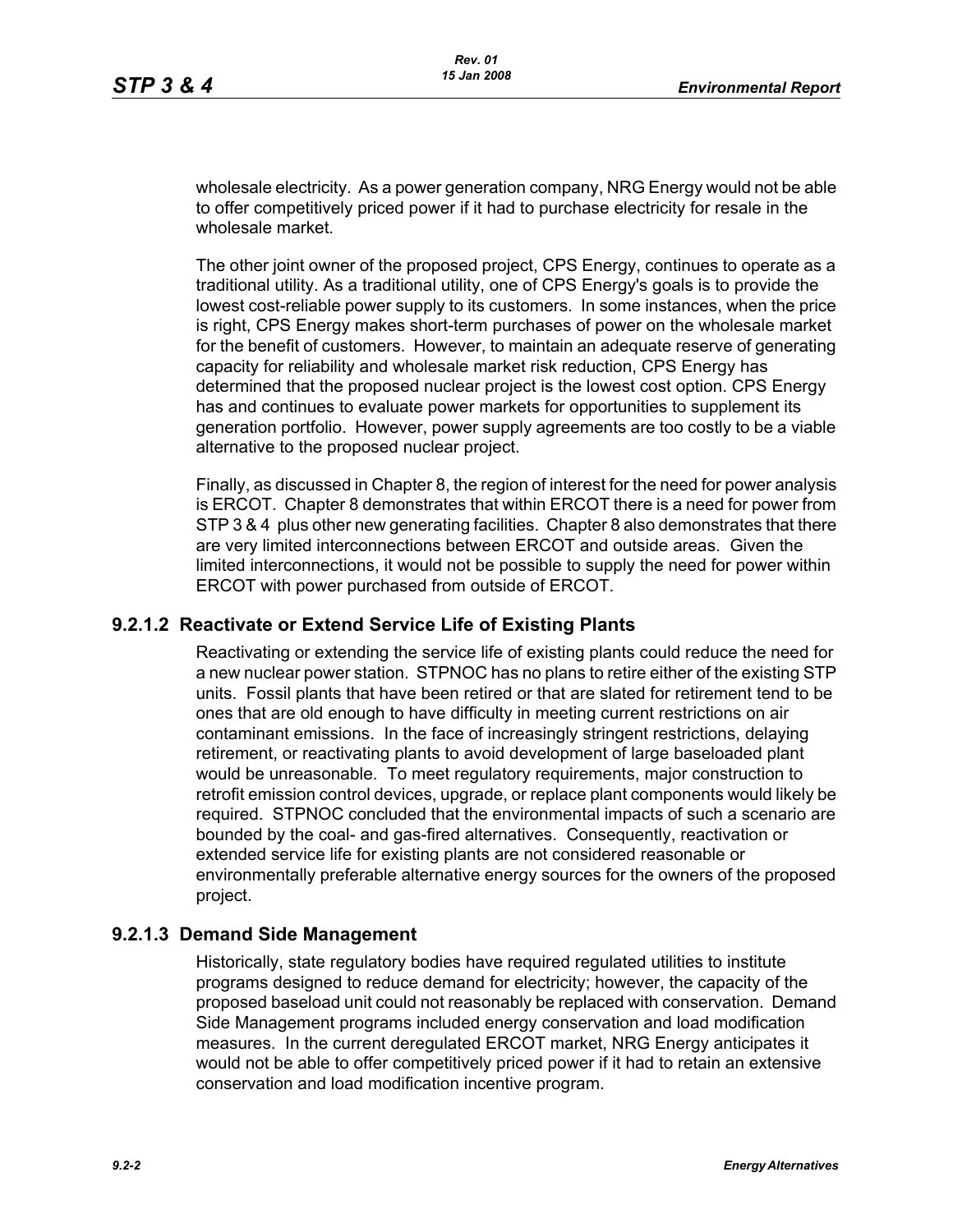As discussed in Subsection 8.4.1, ERCOT does have a Demand Side Working Group to promote demand side management. ERCOT's determination of the need for power accounts for efforts to reduce demand. Therefore, even factoring in demand side management, there will be a need for power in ERCOT at the time STP 3 & 4 is scheduled to begin operation, and demand side management is not a reasonable alternative to new generating facilities.

[Finally, the purpose of STP 3 & 4 is to generate baseload power, and NRG's purpose](http://www.eere.energy.gov/windandhydro/windpoweringamerica/pdfs/power_supply_guidebook.pdf)  for the project is to sell baseload power on the wholesale market. Demand side management does not generate baseload power, and therefore does not serve the purpose of the project. Therefore, demand side management is not a reasonable alternative.

### **9.2.1.4 Use an Existing Peaking Facility to Provide Baseload Power**

Baseload facilities are normally used to satisfy all or part of the minimum or baseload of the system and, as a consequence, operate at full power continuously throughout the year. Peaking facilities usually run for short periods when demand on the grid exceeds baseload generation capacity in the region. Continuously running a peaking facility to provide baseload power could reduce the need for a new nuclear power station. Peaking facilities are small facilities, generally fueled by oil or natural gas, that quickly can be turned on and off according to swings in demand. Because they have a relatively low installed capital cost, simple cycle combustion turbines and diesel generators are the most prevalent peaking technologies. Peaking technologies are generally less fuel-efficient than baseload technologies using similar fuels. Consequently, peaking technologies are more expensive to operate and their impact on the environment per unit of generation is greater than the impact from baseload technologies using similar fuels. Therefore, using existing peaking facilities to provide baseload power is not considered a reasonable and/or environmentally preferable alternative energy source for the owners of the proposed project.

#### **9.2.2 Alternatives That Require New Generation Capacity**

#### **9.2.2.1 Introduction**

This section discusses potential alternatives that require new generation capacity and could reasonably be expected to meet the additional generation capacity expected from the proposed project at the STP site. The STPNOC COL application is premised on the construction and operation of a facility that would serve as a large baseload generator. Any feasible alternative would also need to be able to provide baseload power. For this evaluation, STPNOC determined that NUREG-1437, "Generic Environmental Impact Statement for License Renewal of Nuclear Plants" (Reference 9.2-2), identifies a useful set of alternative technologies. To generate the reasonable set of alternatives in NUREG-1437, NRC included commonly known generation technologies and consulted various state energy plans to identify alternative generation sources that are typically considered by state authorities across the country. From this review, NRC established a reasonable set of alternative technologies for power generation. This section considers those same alternatives.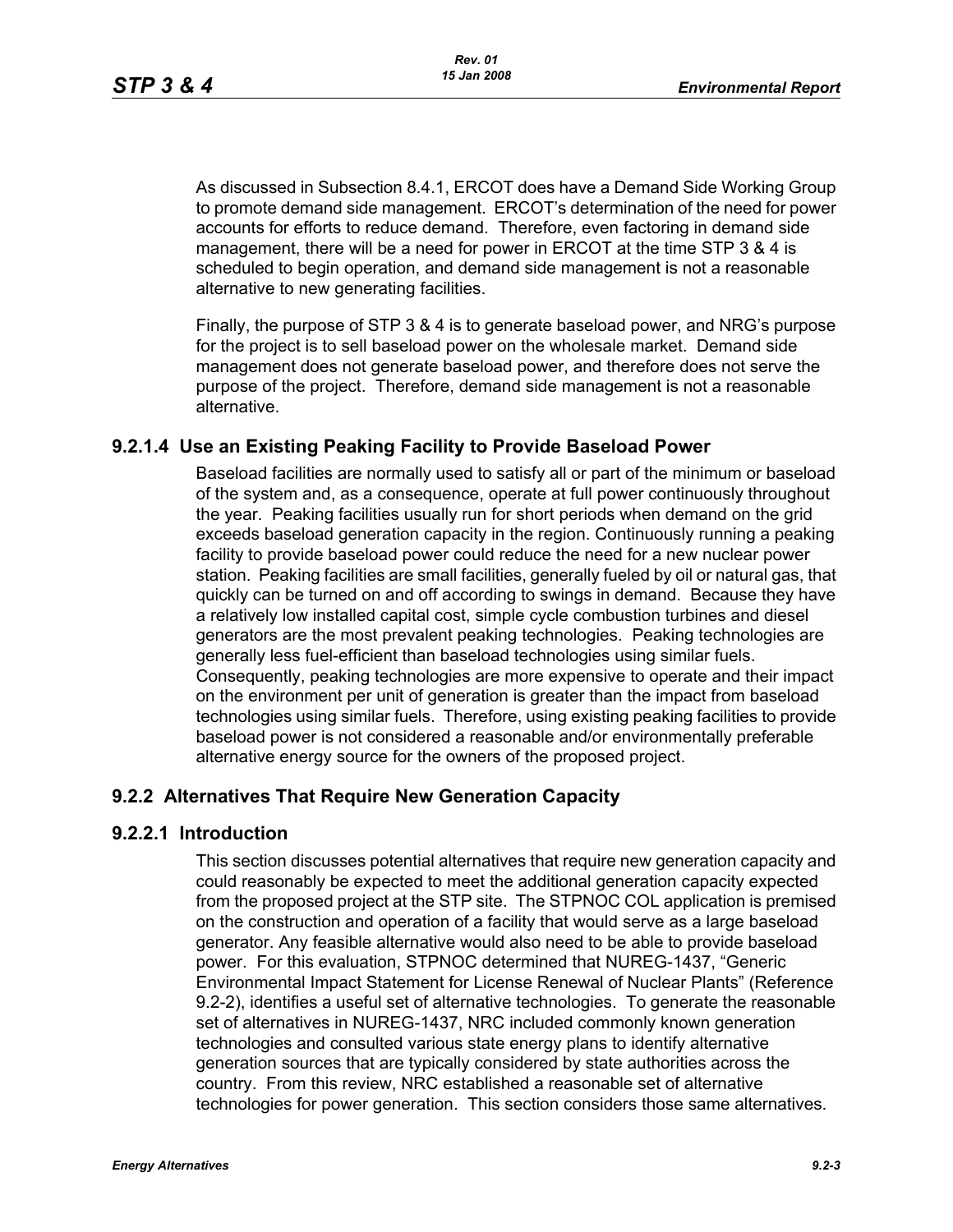Over the lifetime of the proposed project, technology is expected to continue to improve operational and environmental performances. Thus, any analyses of future relative competitiveness or impacts are subject to these uncertainties. However, in the case of alternatives evaluated in Subsection 9.2.2, STPNOC believes that sufficient knowledge is available to make a reasonable assessment.

Energy alternatives identified for consideration in NUREG-1437 include coal, natural gas, petroleum fuels, wind, geothermal, hydroelectric, wood waste, and municipal solid waste, energy crops, and solar. Although NUREG-1437 is specific to license renewal, the alternatives analysis therein is generic and independent of license renewal and can be compared to the proposed action to determine if the alternative technology represents a reasonable alternative and satisfies the intent and requirements of the proposed action.

The alternative technologies considered in this analysis are consistent with national policy goals for energy use and are not prohibited by federal, state, or local regulations. Each of the alternatives are assessed and discussed in the subsequent sections relative to the following criteria:

- **The alternative energy conversion technology is developed, proven, and available** in the region of interest at the start of commercial operation of the proposed project.
- The alternative energy source provides baseload generation capacity equivalent to the level in the proposed action (i.e., STP 3 & 4).
- The alternative energy source does not result in environmental impacts in excess of a nuclear plant.
- The costs of an alternative energy source do not exceed the costs that make it economically impractical.

Several of the alternative energy sources were considered technically or economically infeasible after a preliminary review and were not considered further. Alternatives that were considered to be technically and economically feasible are assessed in further detail in Subsection 9.2.3.

STPNOC proposed a two-unit plant for the STP site based on General Electric's Advanced Boiling Water Reactor (ABWR) configuration. For the purpose of analysis, STPNOC assumed a target value of 2700 MWe for the net electrical output from the proposed STP units. This is considered a reasonable value and is the basis for the alternatives analysis in the following subsections.

#### **9.2.2.2 Wind**

As of December 2006, 2508 MWe of wind generation has been in service in the ERCOT region (Reference 9.2-3). Wind power systems produce power intermittently because they are only operational when the wind blows at sufficient velocity and duration. Although recent advances in technology have improved wind turbine reliability, the capacity factors for wind power systems generally range from 25% to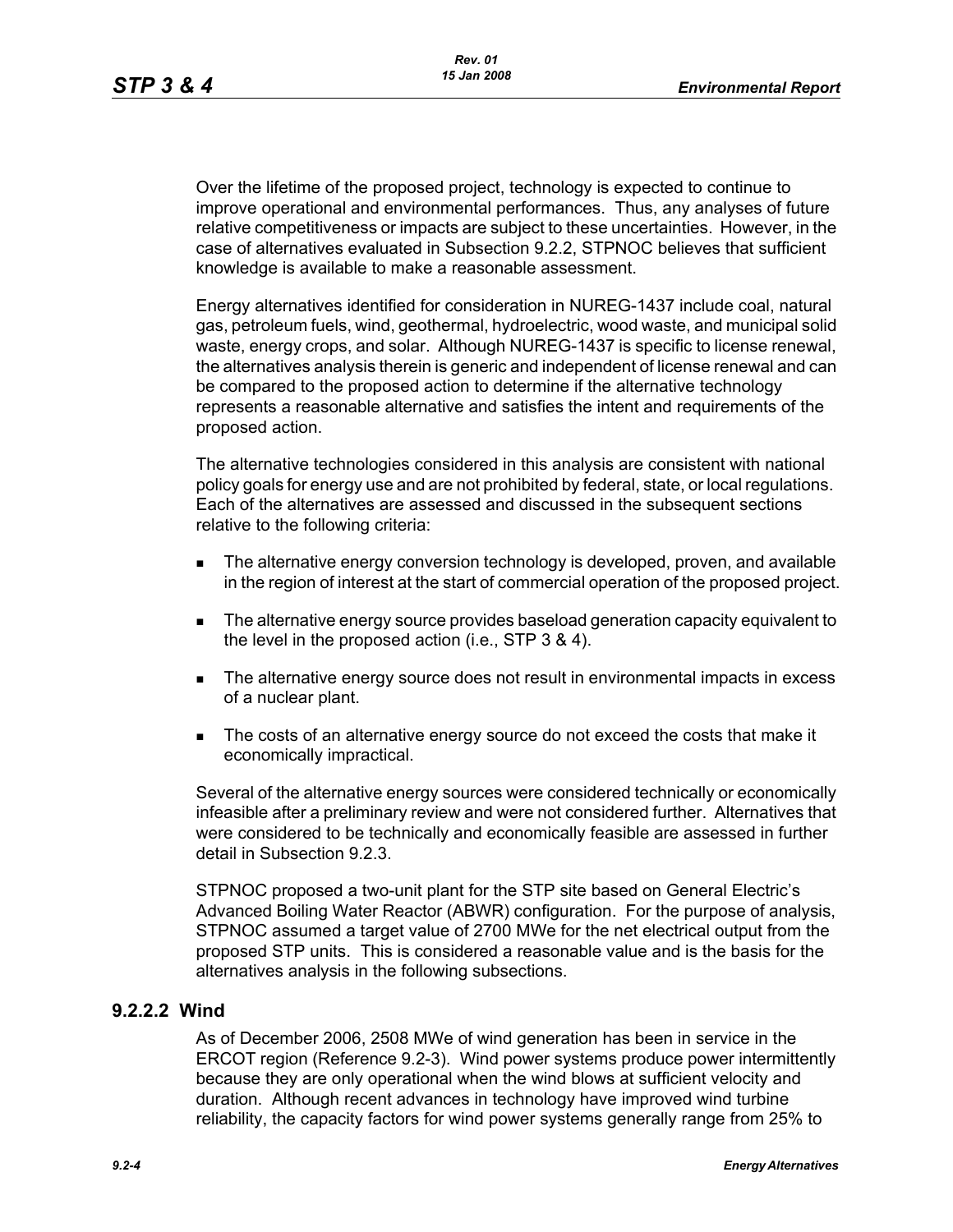40% (Reference 9.2-4) and the National Regulatory Research Institute reports an average capacity factor of around 30% (Reference 9.2-5).

The energy potential in the wind is expressed by wind generation classes that range from 1 (least energetic) to 7 (most energetic). In a Class 1 region, for a wind measurement height of 164 feet, the average wind speed is less than 12.5 mph and offers a wind power of less than 200 watts per square meter. A Class 7 region has an average of more than 19.7 mph and offers a wind power of more than 800 watts per square meter. These speed ranges are based on wind speeds measured at 164 feet above ground surface (Reference 9.2-6). Wind regimes of Class 4 or higher are potentially economical for the advanced utility-scale wind turbine technology currently under development. Class 3 wind regimes may be potentially economical for future utility-scale technology (Reference 9.2-7).

Within the ERCOT region, mountainous parts of west Texas, and perhaps even the lower Gulf Coast, contain areas with winds presently suitable for electric power generation from wind energy (Reference 9.2-8). Wind resource studies indicate that within the United States, the potential wind resources in Texas are second only to those in North Dakota (Reference 9.2-9). AWS Truewind submitted a Wind Generation Assessment to ERCOT in January 2007 that identifies 25 viable Competitive Renewable Energy Zones distributed across the state with an estimated 1200 potential wind project sites. The estimated wind energy potential exceeds 130,000 MWe in a typical historic year. Most of these are located in the north, west, and central areas of the ERCOT region, although viable areas are also present near the coast southwest of Galveston (Reference 9.2-10). However, STPNOC would have to acquire land rights to build wind generation facilities in the more favorable regions within ERCOT.

In open, flat terrain, a utility-scale wind plant requires about 60 acres per megawatt of installed capacity. However, 5% (3 acres) or less of this area is actually occupied by turbines, access roads, and other equipment. The other 95% can be used for compatible activities such as farming or ranching (Reference 9.2-11). Based on this data, to generate a net output of 2700 MWe, a wind farm that operates with 30% capacity factor (an average value) would require as much as 540,000 acres (844 square miles), with about 27,000 acres (42 square miles) occupied by turbines and support facilities (Reference 9.2-11). Based on the amount of land needed, the wind alternative would require a large greenfield site, which would result in a large environmental impact.

Wind resources off the coast of Texas also offer potential for wind-based energy production (Reference 9.2-12). Offshore wind turbines have several advantages over onshore turbines. At a sufficient distance from the coast, visual intrusion is minimized and wind turbines can be larger, which increases the overall installed capacity per unit area. In addition, studies have shown that very high tip-speed designs and reduced blade chord can reduce loads throughout a wind turbine structure and reduce costs; however, these designs have been restricted on land because of increased aeroacoustics noise emissions, but offshore installations would not be subject to the same limitations. These improvements can reduce the cost of energy by as much as 15%. Design modifications such as downwind operation and the use of high-tip speed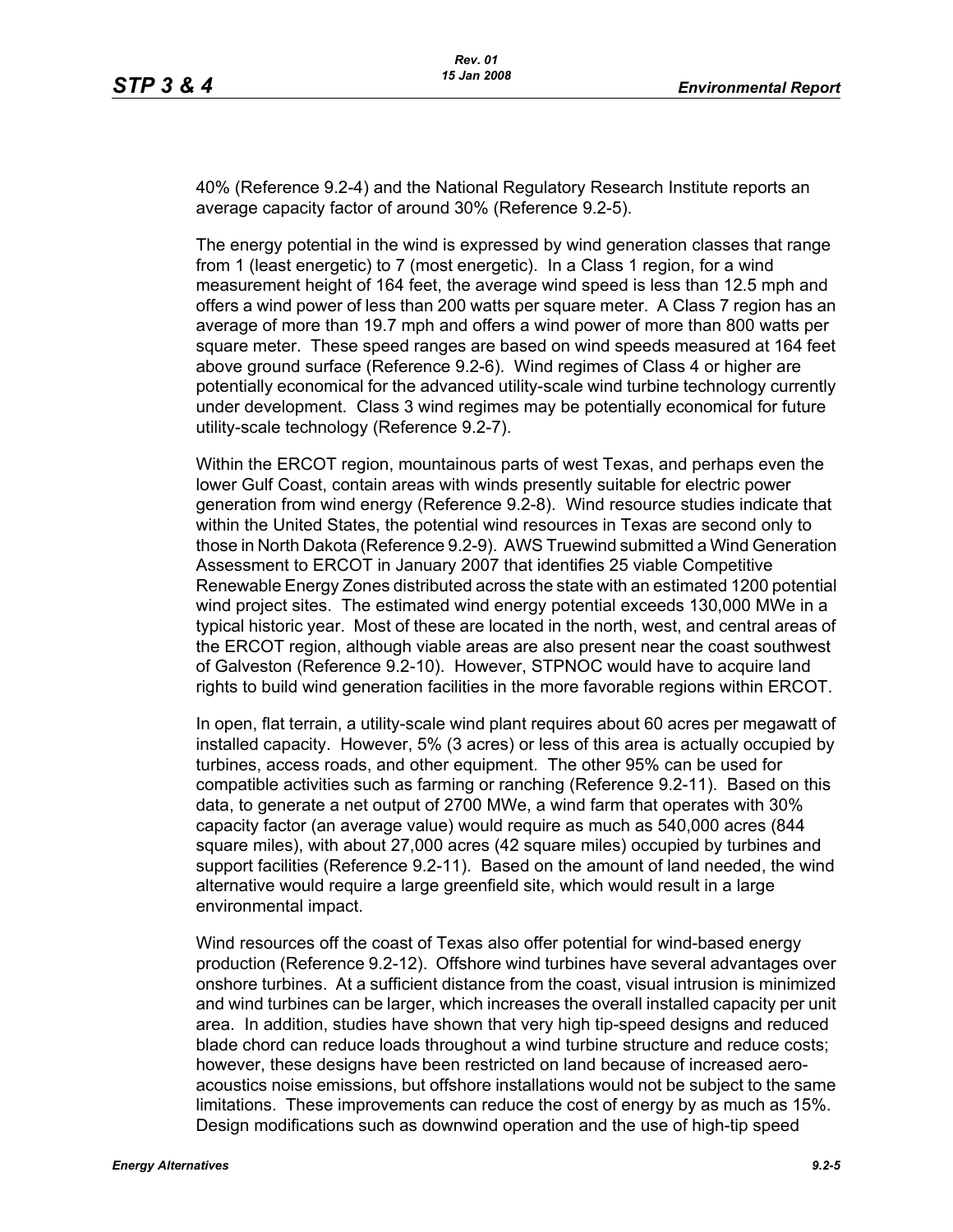flexible designs could further reduce capital cost. In addition, offshore winds tend to be faster and more uniform than onshore winds. A higher, steadier wind means less wear on the turbine components and more electricity generated per square meter of swept rotor area. Onshore turbines are often located in remote areas, where the electricity must be transmitted by relatively long power lines to densely populated regions, but offshore turbines can be located relatively close to urban load centers which can simplify transmission issues (Reference 9.2-13).

[Despite these advantages, however, significant challenges associated with offshore](http://www.nrri.ohio-state.edu/)  [wind power development exist. Environmental conditions at sea are more severe than](http://www.nrri.ohio-state.edu/)  on land, and the sea poses saltwater corrosion concerns and additional loads from waves. To date, turbine manufacturers have taken conventional land-based turbine designs, upgraded their electrical and corrosion-control systems to facilitate a marine service environment, and placed them on concrete bases or steel monopiles to anchor them to the seabed. Experience with offshore wind power development in Europe [indicates that the use of conventional land-based turbine designs in a marine](http://www.nrri.ohio-state.edu/)  [environment leads to reliability issues and increased maintenance costs. New turbine](http://www.nrri.ohio-state.edu/)  designs would be needed to withstand harsh offshore conditions. In addition, investment costs are higher and accessibility is more difficult, and these factors pose increased capital and maintenance costs (Reference 9.2-13).

Installation of wind power equipment can pose aesthetic concerns, particularly on mountaintops. Scenic vistas are important and considerable public resistance to the use of mountain ridges for the location of wind farms is likely. Public resistance to the use of coastal areas for wind farms is also likely for similar reasons (Reference 9.2-5).

The National Regulatory Research Institute estimates that the current overnight construction cost (in 2006 dollars) for an onshore 50 MW wind facility would range from \$1150 to \$1200 per kilowatt. A large wind facility could generate power at a cost of between \$0.04 and \$0.06 per kilowatt-hour (Reference 9.2-5).

Based on this analysis, STPNOC has determined that wind energy is developed, proven, and available in the ERCOT region at the start of commercial operation of the [proposed project; however, the capacity factor for wind energy is inadequate to provide](http://www.infinitepower.org/resgeothermal.htm)  baseload power. In addition, wind energy has large land use requirements and the associated construction and ecological impacts. For these reasons, wind power alone is not a feasible alternative for baseload power in the ERCOT region. However, wind power could be included in a combination of alternatives to the proposed project. Combinations of alternatives are discussed in Subsection 9.2.2.12.

#### **9.2.2.3 Solar Technologies**

There are two basic types of solar technologies that produce electrical power photovoltaic cells (PVs), and concentrated solar power (CSP). For concentrated solar technologies to be effective, the average ground-level insolation rate must be a minimum of 6.0 kWh/m2/day (Reference 9.2-14). The ERCOT region receives 3.5 to 7.0 kWh/m2/day. The western portions of the ERCOT region receive considerably more direct solar radiation than the eastern ERCOT regions. Based on solar radiation maps, numerous areas in the western portion of the ERCOT region would meet or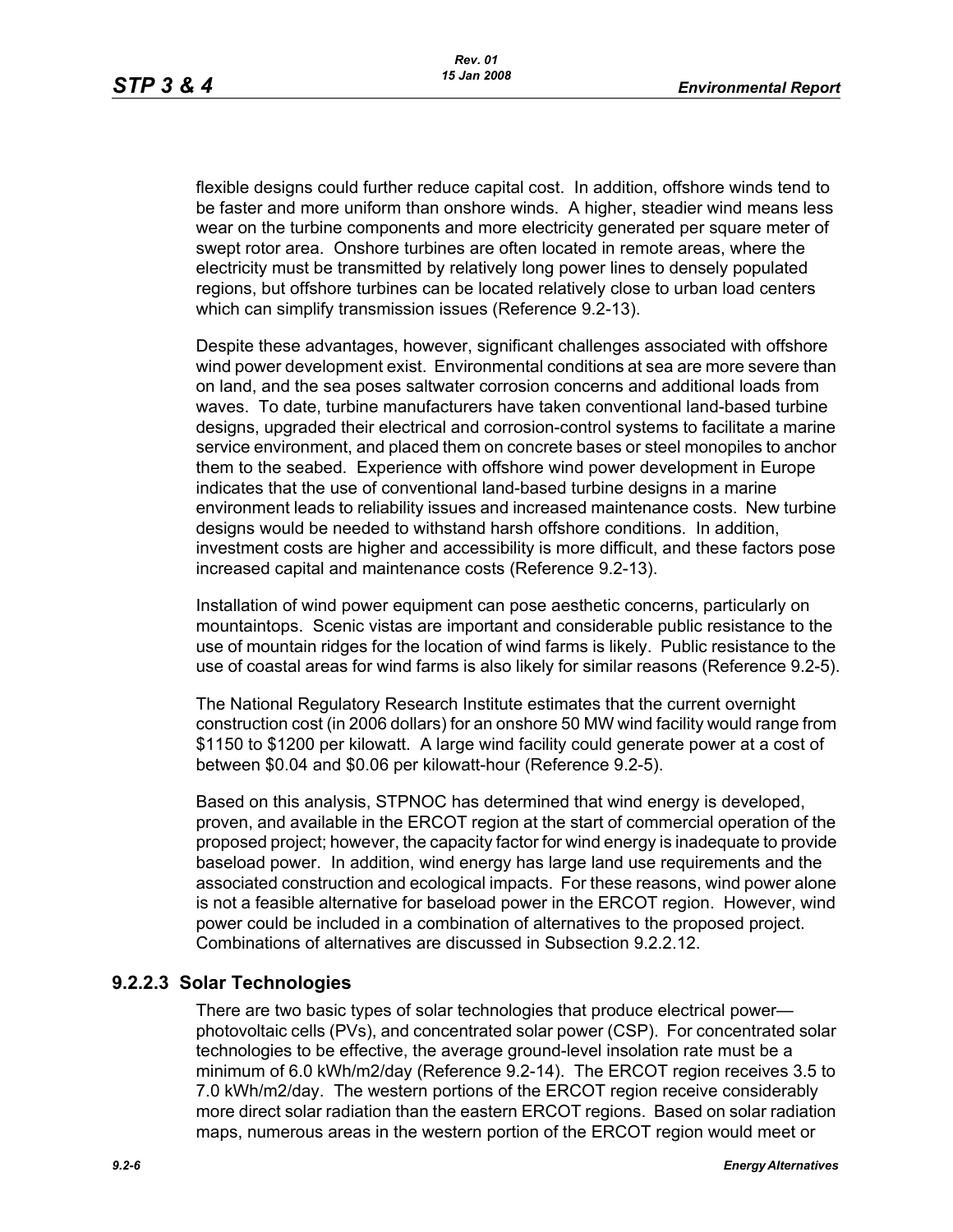exceed the 6.0 kWh/m2/day minimum insolation standard, especially in the far western portion of the ERCOT region (Reference 9.2-15). Environmental advantages shared by both solar technologies are near-zero emissions and an unlimited supply of fuel (sunlight). Environmental disadvantages shared by both solar technologies are sizeable land use requirements, aesthetic intrusion, and potential use of hazardous materials (lead) to store energy. Additional discussion of CSP and PV technologies is provided below.

# **9.2.2.3.1 Photovoltaic Cells**

In PVs, light particles called photons penetrate the solar cell and knock electrons free from a semiconductor material to create an electric current. As long as an adequate amount of light flows into the cell, electrons flow out of the cell. The cell does not consume its electrons and lose power like a battery. Instead, it operates as a converter that turns one kind of energy (sunlight) into another (electrical current). Individual photovoltaic cells are typically combined into modules that hold about 40 cells, and modules are then mounted into photovoltaic arrays. A large number of arrays can be combined to create a power generation plant (Reference 9.2-16).

Land use requirements (and associated construction and ecological impacts) are larger for a PV plant than for a nuclear plant. The land area required depends on the available solar insolation and type of plant, but based on the data from a 2002 report from the National Renewable Energy Laboratory (NREL), the minimum land area required is 3.8 acres per megawatt (Reference 9.2-14). Because of the land area requirements, a large PV facility could pose aesthetic concerns.

The capacity factor for PV technology ranges from 16% to 30% (Reference 9.2-17). For a solar voltaic system with a midrange capacity factor (24%), the estimated land required to provide 2700 MW of net power to the ERCOT grid is nearly 42,750 acres.

The current estimated overnight capital cost for a PV system (in 2006 dollars) is about \$4222 per kilowatt (Reference 9.2-5), and current levelized cost is between \$0.20 and \$0.25 per kilowatt-hour (Reference 9.2-16). In addition, retired PV system components (e.g., batteries) would likely require disposal as hazardous waste.

Based on this analysis, STPNOC has determined that PV technology is developed and proven, and that viable sites with adequate insolation levels are available in the ERCOT region at the start of commercial operation of the proposed project; however, the capacity factor for PV technology is inadequate to provide baseload power. In addition, PV systems have large land use requirements along with the associated environmental impacts. Furthermore, the cost to generate electrical power from PV systems is several times greater than the cost to generate nuclear power. For these reasons, PV systems are not a feasible or reasonable alternative for baseload power in the ERCOT region.

# **9.2.2.3.2 Concentrated Solar Power**

CSP systems include mirrors that concentrate the sunlight on a fluid system to induce motion. The fluid is then routed through a turbine to generate electricity. This is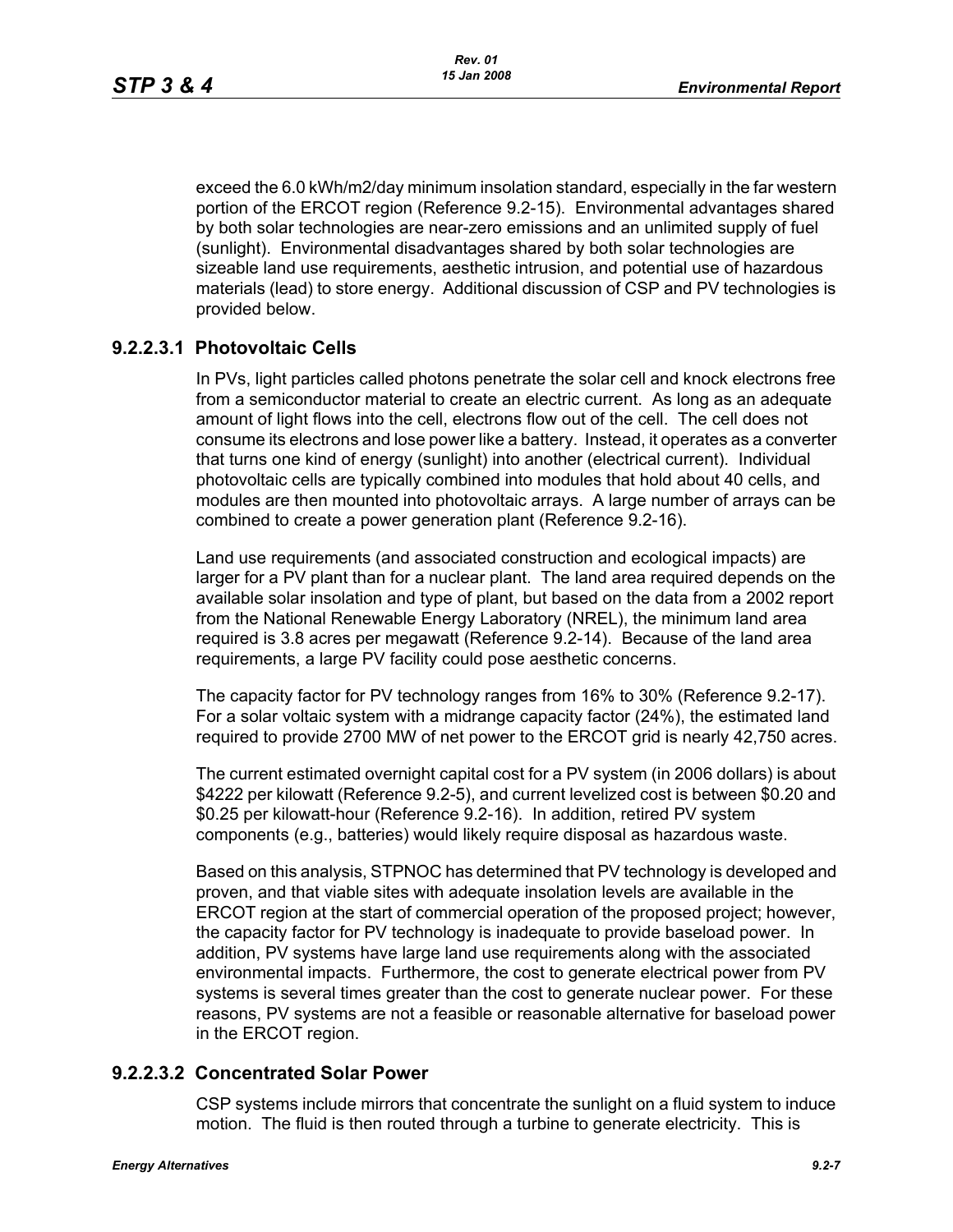basically the same type of system that is used to generate electricity from combustion of coal, except the thermal energy comes from the sun instead of from coal combustion. For this reason, CSP systems provide easy integration into the transmission grid. Solar thermal systems can also be equipped with a thermal storage tank to store the energy in the heat transfer fluid. This allows a solar thermal plant to provide dispatchable electric power (Reference 9.2-18). Current CSP systems are as large as 200 MW, with capacity factors that range from 30% to 50% (Reference 9.2-5).

The land area required depends on the available solar insolation and type of plant; however, based on a report from the Western Governors Association, the nominal land area required for a CSP system in a favorable solar region is around 5.0 acres per megawatt (Reference 9.2-18). Because of the land area requirements, a large CSP facility could pose aesthetic concerns.

To provide 2700 MWe of net power to the ERCOT grid, a CSP system that operates at a nominal 40% capacity factor (Reference 9.2-5) would require a land area of 33,750 acres.

The overnight capital cost for a CSP system (based on 2006 dollars) ranges from \$2745 to \$3410 per kilowatt (Reference 9.2-5). In areas with good solar insolation (at least 6.0 kWh/m2/day), the levelized cost of solar power in 2003 was between \$0.108 and \$0.187 per kilowatt-hour (Reference 9.2-19). Solar energy costs would likely be on the lower end of this range in the western portions of the ERCOT region that receive stronger ground-level radiation levels.

Based on this analysis, STPNOC has determined that CSP technology is developed and proven, and that viable sites with adequate insolation levels are available in the ERCOT region at the start of commercial operation of the proposed project; however, the capacity factor for CSP technology is inadequate to provide baseload power. In addition, CSP systems have large land use requirements along with the associated environmental impacts. Furthermore, the cost to generate electrical power from CSP systems is several times greater than the cost to generate nuclear power. For these reasons, CSP systems are not a feasible alternative for baseload power in the ERCOT region.

# **9.2.2.3.3 Hydroelectric Power**

Hydroelectric power is a fully commercialized technology. The summer capacity for hydropower in Texas in 2005 was about 673 MW, which represented approximately 0.7% of the electric generation capacity in Texas (Reference 9.2-20). About 532 MW of hydropower was generated in the ERCOT region (Reference 9.2-21). A recent DOE study indicates another 328 MW of hydropower is feasible (Reference 9.2-22); however, the available hydropower in the entire state of Texas is well below the 2700 MW capacity of the proposed project.

Land use for a large-scale hydropower facility is estimated to be quite large. NUREG-1437 estimates land use of 1600 square miles per 1000 MWe generated by hydropower (Reference 9.2-2). Based on this estimate, a 2700 MWe hydroplant that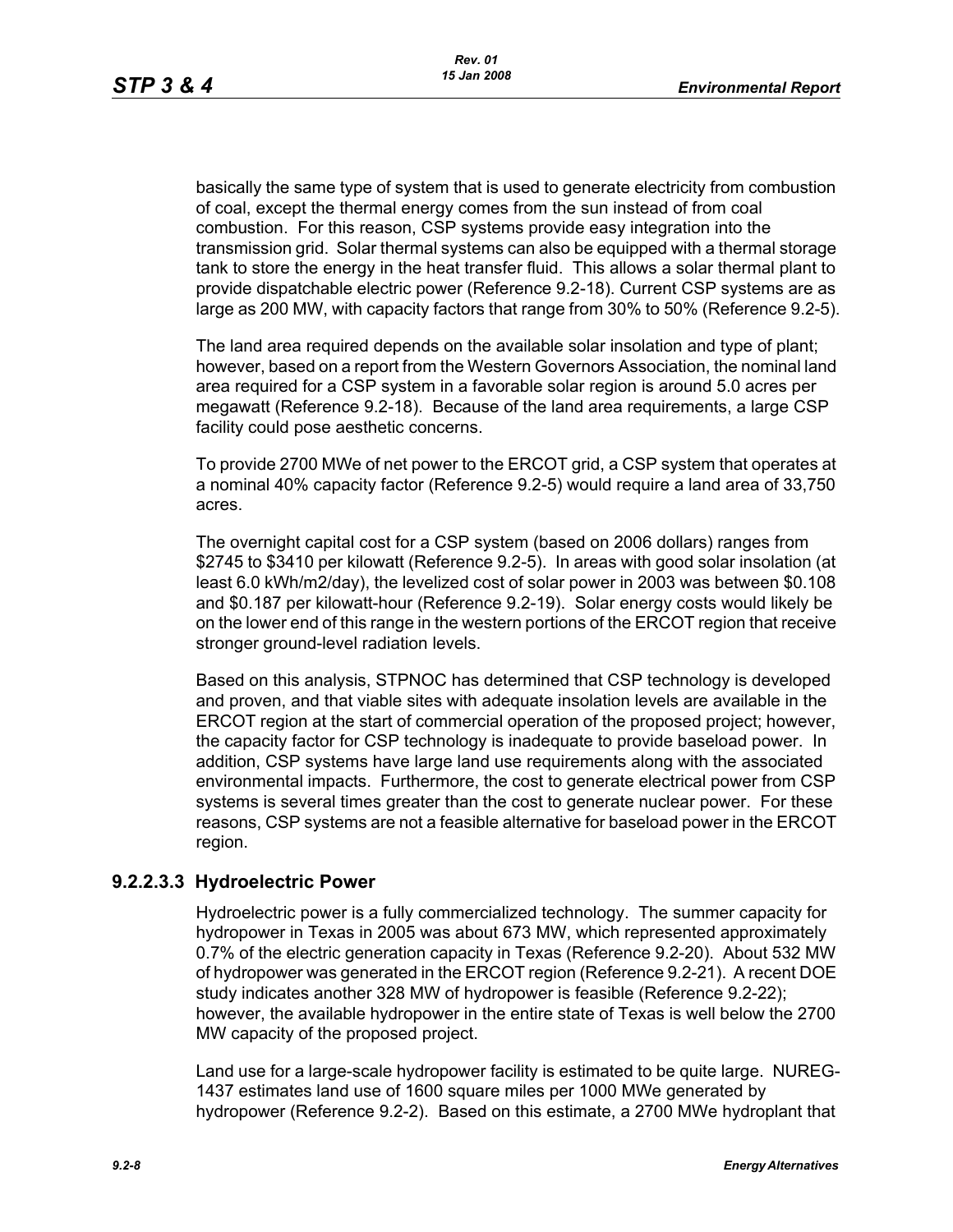operates at a 40% capacity factor (Reference 9.2-23) would require that about 10,800 square miles be flooded. This would pose a large impact on land use.

If a new hydropower were constructed, wildlife habitat would be lost for terrestrial and free-flowing aquatic biota, and additional habitat would be created for some aquatic species. Associated with the loss of land would be some erosion, sedimentation, dust, equipment exhaust, potential loss of cultural artifacts, and aesthetic impacts from land clearing and excavation. Land that once was lived on, farmed, ranched, forested, hunted, or mined would be submerged under water indefinitely. The original land uses would be replaced by electricity generation and recreation, and perhaps, residential and business developments that take advantage of the lake environment. Changes in water temperature, currents, and amount of sedimentation would produce a different aquatic environment above and below the dam. Alterations to terrestrial and aquatic habitats could change the risks to threatened and endangered species (Reference 9.2- 2).

In 2005, the overnight capital cost for a new large-scale hydropower facility was estimated between \$1700 and \$2300 per kilowatt (Reference 9.2-23), and the levelized cost of electricity produced from new hydropower facilities was estimated at around \$0.05 per kilowatt-hour (Reference 9.2-24).

Based on this analysis, STPNOC has determined that although hydropower is developed and proven, the potential for future hydropower development in the ERCOT region is inadequate to supply the power of STP 3 & 4. In addition, hydropower has large land use requirements along with the associated environmental impacts. For these reasons, hydropower is not a feasible alternative for baseload power in the ERCOT region.

#### **9.2.2.3.4 Geothermal**

Geothermal energy is a proven resource for power generation. Geothermal power plants use naturally heated fluids in underground reservoirs as an energy source for electricity production. There are three types of geothermal energy plants in use today, dry steam, flash steam, and binary-cycle. Dry steam plants use the earth's thermal energy to spin turbines directly. Flash steam plants pump hot high pressure water into low pressure tanks instantly creating steam which is then used to spin turbine blades to generate electricity. In binary-cycle plants, geothermal steam is used to heat a secondary fluid—one that has a much lower boiling point than water—causing it to vaporize. The vapor is then used to drive turbines (Reference 9.2-5).

Geothermal energy systems can be used for baseload power where this type of energy source is available. Flash steam and binary-cycle geothermal energy systems can operate with a 93% capacity factor (Reference 9.2-5). According to the Energy Information Administration (EIA), as of January 2006, there were no geothermal power plants connected to the ERCOT grid (Reference 9.2-25).

Shallow, high-temperature convective geothermal reservoirs have not been discovered in the ERCOT region or the state. However, recent research indicates that it may be feasible to extract geothermal electric power from geopressured reservoirs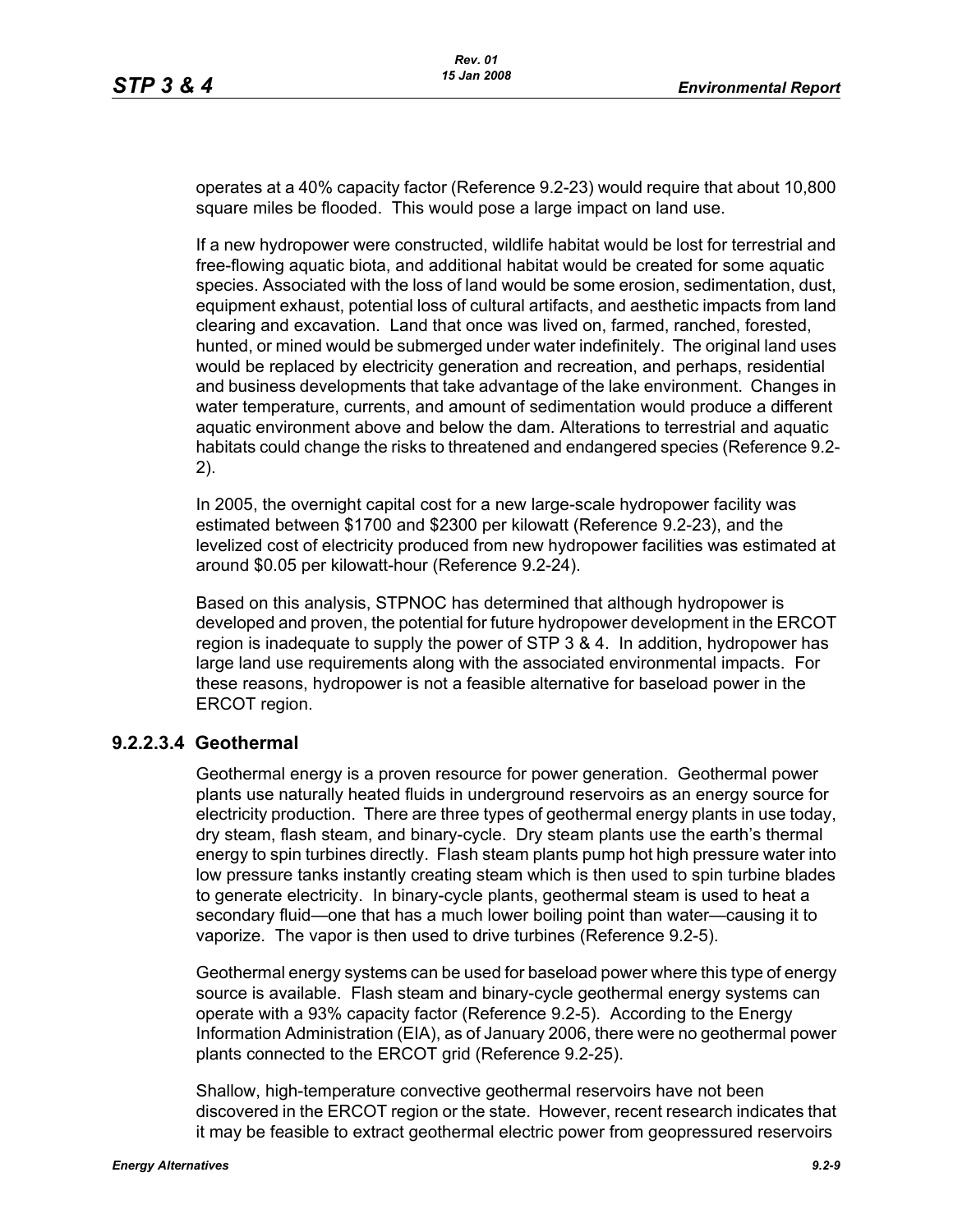of hot water and natural gas or hot wastewater from deep oil and gas wells, using a binary system. Over 600,000 oil and gas wells have been drilled in Texas, most of which are located in the ERCOT region. High-temperature fluid (250°F or greater) has been encountered in many of the wells that are 16,000 feet or deeper, with the highest temperatures above 400°F. Texas also has significant geopressured geothermal resources (Reference 9.2-26).

Researchers have estimated that electric power production potential from Texas oil and gas wells range from 400 MW in the near-term to over 2,000 MW once the technology is demonstrated (Reference 9.2-26).

Geothermal power generation facilities require between 1 and 8 acres per MWe (Reference 9.2-27). Based on a 93% capacity factor, a geothermal power plant with a net output of 2700 MWe would require between 2900 acres (4.5 square miles) and 23,200 acres.

The primary impacts of geothermal plant construction and energy production are gaseous emissions, land use, noise, and potential ground subsidence. Subsidence and reservoir depletion may be a concern if withdrawal of geothermal fluids exceeds natural recharge or injection (Reference 9.2-27).

Overnight construction costs for geothermal power plant (in 2006 dollars) ranges from \$2200 to \$2300 per kilowatt (Reference 9.2-5). The levelized cost of electricity produced from geothermal power plants located in favorable areas is estimated between \$0.045 and \$0.073 per kilowatt-hour (Reference 9.2-28).

Based on this analysis, STPNOC has determined that although geothermal power is developed and proven; however, because there are no known shallow hightemperature geothermal sources in the ERCOT region, the potential for future geothermal power generation utilizing currently available technology is inadequate to supply the power of STP 3 & 4. The generation of electricity from geopressured reservoirs or hot wastewater from deep oil and gas wells is in the early stages of development, and STPNOC believes that this technology has not matured sufficiently to support production for a baseload facility. For these reasons, geothermal power is not a feasible alternative for baseload power in the ERCOT region.

# **9.2.2.3.5 Biomass Related Fuels**

Biopower refers to electric power generated from converted vegetation (i.e., biomass). The most common biomass resources today are waste wood and agricultural crop residues such as corn and sugar cane. Research is underway to explore the production of switchgrass and other crops for the specific purpose of biomass conversion for electricity production (Reference 9.2-5).

Biopower generation is a two-step process. The first step is to convert biomass feed stock into what is known as biofuel. The second step is to convert biofuel into electricity via combustion. Most biopower today is produced in direct combustion gas turbines, but it can also be used in combined-cycle turbines, diesel engines, or serve as a substitute in existing coal-fired burners (Reference 9.2-5). Power from biomass is a

 $\mathbf I$ 

 $\mathbf I$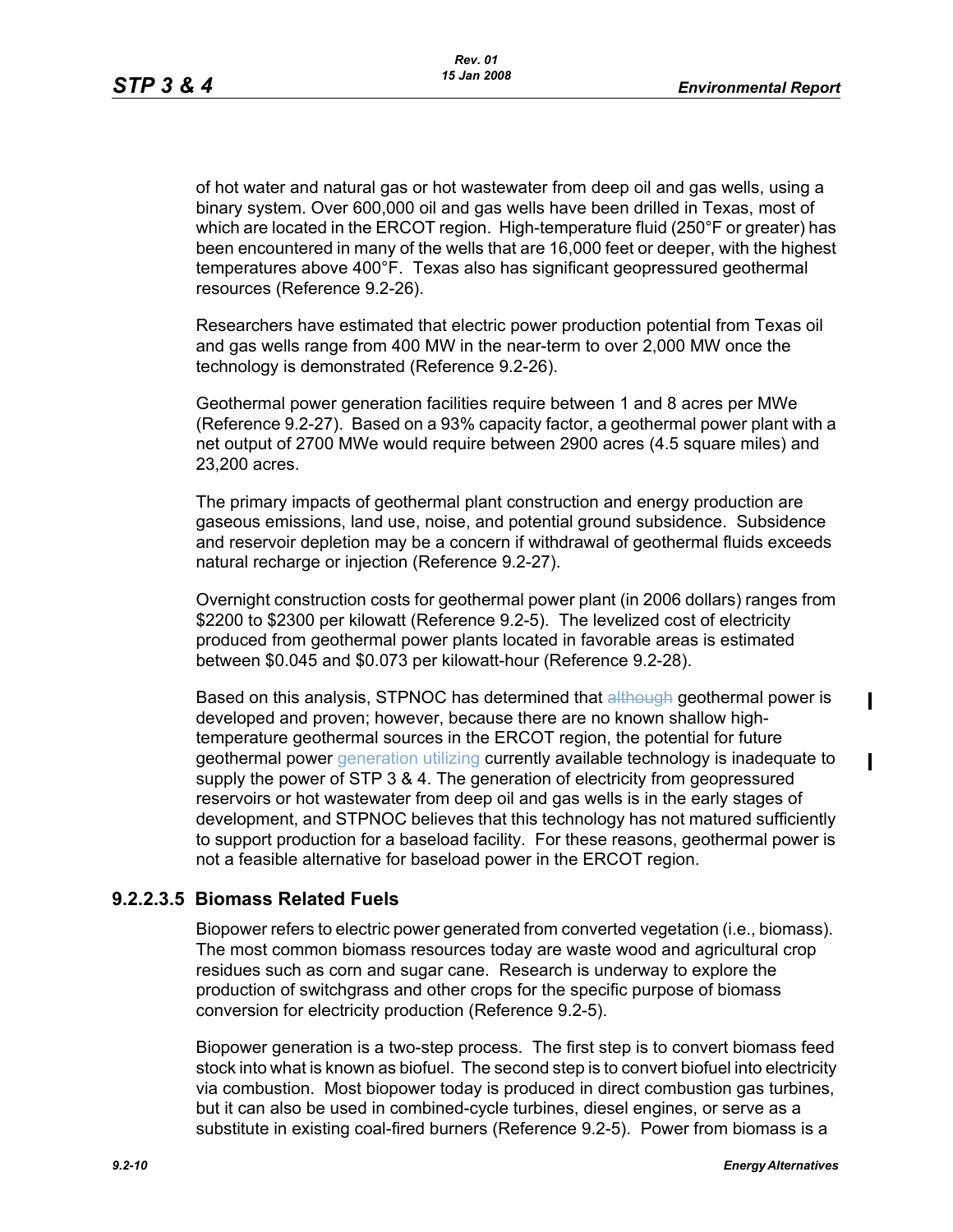proven commercial electricity generation option in the United States (Reference 9.2- 29).

The ERCOT region has abundant biomass resources in the form of wood waste and other agricultural residues. Significant biomass sources include cotton gin trash, forestry, and biomass-derived waste from the large urban base. Prime agricultural areas include regions along the Gulf Coast, the central Blackland Prairie, and delta lands near the mouth of the Rio Grande. Switchgrass, a tall native grass proposed as an energy crop by the DOE, can be grown in all of these regions. Other locally abundant agricultural wastes include rice hulls, sugarcane, and cottonseed hulls. Manures generated throughout the ERCOT region also form an important resource (Reference 9.2-30).

Steam turbine conversion technology is relatively simple to operate and it can accept a wide variety of biomass fuels. However, at the scale appropriate for biomass (the largest biomass power plant listed by the EIA has a 74.9 MW nameplate capacity), the technology is expensive and inefficient, and is therefore relegated to applications where there is a readily available supply of low-cost, zero-cost, or negative-cost delivered feedstocks (Reference 9.2-25).

The domestic cost of biofuel (in 2006 dollars) varies from about \$0.174/million British thermal units (MMBtu) for landfill gas, to \$2.78/MMBtu for agricultural field residue, to \$5.52/MMBtu for logging residue. The capital cost for a biomass power plant is between \$1760 and \$2160 per kilowatt (Reference 9.2-5). The levelized cost of electricity produced from biomass power plants in 2006 dollars is \$0.063 to \$0.118 per kilowatt-hour (Reference 9.2-19).

Biomass energy crops can produce a net fuel yield of 3.0 to 4.3 dry ton per acre per year (Reference 9.2-31), and the heat value is generally between 6450 and 8200 Btu/pound (Reference 9.2-32). For a nominal heat value of 7300 Btu/pound, and 40% conversion efficiency, the acreage required to grow enough biomass crop to generate 2700 MWe would be around 5.26 million acres, or 8200 square miles.

Although biomass offers some advantages, combustion of biomass fuels in modern power plants leads to many of the same kinds of emissions as the combustion of fossil fuels; including criteria air pollutants, greenhouse gases, and ash. Fuel processing, which in most cases involves some type of grinding operation, produces emissions of dust and particulates. Air emissions and water consumption are usually the principal sources of environmental concern related to biomass facilities (Reference 9.2-33).

Conversion of large tracts of land for production of energy crops would pose potentially adverse environmental impacts on wildlife habitat and biodiversity, reduce soil fertility, increase erosion, and reduce water quality. The net environmental impacts would depend on previous land use, the particular energy crop, and how the crop is managed. If the land has not previously been developed for farming or other purposes, displacement of natural land cover, such as forests and wetlands, with energy crops would likely have negative environmental impacts. In addition, conversion of food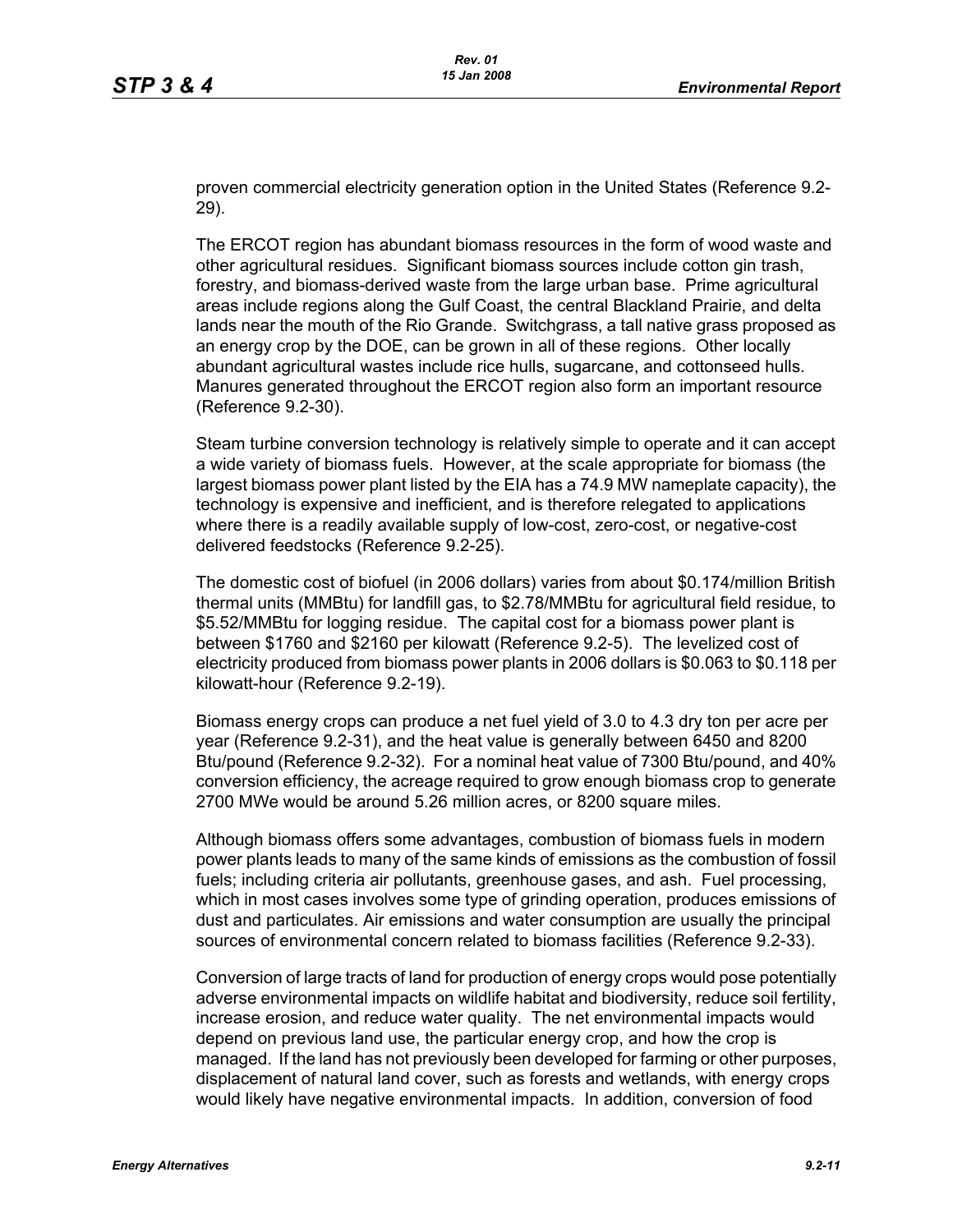crops into energy crops means a reduction in food production that may need to be replaced elsewhere.

Based on this analysis, STPNOC has determined that biomass energy technology is developed, proven, and available in the ERCOT region at the start of commercial operation of the proposed project; however, biomass energy has large land use requirements and would produce substantial combustion gas emissions. Furthermore, the cost to generate electrical power from biomass systems is substantially greater than the costs of nuclear power. For these reasons, biomass power alone is not a feasible alternative for baseload power in the ERCOT region and is not environmentally preferable to STP 3 & 4.

### **9.2.2.3.6 Municipal Solid Waste**

Municipal solid waste refers to the stream of garbage collected through community sanitation services. Since municipal solid waste generally includes some materials not suitable for combustion, segregation must be performed on the waste supply stream. For this reason, the capital and operations cost for a municipal solid waste generation plant are generally higher than other steam turbine generation plants that use a homogeneous waste feed such as wood waste (Reference 9.2-34).

The combustion of municipal solid waste can generate energy and reduce the volume of waste by up to 90% and the waste mass by up to 75%, an environmental benefit (Reference 9.2-35). However, municipal solid waste combustion also generates emissions of nitrogen dioxide, sulfur dioxide, and toxic pollutants such as mercury. The variation in the composition of municipal solid waste affects the emissions. For example, municipal solid waste that contains batteries and tires would generate higher levels of toxic emissions (Reference 9.2-34).

Power plants that burn municipal solid waste are normally smaller than fossil fuel power plants but typically require a similar amount of water per unit of electricity generated. When water is removed from a lake or river, fish and other aquatic life can be killed, which affects the animals and people who depend on these resources (Reference 9.2-34).

At the end of 2005, the EIA reported 96 municipal solid waste generation facilities in operation. Nameplate capacities range from 1.2 MWe to 90 MWe with combined output from all 96 plants of around 2650 MWe, and half of those are less than 20 MWe (Reference 9.2-26). It would require 30 municipal solid waste plants at 90 MWe to equal 2700 MWe of baseload capacity.

The overnight construction cost for a municipal solid waste generation facility (based on 2004 dollars) is about \$1500 per kilowatt based on an 80 MW unit (Reference 9.2- 36). The levelized cost for municipal solid waste-generated power (in 2000 dollars) is about \$0.75 per kilowatt-hour (Reference 9.2-37).

The nominal heat content in municipal solid waste is around 11.7 MMBtu/ton, or about 5850 Btu/pound (Reference 9.2-38). There are about 20 million people that live within the ERCOT service area (Reference 9.2-39), and on average each person generates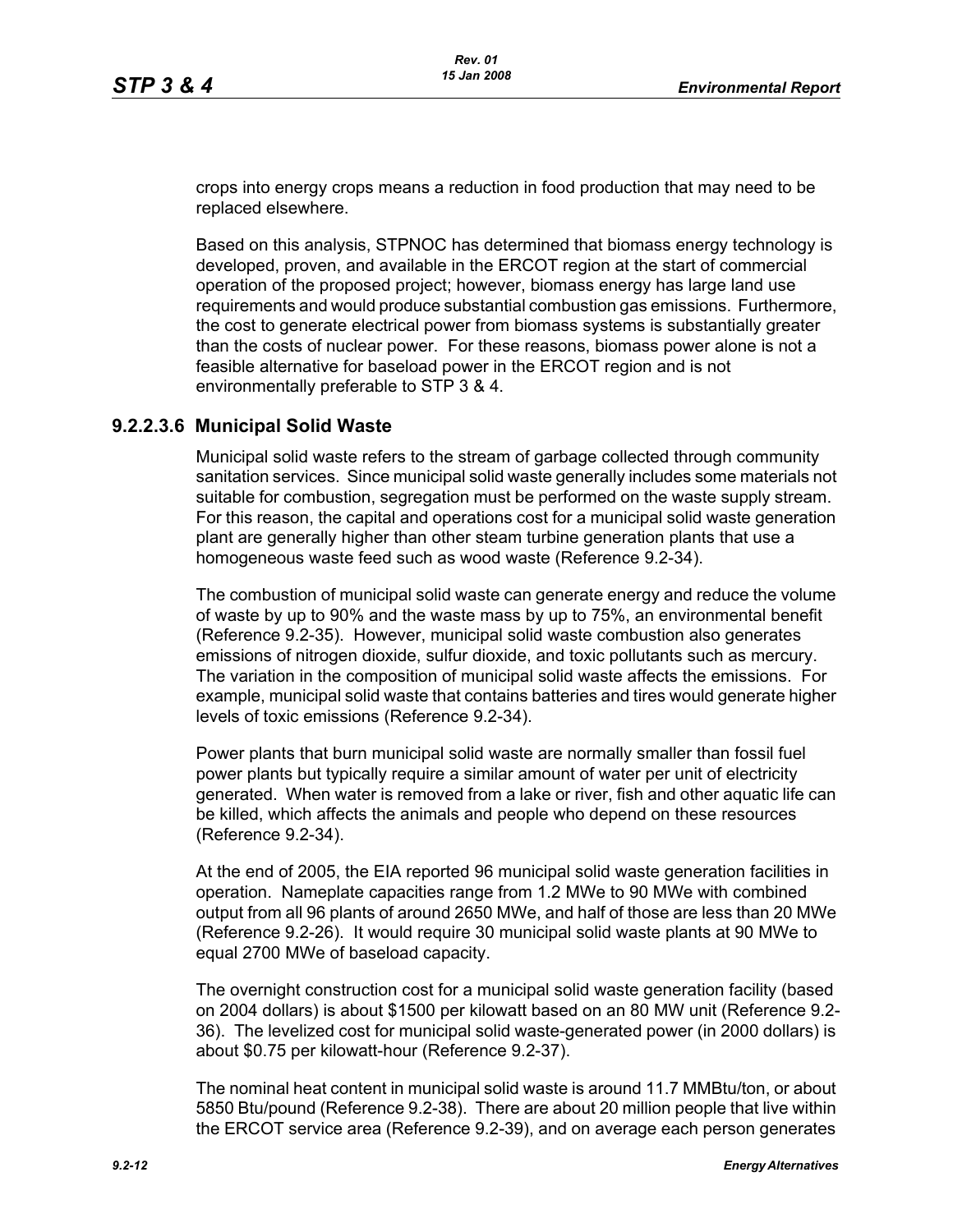about 7.11 pounds of municipal solid waste per day which amounts to roughly 2600 pounds of municipal solid waste each year (Reference 9.2-40). This is more than the nation average of 4.5 pounds per day per person (Reference 9.2-41). About 35% of municipal solid waste generated is recovered for recycling (Reference 9.2-40). If the other 65% is burned to generate electricity and the combustion process is 30% efficient, the total annual energy potential in the ERCOT region from municipal solid waste would be around 2000 MW. This is less than the 2700 MW proposed by STPNOC.

Another option for conversion of landfill waste into electricity is to capture and burn the gases produced as municipal solid waste decomposes. This gas, which is primarily methane, can be collected from wells within the landfill, filtered, and used to fuel for engines connected to generators. Landfill gas generation plants are generally in the range of 3 to 8 MW, and can economically produce power for 10 to 15 years. In addition, combustion of the waste gas is beneficial to the environment because it prevents the introduction of raw methane, a greenhouse gas with global-warming potential 21 times that of carbon dioxide, into the atmosphere (Reference 9.2-42).

Based on this analysis, STPNOC has determined that municipal solid waste energy technology is developed, proven, and available in the ERCOT region at the start of commercial operation of the proposed project; however, because the full potential of municipal solid waste in the ERCOT region is still less than the 2700 MW needed, and because of the adverse environmental impacts to air and water quality, municipal solid waste is not environmentally preferable to STP 3 & 4.

#### **9.2.2.3.7 Petroleum Liquids**

Electricity generated in 2005 in Texas from combustion of petroleum liquids represented less than 0.5% of the total electricity generated in the state (Reference 9.2-20). Based on the ERCOT Unit Data Report for June 2007, petroleum-fueled (i.e., diesel) generation facilities in operation within the ERCOT region produce about 38 MW (Reference 9.2-21).

Although the capital cost for a new petroleum-fired plant would be similar to the cost of a new gas-fired plant, the viability of petroleum-fired electricity generation is linked to the price of crude oil, the rise of which has made petroleum-fired electricity generation relatively less economic. Based on a 2003 estimate, the levelized cost of electricity produced by conventional petroleum-fired operation is about \$0.61 per kilowatt-hour (Reference 9.2-43). According to EIA, during the years 2003 through 2006, the average spot price of crude oil in the U.S. increased 120% from \$26.60 per barrel to \$58.41 per barrel (Reference 9.2-44). Future increases in petroleum prices are expected to make petroleum-fired generation even more expensive relative to other alternatives. Also, the United States depends heavily on foreign petroleum supplies (Reference 9.2-45). This reliance coupled with regional instability in the primary petroleum producing regions presents potential concerns with the long-term reliability and economic stability of petroleum-fired electricity generation. For these reasons, liquid petroleum is not considered an economically viable fuel source for new electricity generation facilities.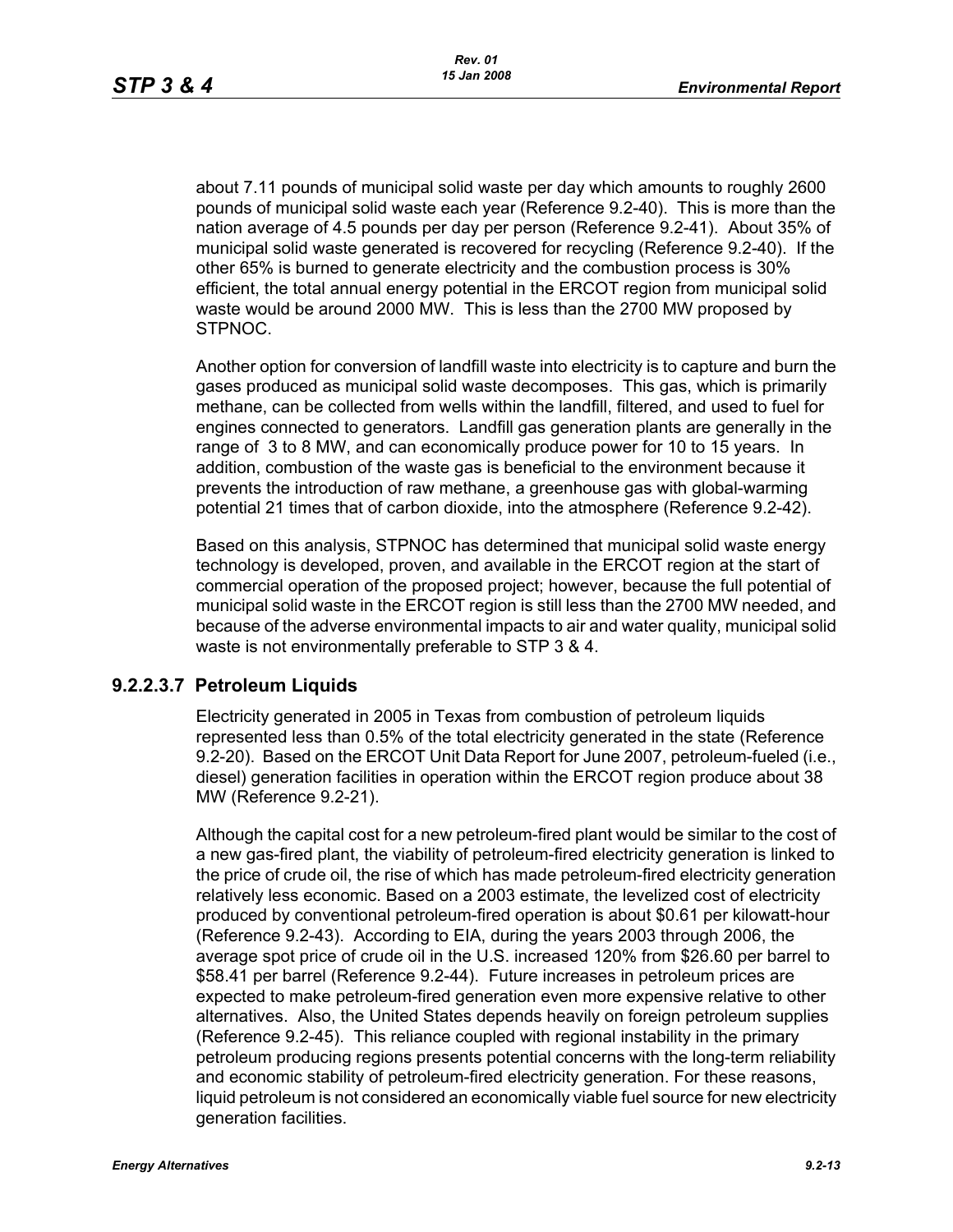Construction and operation of a petroleum-fired plant would have identifiable environmental impacts. For example, NUREG-1437 estimates that construction of a 1000 MWe petroleum-fired plant would require about 120 acres. Based on a 95% capacity factor, a petroleum-fired power plant with a net output of 2700 MWe would require about 341 acres. Operation of petroleum-fired plants would have environmental impacts (including impacts on the aquatic environment and air) that would be similar to those from a coal-fired plant (Reference 9.2-2).

Based on this analysis, STPNOC has determined that petroleum energy technology is developed, proven, and available in the ERCOT region at the start of commercial operation of the proposed project, and that the land use requirements are relatively small; however, because of the high cost of the fuel, combined with concerns related to availability, energy independence, and the adverse environmental impacts to air and water quality, petroleum-fired generation is not a feasible alternative for baseload power in the ERCOT region.

### **9.2.2.4 Fuel Cells**

Fuel cells are similar to common batteries. Both have a positive end and a negative end, rely on chemical reaction, and produce electricity when the circuit is closed. In hydrogen fuel cells, hydrogen passes through an anode catalyst where it is ionized. The hydrogen ions then pass through a conductive medium and combine with oxygen. The electrons formed by the ionization process create an electrical current. Fuel cells can generate up to 2 MW of power (Reference 9.2-5).

The fuel cell generation process is a clean technology because the byproduct is water. However, the hydrogen gas used in the fuel cells is generally obtained from fossil fuels—mainly natural gas. Fuel cells can be sized for grid-connected or customer-sited applications, but are generally too expensive to compete without subsidies (Reference 9.2-5).

Fuel cell power plants are in the initial stages of commercialization. Although more than 650 large stationary fuel cell systems have been built and operated worldwide, the global stationary fuel cell electricity generation capacity in 2003 was 125 MWe. The largest stationary fuel cell power plant ever built is 11 MWe (Reference 9.2-46). STPNOC believes that this technology has not matured sufficiently to support production for a baseload facility.

Fuel cells are not cost-effective when compared with other generation technologies, both renewable and fossil based. The estimated overnight construction cost (in 2006 dollars) is around \$4015 per kilowatt (Reference 9.2-5), with a levelized electricity cost of \$0.058 to \$0.119 per kilowatt-hour based on a 2003 estimate (Reference 9.2-47).

Based on this analysis, fuel cell technology has not matured sufficiently to support production for a baseload facility, and is therefore not a reasonable alternative for baseload capacity due to the cost and production limitations.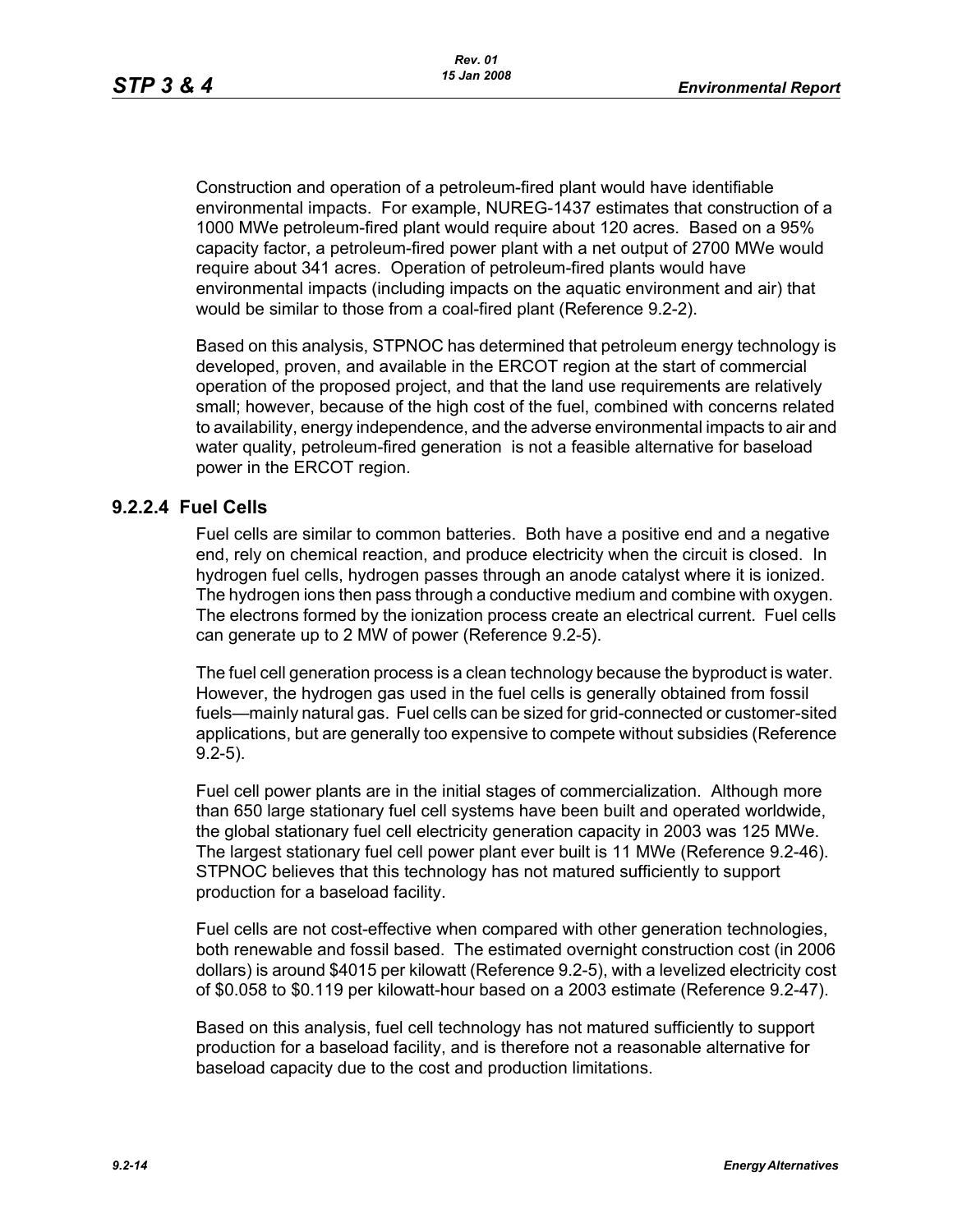### **9.2.2.5 Coal**

The United States has abundant low-cost coal reserves, and the price of coal for electric generation is projected to remain steady for the next 20 years. By 2030, coal consumption is projected to increase by 50% over 2005 levels, with significant additions of new coal-fired generation capacity over the last decade of the projection period; however, projections for coal consumption are based on the assumption that current energy and environmental policies remain unchanged throughout the projection period (Reference 9.2-48). In year 2005, coal-fired generation facilities in Texas accounted for about 37.4 percent of the electricity generated and about 20 percent of its electric generation capacity (Reference 9.2-20).

There are three primary technologies identified to generate electrical energy from coal: conventional pulverized coal boiler, fluidized bed, and integrated gasification combined-cycle (IGCC). As part of the alternatives evaluation, all three technologies (conventional, fluidized bed, and IGCC) are evaluated.

# **9.2.2.5.1 Conventional Pulverized Coal Boiler**

In conventional pulverized coal-fired plants, pulverized coal is blown into the combustion chamber of a boiler. The idea is that if the coal is sufficiently pulverized, it will burn almost as easily and efficiently as a gas. In the combustion chamber, hot gases and heat energy from the incineration process convert water into high-pressure steam. The steam is then passed through a turbine to produce electricity. Flue gases are routed through a selective catalytic reduction unit for nitrogen oxides ( $NO<sub>v</sub>$ ) reduction, and into an air heater. From the air heater the flue gas flows to a sulfur dioxide  $(SO<sub>2</sub>)$  scrubber system and a particulate removal system.

The steam systems used in the current generation of pulverized coal plants are generally designated as subcritical (or conventional), supercritical, or ultrasupercritical. This designation is based on the pressure and temperature of the steam. The demarcation for these designations varies within the worldwide power generation industry (Reference 9.2-5).

In the United States, subcritical plants operate at a nominal pressure of 2400 psi and a peak temperature of 1050°F. A supercritical unit would operate at a similar peak temperature but at a nominal pressure of 3500 psi. Ultra-supercritical units operate at a nominal pressure of 4500 psi and a minimum temperature of 1100°F. As the temperature and pressure of the steam at the generator turbine inlet increases, so does the efficiency of the power steam cycle. As the efficiency of the steam cycle is increased, the amount of fuel necessary to produce the same amount of energy is reduced, which also reduces plant emissions (Reference 9.2-5). The subcritical and supercritical technologies are commercially mature and widely used throughout the world. The ultra-supercritical technology, however, is currently in the development phase and is not a feasible alternative for the proposed nuclear project. Pulverized coal-fired boilers provide an output between 100 and 1300 MWe (Reference 9.2-5). To mitigate the impact of a system failure on the electrical distribution system, most boiler/turbine combinations are generally less than 1000 MWe.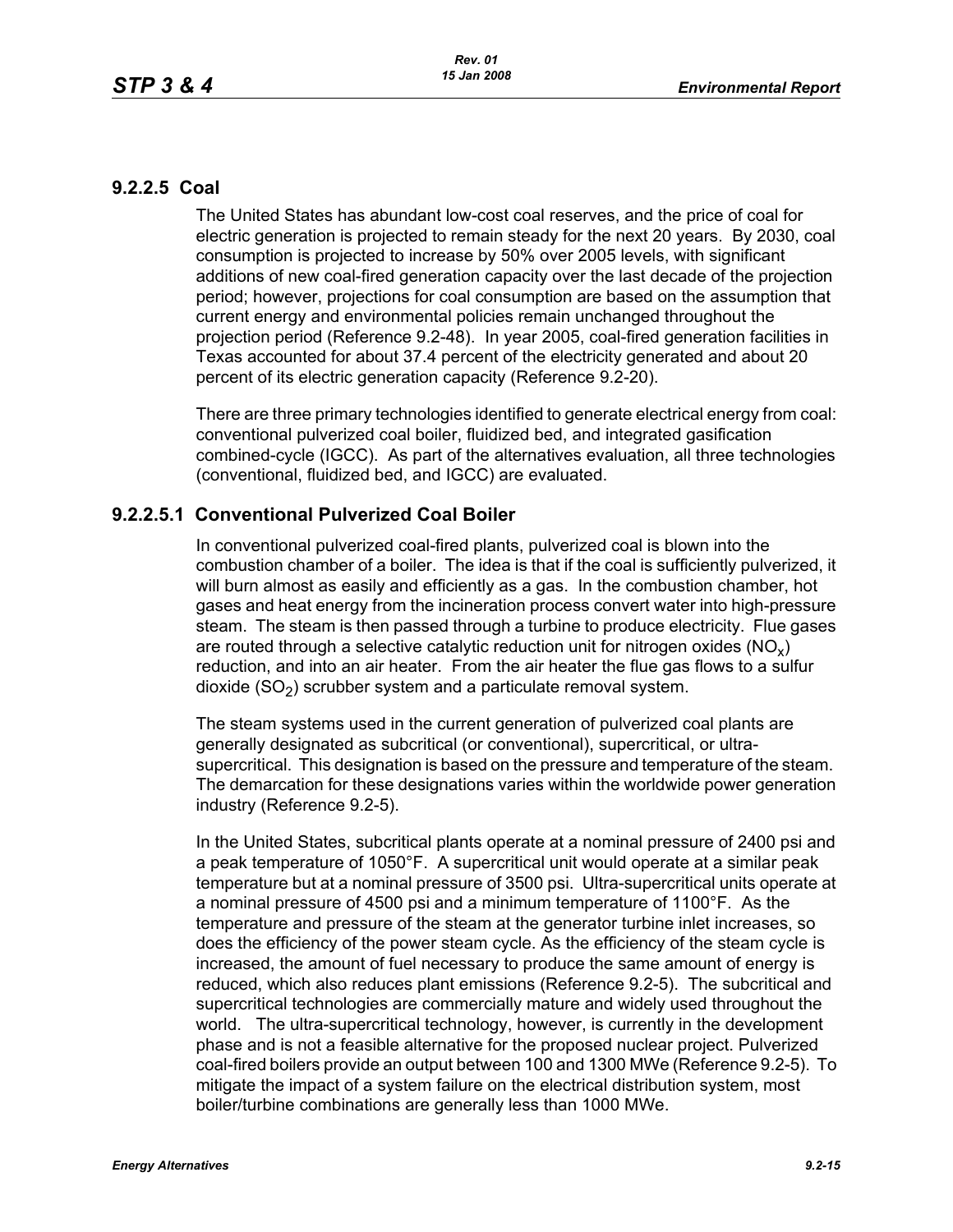The environmental impacts of construction of a typical pulverized coal-fired steam plant are well known because coal-fired steam plants represent about a third of the electrical generation in the United States (Reference 9.2-20). The estimated capital costs (in 2006 dollars) for a new pulverized coal-fired power plant range from \$1235 to \$2270 per kilowatt (Reference 9.2-5). The levelized cost of new generation capacity from a pulverized coal-fired power plant is \$0.056 per kilowatt-hour (Reference 9.2- 48).

# **9.2.2.5.2 Fluidized Bed**

Fluidized bed is an advanced coal combustion process that involves the injection of a sorbent material, such as crushed limestone, into the combustion chamber along with the fuel. The presence of the sorbent helps minimize the formation of gaseous pollutants. The fuel and sorbent mixture is fluidized on air jets in the combustion chamber to enhance combustion and heat transfer. Sulfur released from the fuel as  $SO<sub>2</sub>$  is captured by the sorbent to form a solid compound that is removed with the ash, generating large quantities of solid waste. The waste stream is potentially marketable for agricultural and construction applications. More than 90% of the sulfur in the fuel is captured in this process.  $NO_{v}$  formation in fluidized bed power plants is lower than that for conventional pulverized coal boilers because the operational temperature range is below the temperature at which thermal  $NO<sub>x</sub>$  is formed (Reference 9.2-49). Overall, emissions from fluidized bed units are comparable to the emissions from a conventional pulverized coal boiler equipped with post-combustion  $SO<sub>2</sub>$  and  $NO<sub>x</sub>$ control equipment. As discussed in Subsection 9.2.3.1, these environmental impacts are greater than those of a nuclear plant. Fluidized bed units are currently available in sizes as large as 300 MW, and designs are being developed for units as large as 600 MW. The technology is more suited to low-grade, high ash, high sulfur coals, which are more difficult to pulverize, and which may have variable combustion characteristics (Reference 9.2-50). Also, because the operational temperature of the fluidized bed system is lower, it does not achieve the higher efficiency levels achieved by conventional pulverized coal boilers.

To improve the thermal efficiency of the fluidized bed technology, a new type of fluidized bed boiler has been proposed that encases the entire boiler inside a large pressure vessel. Combustion of coal in a pressurized fluidized bed boiler results in a high-pressure stream of combustion gases that can spin a gas turbine to make electricity and boil water for a steam turbine. It is estimated that pressurized fluidized bed plants could generate 50% more electricity from coal than a regular power plant from the same amount of coal. The pressurized fluidized bed technology is currently in the demonstration phase and is not a feasible alternative for the proposed nuclear project. (Reference 9.2-49). Additionally, the fluid bed technology is not environmentally preferable to nuclear power.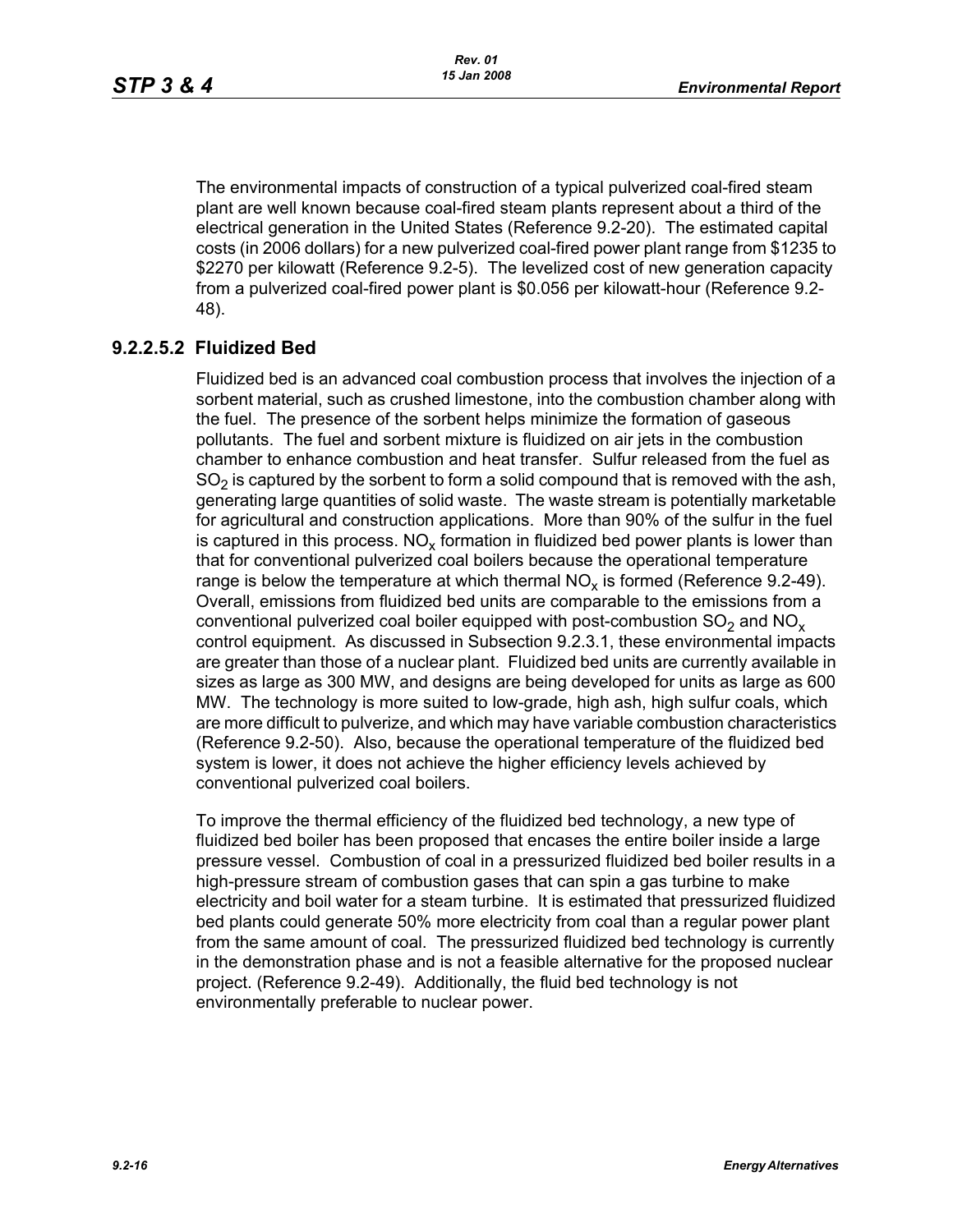# **9.2.2.5.3 Integrated Gasification Combined Cycle**

IGCC is an innovative electric power generation concept that combines modern coal gasification technology with both gas turbine and steam turbine power generation. The technology is substantially cleaner than conventional pulverized coal plants because major pollutants can be removed from the inlet gas stream before combustion.

The IGCC alternative generates substantially less solid waste than a conventional coal-fired boiler. The largest solid waste stream produced by IGCC installations is slag, a black, glassy, sand-like material that is potentially a marketable byproduct. Slag production is a function of ash content in the coal (Reference 9.2-51). The other large-volume byproduct produced by IGCC plants is sulfur, which is extracted during the gasification process and can be marketed rather than placed in a landfill. IGCC units do not produce ash or scrubber wastes.

IGCC power plants are in the early stages of commercialization. There are currently two commercial-size, coal-based IGCC plants in the United States. Both were supported initially under the DOE Clean Coal Technology demonstration program, but now operate commercially without DOE support (Reference 9.2-51). Experience has been gained with the chemical processes of gasification, coal properties, and their impact on IGCC design, efficiency, economics, etc. However, system reliability is still relatively lower than conventional pulverized coal-fired power plants and the major reliability problem is from the gasification section. There are problems with the integration between gasification and power production as well. For example, if the gases are not adequately cleaned, uncleaned gas can cause various types of damage to the gas turbine (Reference 9.2-52).

An IGCC plant is estimated to cost about 20% to 25% more than a comparably sized conventional pulverized coal plant (Reference 9.2-51). STPNOC believes this technology has not matured sufficiently to support production for a large baseload facility and is not a reasonable alternative for a large baseload facility.

# **9.2.2.5.4 Conclusion for Coal-Fired Alternatives**

Pulverized coal-boilers and fluidized bed units (if such units become commercially mature) are reasonable alternatives to the proposed nuclear plant. Because the supercritical pulverized coal technology has a higher thermal efficiency and lower emissions than either the subcritical pulverized coal or fluidized bed technologies, supercritical pulverized coal was selected as the representative technology for the coal-fired alternative. The coal-fired alternative includes four supercritical boiler units, each with a net capacity of 675 MWe for a combined capacity of 2700 MWe. Table 9.2-1 describes the assumed basic operational characteristics of the coal-fired units. Emission control technology and percent-control assumptions are based on alternatives identified by the EPA (Reference 9.2-53). For the purpose of analysis, it is assumed that coal and limestone (calcium carbonate) would be delivered by rail after upgrades are applied to the existing rail spur into STP.

Based on the well-known technology, fuel availability, and generally understood environmental impacts associated with construction and operation of a coal-fired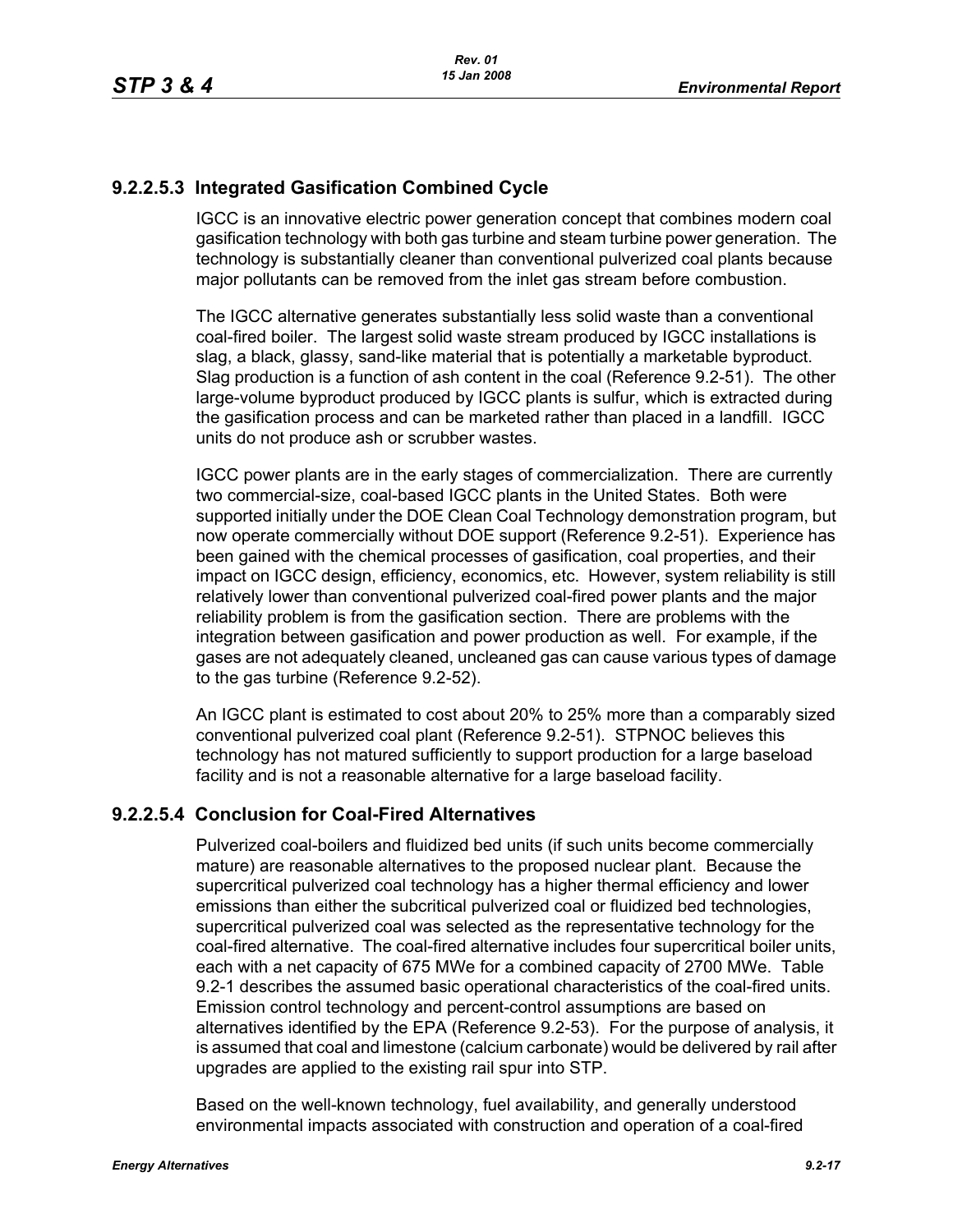power generation plant, it is considered a reasonable alternative and is therefore retained for further evaluation in Subsection 9.2.3.

#### **9.2.2.6 Natural Gas**

Gas-fired generation with combined-cycle turbines is mature and has relatively low capital costs. Overnight construction costs (based on 2006 dollars) for a combinedcycle turbine range from \$565 to \$620 per kilowatt (Reference 9.2-5). The levelized cost of electricity produced from a new gas-fired power plants in 2005 was around \$0.055 per kilowatt-hour (Reference 9.2-48).

For the purpose of the gas-fired alternative analysis, four standard-sized units, each with an output of 675 MWe are postulated to achieve the target output of 2700 MWe. Table 9.2-2 describes assumed basic operational characteristics of the gas-fired units. It is also assumed that there would be sufficient gas availability.

Based on the well-known technology, fuel availability, and generally understood environmental impacts associated with construction and operation of a natural gasfired power generation plant, natural gas is considered a reasonable alternative and is therefore retained for further evaluation in Subsection 9.2.3.

### **9.2.2.6.1 Combination of Alternatives**

Although individual alternatives might not be sufficient to provide 2700 MWe capacity due to the small size of the resource or lack of cost-effective opportunities, it is conceivable that a mix of alternatives might be cost-effective and may also provide for a better environmental solution. There are many possible combinations of fuel types to generate 2700 MWe, and STPNOC has not exhaustively evaluated each combination. However, STPNOC reviewed combinations that, due to technological maturity, economics, and other factors, could be reasonable alternatives to the proposed project. Two of these combinations of alternatives are addressed below.

As discussed in Subsection 9.2.2.2, wind energy, as a stand-alone technology, is not a feasible alternative for baseload power. However, it is conceivable that a mix of wind energy and gas-fired combined cycle units could provide baseload power. For example, the 2700 MWe target capacity could be satisfied with a 600 MWe wind farm, along with 4 675 MWe natural gas combined-cycle units. During operation, a combined-cycle plant could ramp up and down quickly to "follow" the wind load. However, the impacts, including impacts to air quality, associated with the gas-fired plant alone would exceed those of the nuclear plant. Additionally, the wind portion of the alternative—land use impacts, noise impacts, and visual impacts—would be more than the stand-alone natural gas alternative; therefore, the combination would have greater adverse environmental impacts than a single fuel type. The cost of implementing the combination would also be greater than the cost of the stand-alone natural gas alternative. These conclusions would also apply for any combination of wind or solar coupled with any fossil fuel type facility. The environmental impacts and costs associated with the combined alternative would compare unfavorably with the proposed project.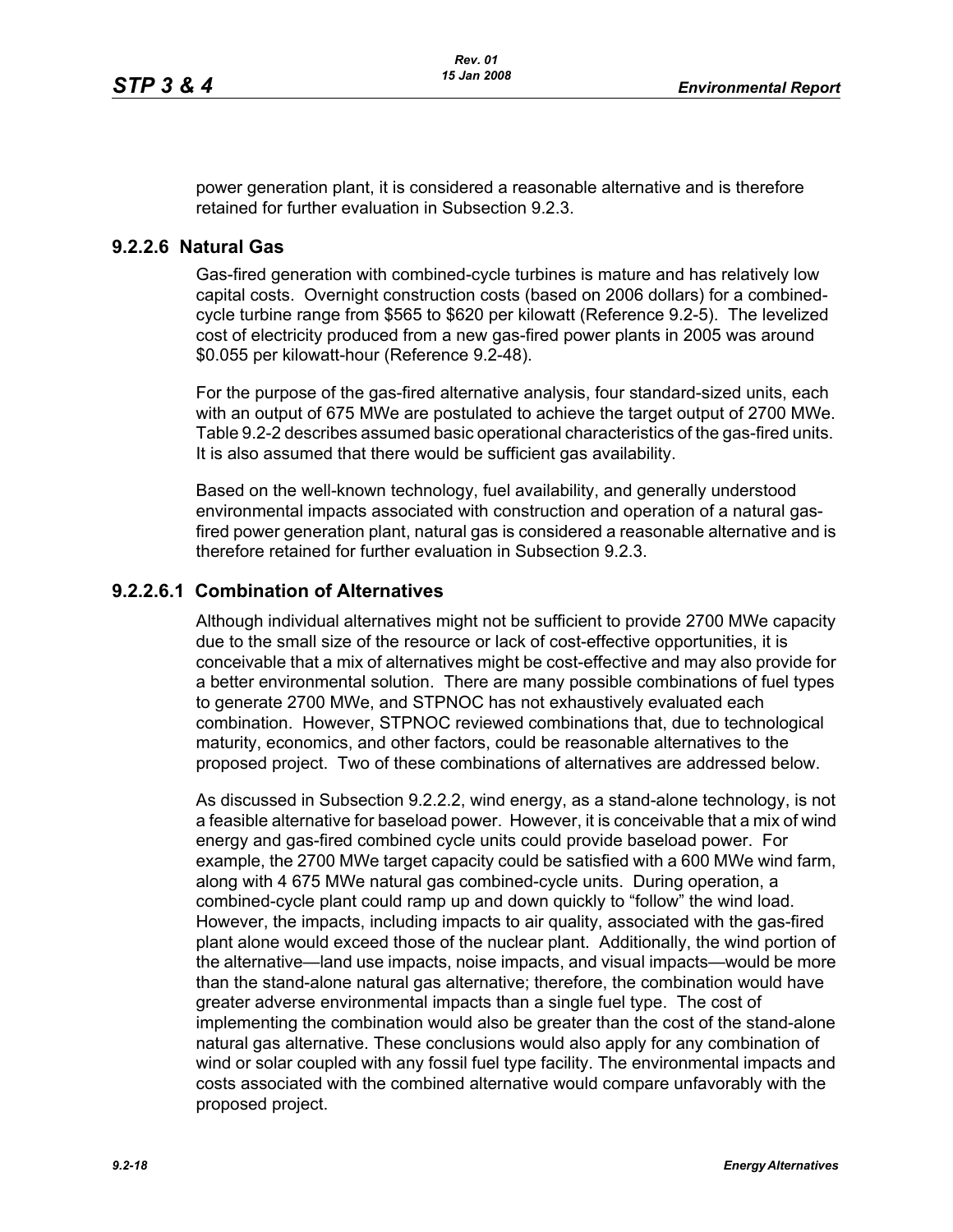If the hypothetical mix included coal-fired generation, the environmental impacts associated with construction (land use, ecology) and air quality would be expected to be greater than that of the proposed project. For example, the 2700 MWe target capacity could be met with two 675 MWe coal-fired units and two 675 MWe natural gas combined-cycle units. This combination coal-gas facility would require an estimated 291 acres for permanent structures. As discussed in Subsection 4.1.1, construction of the proposed project would disturb about 770 acres of which about 90 acres of these lost permanently due to construction of new facilities and a new heavy haul road. Air quality impacts for the 675 MWe coal-fired units would compare unfavorably with the proposed project due to the large quantity of combustion emissions from coal-fired generation. The additional impact, including combustion emissions, from the natural gas unit would only strengthen the overall favorable position of the proposed project.

Wind and solar facilities could be used in combination with storage systems to produce baseload power. By storing the power produced from wind or solar facilities and releasing it when the wind and solar facilities are not generating power, energy storage in combination with the wind or solar facilities would be able to generate electricity continuously. However, large-scale energy storage in Texas is either not available or would not be economically viable. For example, the storage of even one day's output at 2700 MW is well beyond any demonstration projects using batteries, compressed air, hydrogen, or other storage mechanism and the cost of such systems, even if available, would be prohibitive. Adding the significant cost of storage systems to the cost of wind or solar facilities would render the total cost non-competitive. In the northwestern United States, existing hydropower reservoirs are used to store and release the energy produced by wind generation. This combination of alternatives, in the form of "pumped storage," is not available in Texas at this scale. In addition to not being available, the costs to develop such storage would be prohibitive.

Other combinations of the various alternatives are not discussed here. In general, poor annual average capacity factors, higher environmental impacts (land use, ecological, air quality), immature technologies, and a lack of cost-competitiveness are not expected to lead to a viable, competitive combination of alternatives that would be either environmentally equivalent or preferable.

#### **9.2.3 Assessment of Reasonable Alternative Energy Sources and Systems**

This section evaluates the environmental impacts of reasonable alternatives to the proposed project: pulverized coal-fired generation and gas-fired generation. The significance of the impacts associated with each issue is identified as SMALL, MODERATE, or LARGE. This characterization is consistent with the criteria that NRCestablished criteria in 10 CFR 51, Appendix B, Table B-1, Footnote 3, and presented as follows:

SMALL - Environmental effects are not detectable or are so minor that they will neither destabilize nor noticeably alter any important attribute of the resource. For the purpose of radiological impacts assessment, the Commission has concluded that those impacts that do not exceed permissible levels in the Commission's regulations are considered small.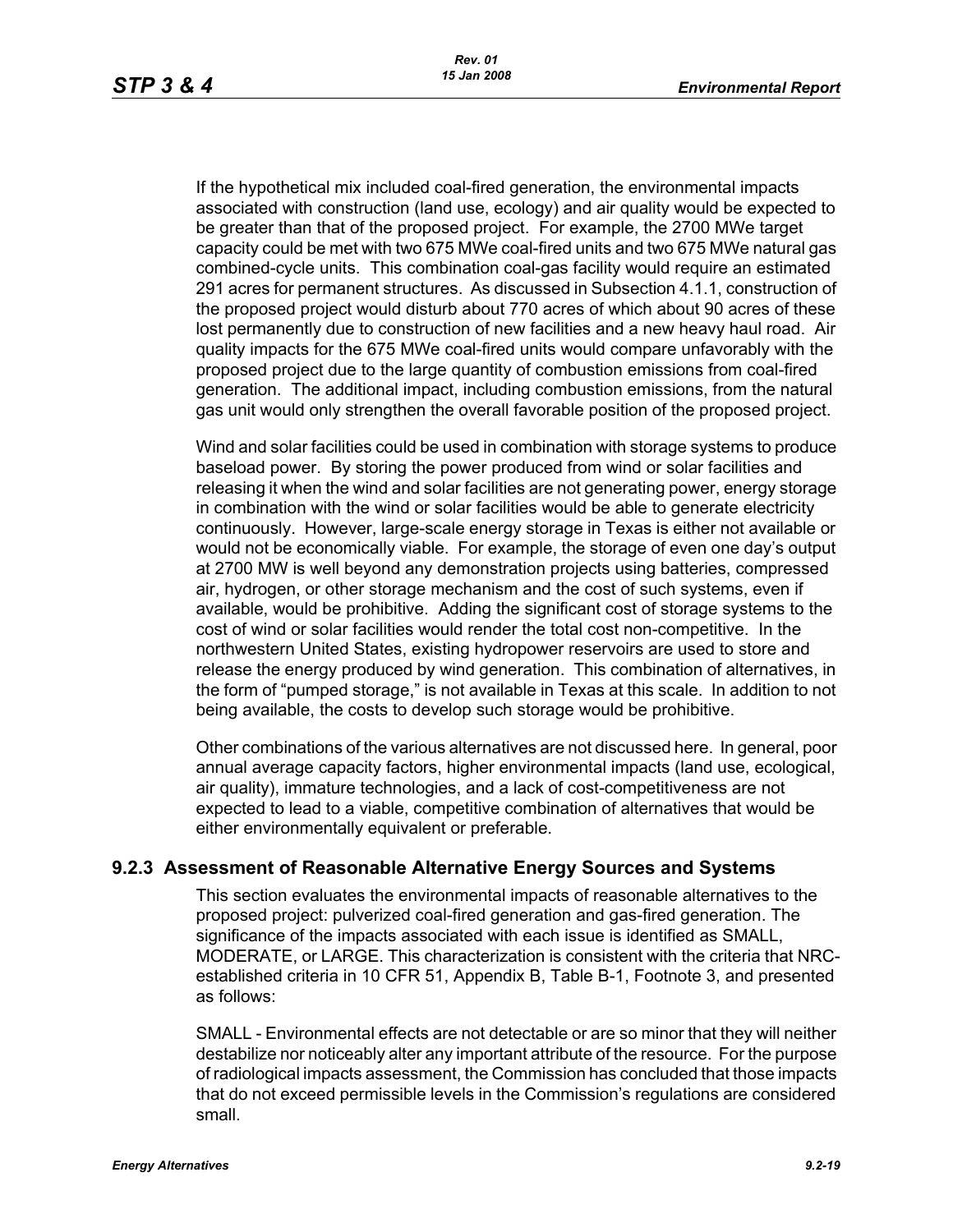MODERATE - Environmental effects are sufficient to alter noticeably, but not to destabilize, any important attribute of the resource.

LARGE - Environmental effects are clearly noticeable and are sufficient to destabilize any important attributes of the resource.

Consideration is given to ongoing and potential additional mitigation in proportion to the significance of the impact to be addressed (i.e., impacts that are SMALL receive less mitigative consideration than impacts that are LARGE).

### **9.2.3.1 Coal-Fired Generation**

STPNOC has reviewed the NRC analysis of environmental impacts from coal-fired generation alternatives presented in NUREG-1437 and found the NRC analysis to be reasonable. Construction impacts could be substantial, due in part to the large land area required (which can result in natural habitat loss) and the large workforce needed; however, NRC pointed out that the installation of a new coal-fired plant where an existing nuclear plant is located would reduce many construction impacts. There are major adverse impacts from operations such as human health concerns associated with air emissions, waste generation, and losses of aquatic biota due to cooling water withdrawals and discharges.

#### **9.2.3.1.1 Air Quality**

Air quality impacts of coal-fired generation are considerably different from those of nuclear power. A coal-fired plant would emit sulfur dioxide  $(SO<sub>2</sub>)$ , as  $SO<sub>x</sub>$  surrogate), oxides of nitrogen (NO<sub>x</sub>), particulate matter (PM), carbon monoxide (CO), and mercury (Hg), all of which are regulated pollutants. A coal-fired plant would also emit carbon dioxide  $(CO<sub>2</sub>)$ , which has been linked to global warming. As Subsection 9.2.2.10 indicates, it is assumed a plant design would minimize air emissions through a combination of boiler technology and post combustion pollutant removal. The coalfired alternative emissions would be as follows:

 $SO<sub>2</sub>$  = 2900 tons per year

 $NO<sub>x</sub>$  = 2000 tons per year

CO = 2800 tons per year

 $CO<sub>2</sub> = 27$  million tons per year

 $Hq = 0.46$  tons per year

 $PM<sub>10</sub>$  (particulates with a diameter of less than 10 microns) = 50 tons per year

 $PM<sub>2.5</sub>$  (particulates with a diameter of less than 2.5 microns) = 13 tons per year

These emission totals are calculated based on the parameters and assumptions identified in Table 9.2-1 and emission factors published in AP-42 (9.2-53).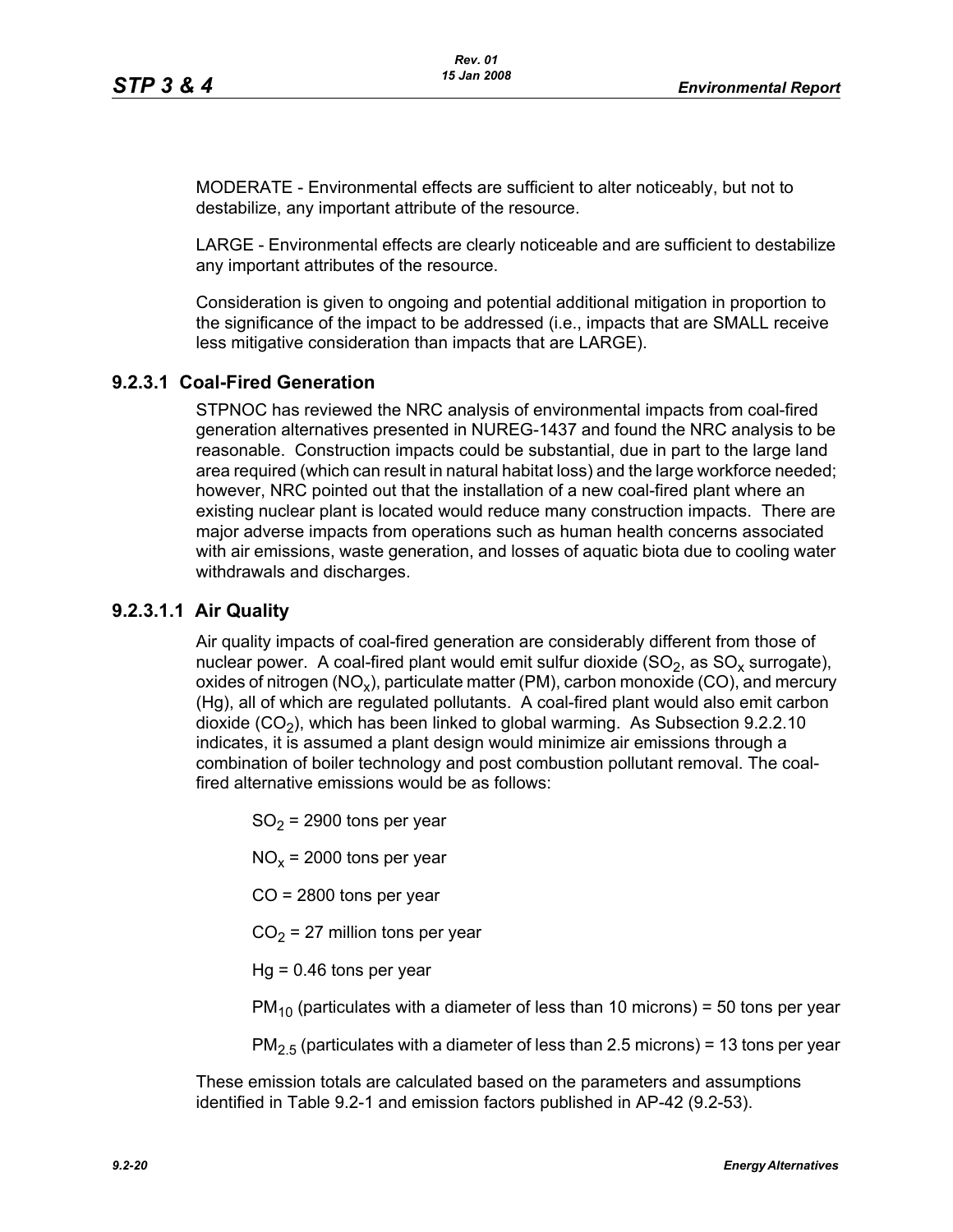The acid rain requirements of the Clean Air Act Amendments establish a cap on the allowable  $SO<sub>2</sub>$  emissions from power plants. Each company with fossil fuel-fired units was allocated  $SO<sub>2</sub>$  allowances. To be in compliance with the Act, the companies must hold enough allowances to cover their annual  $SO<sub>2</sub>$  emissions. In 2005, emissions from generators in Texas ranked highest nationally for  $NO<sub>x</sub>$  and fifth highest nationally for  $SO<sub>2</sub>$  (Reference 9.2-20). Both  $SO<sub>2</sub>$  and  $NO<sub>x</sub>$  emissions would increase if a new coalfired plant were operated at STP. To operate a fossil-fuel generation plant, STPNOC would have to purchase  $SO<sub>2</sub>$  allowances from the open market or shut down existing fossil-fired capacity from one of its owning members and apply the credits from that plant to the new one.

In March 2005, EPA issued the final Clean Air Interstate Rule which addresses power plant  $SO_2$  and  $NO_x$  emissions that contribute to non-attainment of the 8-hour ozone and fine particulate matter standards in downwind states. Twenty-eight states, including Texas, are subject to the requirements of the rule. The rule calls for further reductions of  $NO<sub>x</sub>$  and  $SO<sub>2</sub>$  emissions from power plants. These reductions can be accomplished by the installation of additional emission controls at existing coal-fired facilities or by the purchase of emission allowances from a cap-and-trade program.

In March 2005, EPA finalized the Clean Air Mercury Rule which sets emissions limits on mercury to be met in two phases beginning in 2010 and 2018, and encourages a cap and trade approach to achieve the target emission limits.  $NO<sub>x</sub>$  and  $SO<sub>2</sub>$  controls indirectly help to reduce mercury emissions. However, according to the EPA, the second phase cap reflects a level of mercury emissions reduction that exceeds the level that would be achieved solely as a co-benefit of controlling  $NO<sub>x</sub>$  and  $SO<sub>2</sub>$  under the Clean Air Interstate Rule. Each new coal-fired electrical generation unit in Texas must acquire enough mercury allowances to cover its annual mercury emissions. Compliance with EPA mercury standards must be achieved by January 01, 2010 (Reference 9.2-54).

Texas has regions that are designated as non-attainment with respect to the National Ambient Air Quality Standards for one or more criteria pollutants. Therefore, the state of Texas was required to submit a State Implementation Plan (SIP) to the EPA (1) to establish control strategies to reduce criteria pollutant emissions, and (2) to identify the technical and regulatory processes to demonstrate compliance with the State-Implementation Plan SIP. The Texas State Implementation Plan SIP includes a cap and trade program for  $NO_x$ ,  $SO_x$ , and Hg emissions. New stationary fossil fuel facilities in Texas must acquire trade credits to cover the new potential emissions. Compliance with the  $NO<sub>x</sub>$  and  $SO<sub>x</sub>$  standards identified in the State Implementation Plan SIP must be achieved by January 01, 2009 and January 01, 2010, respectively (Reference 9.2- 54).

The region of non-attainment nearest to the proposed project location is the Houston-Galveston-Brazoria region. Brazoria County is east of and conterminous with Matagorda County. This region is designated as moderate non-attainment with respect to the 8-hour ozone standard (40 CFR 81.344).

 $\blacksquare$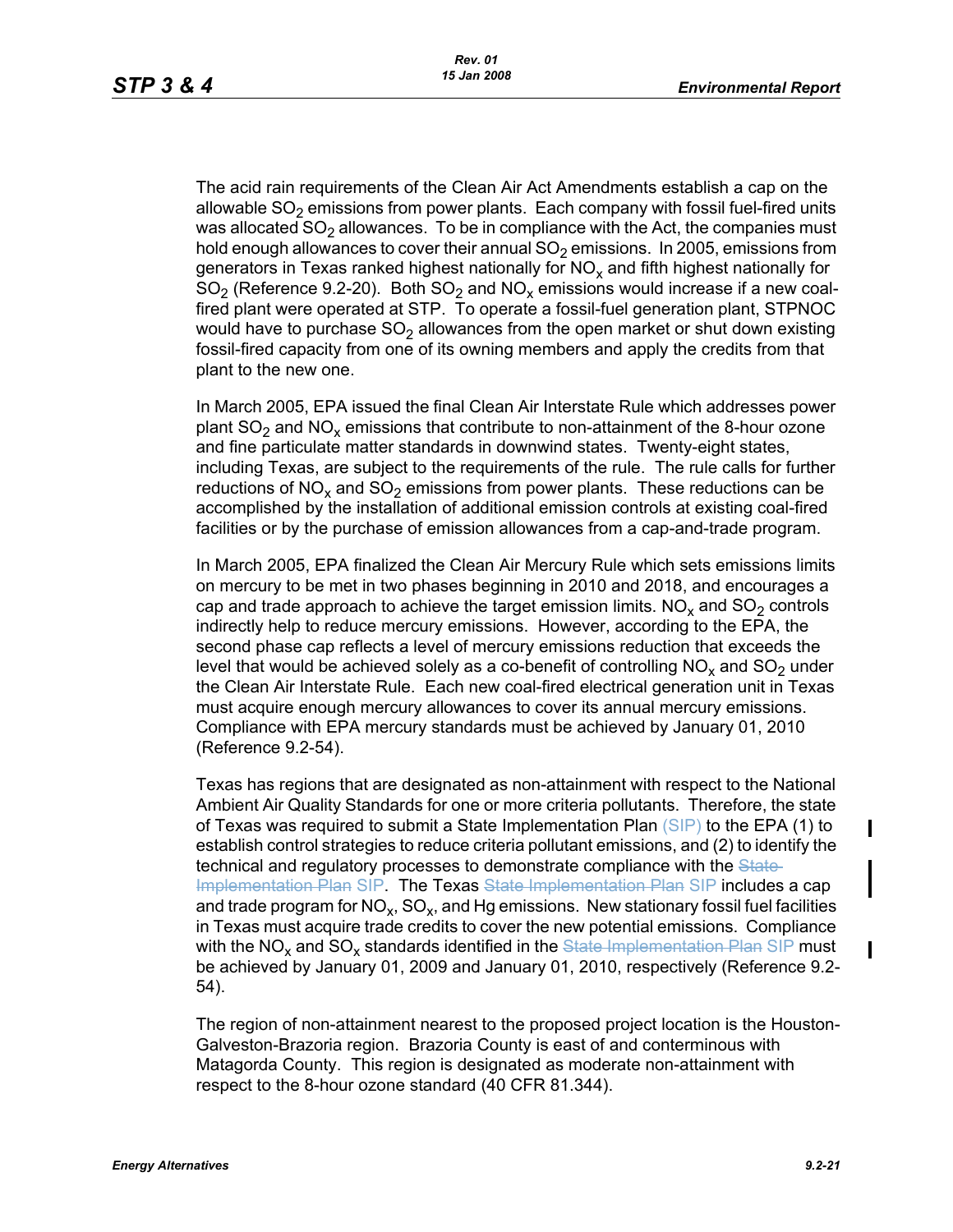Air impacts from a coal-fired generation facility would be substantial. Adverse human health effects from coal combustion have led to important federal legislation in recent years because public health risks, such as cancer and emphysema, have been associated with coal combustion. Global warming and acid rain are also potential impacts. Recent changes in air quality regulations indicate that the EPA and the federal government recognize the importance of stability for air resources.  $SO<sub>2</sub>$  and mercury emission allowances,  $NO<sub>x</sub>$  emission offsets, low  $NO<sub>x</sub>$  burners, overfire air, fabric filters or electrostatic precipitators, and scrubbers are regulatory-imposed mitigation measures. The coal-fired alternative would have MODERATE impacts on air quality—the impacts may be noticeable, but would not destabilize air quality in the area due to the use of mitigation technologies.

### **9.2.3.1.2 Waste Management**

The coal-fired alternative would generate substantial solid waste. Based on the assumed plant parameters, the coal would have 3.9% ash content, and the facility would consume around 11 million tons of coal annually. Particulate control equipment would collect most (99.9%) of this ash (about 435,000 tons per year). If 75% of the coal ash were recycled, an annual total of about 109,000 tons of ash would require disposal.

 $SO<sub>x</sub>$ -control equipment would require about 105,000 tons of limestone and would generate another 124,000 tons per year of waste in the form of scrubber sludge. Ash and scrubber waste disposal over a 40-year plant life would require about 141 acres.

With proper facility placement, coupled with current waste management and monitoring practices, waste disposal would not destabilize any resources. There would be space within the current STP property for this disposal. After closure of the waste site and revegetation, the land would be available for other uses. Waste disposal for the coal-fired alternative would have MODERATE impacts—the impacts of increased waste disposal would be clearly noticeable, but would not destabilize any important resource and further mitigation of the impact would be unwarranted.

# **9.2.3.1.3 Other Impacts**

Construction of the power block and coal storage area would impact about 435 acres of land and associated terrestrial habitat. Because most of this construction would be in previously disturbed areas, impacts would be minimal. Visual impacts would be consistent with the industrial nature of the site. As with any large construction project, some erosion, sedimentation, and fugitive dust emissions could be anticipated, but would be minimized through application of best management practices. Onsite disposal is assumed for debris generated when the area is cleared and grubbed and that other construction debris would be accepted at a nearby municipal disposal facility.

Short-term socioeconomic impacts would result from the estimated 2414 construction workers to build the facilities, and long-term impacts would result from the estimated 315 full-time workers to operate the coal-fire facility. These impacts would be SMALL due to the influence of the nearby Houston-Galveston metropolitan area.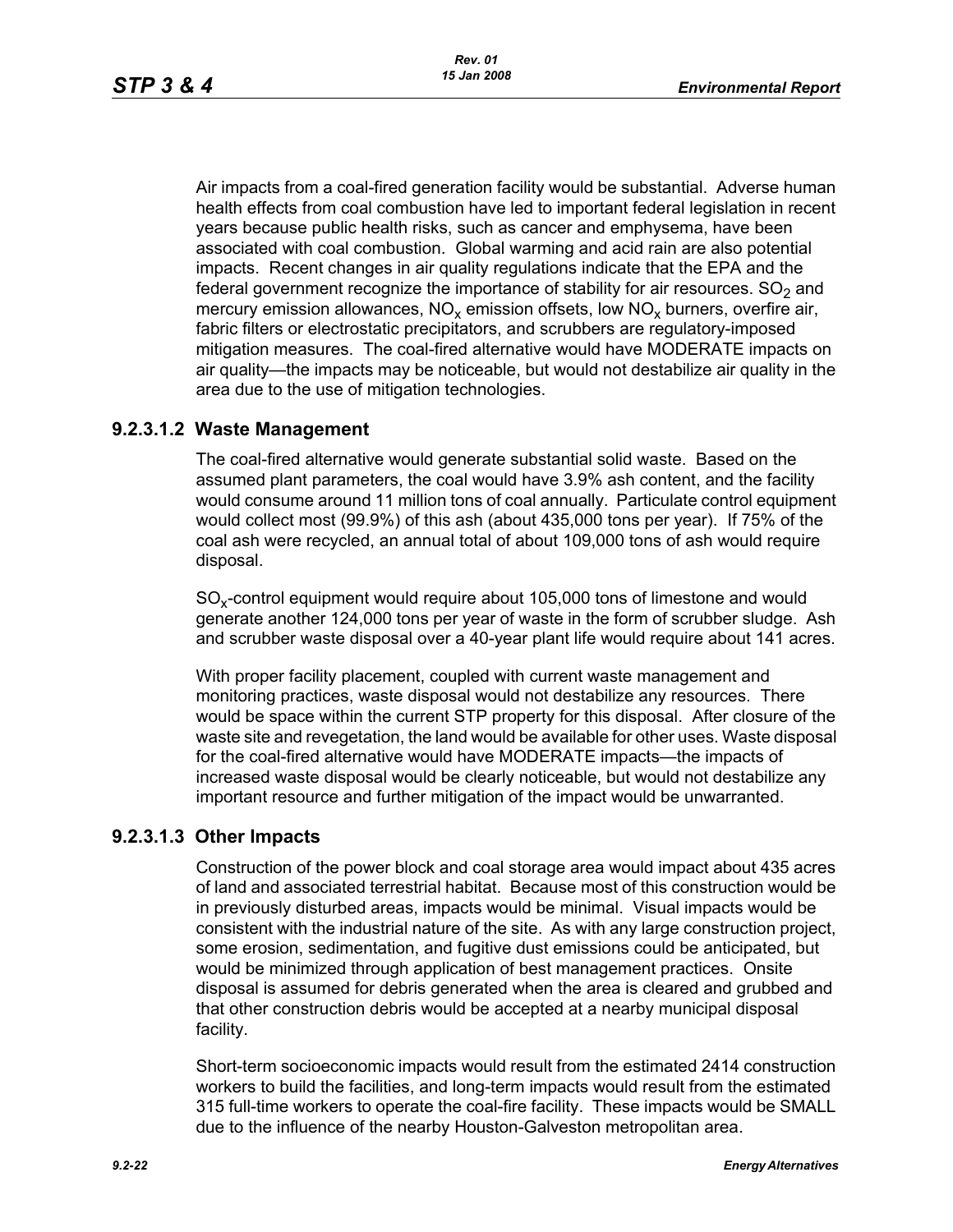Cultural resource impacts would be unlikely due to the previously disturbed nature of the site and could be, if needed, minimized by survey and recovery techniques.

The existing STP Main Cooling Reservoir (MCR) would be used to minimize impacts to aquatic resources and regional water quality; therefore, STPNOC believes that these impacts would be SMALL.

The new stacks, boilers, and rail deliveries would be an incremental addition to the visual impact from existing STP structures and operations. Coal delivery would add noise and transportation impacts associated with unit-train traffic. Based on a unit train with 125 cars, where each car holds 100 tons, about 900 unit trains per year (about 17 trains per week) would be needed to deliver coal and limestone to the coal-fired plant.

Other construction and operation impacts would be SMALL. In most cases, the impacts would be detectable, but they would not destabilize any important attribute of the resource involved. Due to the minor nature of these impacts, mitigation would not be warranted beyond that mentioned.

# **9.2.3.1.4 Design Alternatives**

The in-land location of the STP site lends itself to coal delivery by truck. However, this design alternative would necessitate substantial upgrades to area roads. The alternative would trade truck traffic impacts for rail traffic impacts, a tradeoff that provides no obvious environmental benefit. Subsection 9.4.1 analyzes alternative designs for the STP 3 & 4 heat dissipation systems. Based on this analysis, STPNOC assumed the MCR would be used for the coal-fired alternative. Use of the existing MCR would minimize water consumption, thermal impacts, and additional visual intrusion; therefore, the heat dissipation system would pose a SMALL impact. The analysis of air quality impacts in Subsection 9.2.3.1.1 is based on use of best available control technology; therefore, there are no reasonable alternates for reducing those impacts.

#### **9.2.3.1.5 Conclusion**

As discussed in Subsection 9.2.2.10, STPNOC determined that coal-fired generation using supercritical boilers is a reasonable alternative to the proposed nuclear project because it is a mature technology, coal is available in the ERCOT region, and the environmental impacts associated with construction and operation of a coal-fired power generation plant are well understood. The impacts of coal-fired generation on the STP site are evaluated in Subsection 9.2.3.1 and STPNOC determined impacts would be SMALL to MODERATE. The impacts of coal-fired generation are compared to the proposed nuclear project in Tables 9.2-3 and 9.2-4. As these tables demonstrate, coal-fired plants are not environmentally preferable to nuclear power.

# **9.2.3.2 Natural Gas Generation**

Subsection 9.2.2.11 presents the basis to select a combined-cycle plant as the gasfired alternative. Land-use impacts from gas-fired units would be less than those of the coal-fired alternative. Reduced land requirements, due to construction on the existing site and a smaller facility footprint, would reduce impacts to ecological, aesthetic, and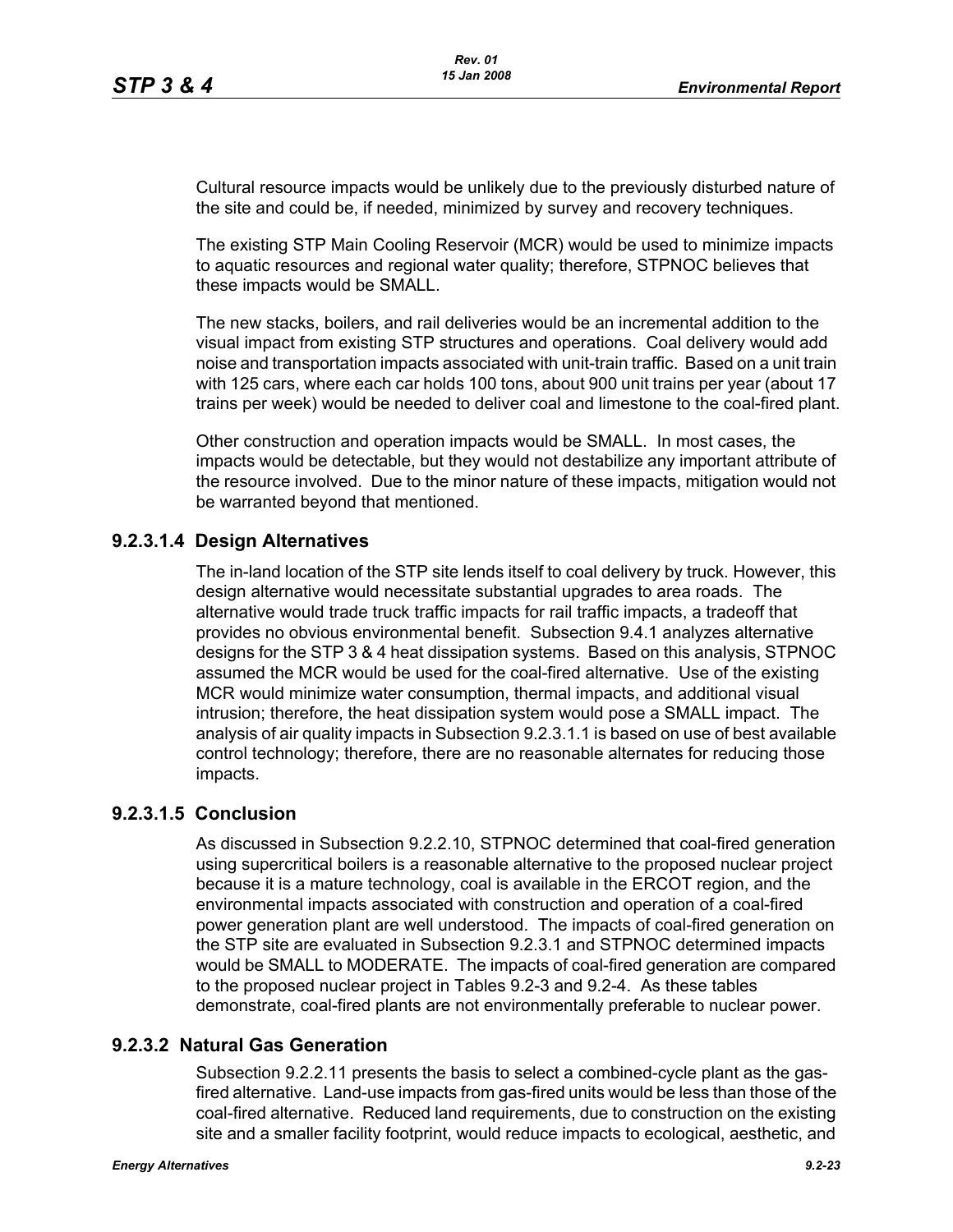cultural resources. As discussed under "Other Impacts," an incremental increase in the workforce could have socioeconomic impacts. Human health effects associated with air emissions would be of concern, but the effect would be less than those of coalfired generation. The gas-fired alternative defined in Subsection 9.2.2.11 would be located on land adjacent to the STP site.

# **9.2.3.2.1 Air Quality**

Natural gas combustion is relatively clean compared to other fossil fuel combustion. Also, because the heat recovery steam generator does not receive supplemental fuel, the combined-cycle operation is highly efficient (56% vs. 33% for the coal-fired alternative). Therefore, the gas-fired alternative would release similar types of emissions, but generally in quantities less than the coal-fired alternative. Control technology for gas-fired turbines focuses on the reduction of  $NO<sub>x</sub>$  emissions. The gasfired alternative would use about 121 billion standard cubic feet of natural gas per year and would generate these emissions:

 $SO<sub>2</sub>$  = 41 tons per year

 $NO<sub>x</sub> = 680$  tons per year

 $CO = 141$  tons per year

 $CO<sub>2</sub> = 6.9$  million tons per year

PM = 119 tons per year (all particulates are  $PM<sub>2.5</sub>$ )

These emission totals are calculated based on the parameters and assumptions identified in Table 9.2-2 and emission factors published in AP-42 (9.2-53).

The Subsection 9.2.3.1 discussion of regional air quality, Clean Air Act requirements, the NO<sub>x</sub> State Implementation Plan SIP, and the Clean Air Interstate Rule also apply to the gas-fired generation alternative.  $SO_2$  allowances,  $NO_x$  effects on ozone levels, and  $NO<sub>x</sub>$  emission offsets could be issues of concern for gas-fired combustion. STPNOC concludes that emissions from a gas-fired alternative could noticeably alter local air quality and would not destabilize regional resources. Air quality impacts would therefore be MODERATE.

# **9.2.3.2.2 Waste Management**

Gas-fired generation would result in almost no solid waste generation and would therefore produce minor (if any) impacts. STPNOC concludes that gas-fired generation waste management impacts would be SMALL.

# **9.2.3.2.3 Other Impacts**

Similar to the coal-fired alternative, the ability to construct the gas-fired alternative on land adjacent to the STP site would reduce construction-related impacts relative to construction on a greenfield site.

П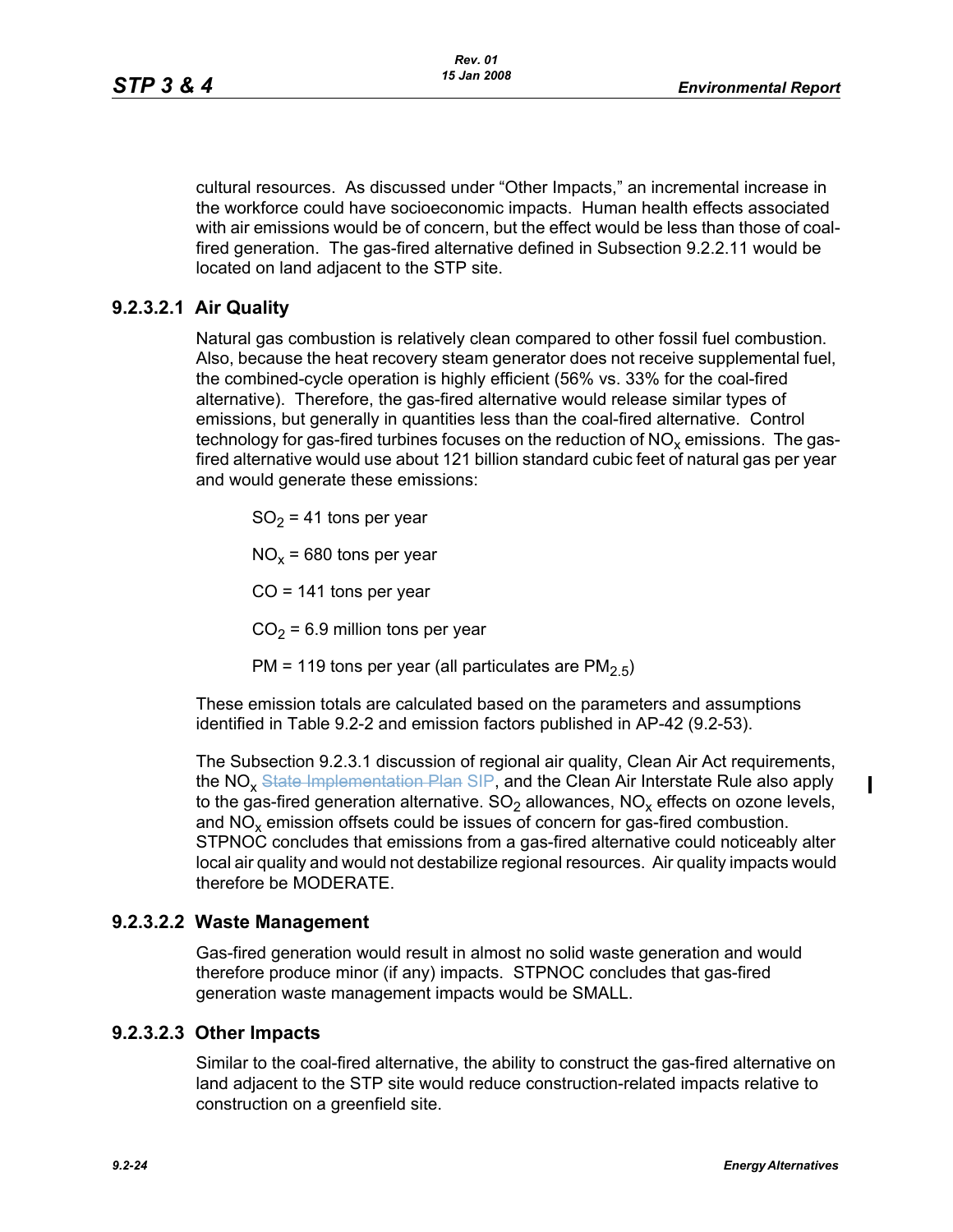A new 24-inch diameter pipeline would need to be constructed from an existing 24-inch transmission pipeline located about 2 miles northwest of the proposed site. Upgrades to the existing pipeline and gas storage facilities would also be required. To the extent practicable, new gas supply pipeline would be routed in previously disturbed areas to minimize impacts. Based on a 75-foot easement, about 18 acres would need to be graded to permit the installation of the pipeline. Construction impacts would be minimized through the application of best management practices to minimize soil loss and restore vegetation immediately after the excavation is backfilled. Installation of a gas pipeline would not create a long-term reduction in the local or regional diversity of plants and animals. In theory, impacts from construction of a pipeline could be reduced or eliminated if the gas-fired plant were located adjacent to an existing pipeline.

Construction of the combined-cycle plant would impact about 107 acres of land. Because this much previously disturbed acreage is available at the STP site, loss of terrestrial habitat would be minimal. Aesthetic impacts, erosion and sedimentation accumulation, fugitive dust, and construction debris impacts would be similar to the coal-fired alternative, but smaller because of the reduced site size. Socioeconomic impacts would result from the estimated 661 construction workers to build the facilities and 91 people needed to operate the gas-fired facility. These impacts would be SMALL due to the influence of the nearby metropolitan area.

### **9.2.3.2.4 Design Alternatives**

Subsection 9.4.1 analyzes alternative designs for the STP 3 & 4 heat dissipation systems. Based on this analysis, STPNOC assumed the MCR would be used for the gas-fired alternative. Use of the MCR would minimize evaporative water loss, visual intrusion, and thermal impacts; the heat dissipation system would pose a SMALL impact. The analysis of air quality impacts in Subsection 9.2.3.2.1 is based on use of maximum achievable control technology; therefore there are no reasonable alternatives for reducing those impacts.

#### **9.2.3.3 Conclusion**

As discussed in Subsection 9.2.2.11, STPNOC determined that gas-fired generation using combined-cycle turbines is a reasonable alternative to the proposed nuclear project because it is a mature technology, natural gas is available in the ERCOT region, and the environmental impacts associated with construction and operation of a natural gas-fired power generating plant are well understood. The impacts of gas-fired generation on a site adjacent to the STP site are evaluated in Subsection 9.2.3.2 and STPNOC determined impacts would be SMALL to MODERATE. The impacts of gasfired generation are compared to the proposed nuclear project in Tables 9.2-3 and 9.2- 4. As these tables demonstrate, coal-fired plants are not environmentally preferable to nuclear power.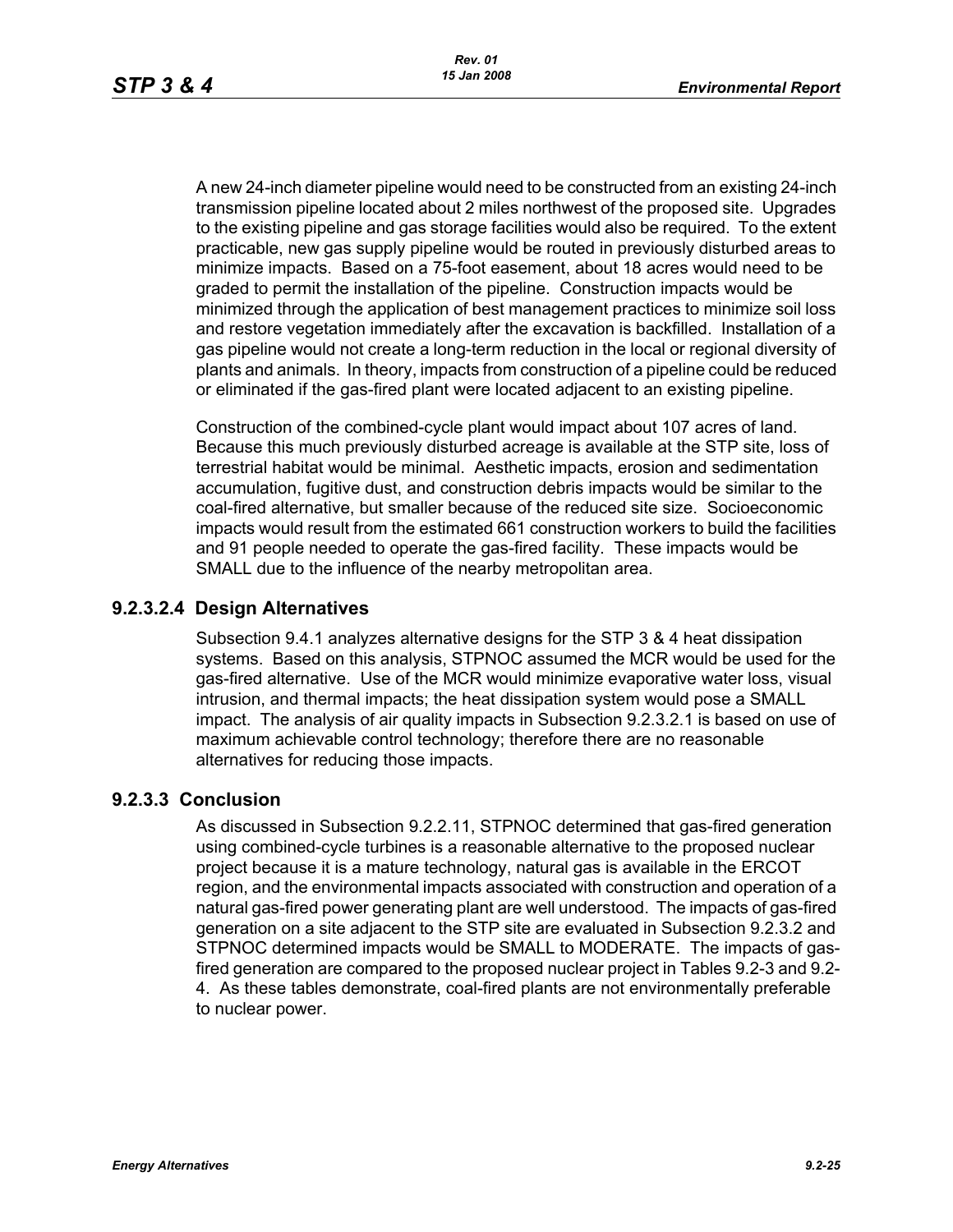### **9.2.4 Conclusion**

As shown in detail in Tables 9.2-3 and 9.2-4, based on environmental impacts, neither a coal-fired nor a gas-fired plant would provide an appreciable reduction in overall environmental impacts relative to a nuclear plant. Furthermore, each of these types of plants would entail a significantly greater relative environmental impact on air quality than would the proposed nuclear project. Therefore, neither a coal-fired or gas-fired plant would be environmentally preferable to the proposed project.

#### **9.2.5 References**

- 9.2-1 "ERCOT Protocols Section 1—Overview," ERCOT 2007a. Available at http://www.ercot.com/mktrules/protocols/current/01-050107.doc.
- 9.2-2 "Generic Environmental Impact Statement for License Renewal of Nuclear Reactors," NRC 1996. NUREG-1437. Office of Nuclear Regulatory Research. Washington, D.C., May. Available at http://www.nrc.gov/reading-rm/doccollections/nuregs/staff/sr1437/v1/index.html.
- 9.2-3 "Analysis of Transmission Alternatives for Competitive Renewable Energy Zones in Texas," ERCOT 2007c. Available at http://www.ercot.com/news/ presentations/2006/ATTCH\_A\_CREZ\_Analysis\_Report.pdf.
- 9.2-4 "Wind Energy Basics," AWEA (American Wind Energy Association) 2007a. Available at http://www.awea.org/faq/wwt\_basics.html.
- 9.2-5 "What Generation Mix Suits Your State? Tools for Comparing Fourteen Technologies across Nine Criteria," National Regulatory Research Institute 2007. Available at http://www.nrri.ohio-state.edu.
- 9.2-6 9.2.6 "Basic Principles of Wind Resource Evaluation," AWEA 2007b. Available at http://www.awea.org/faq/basicwr.html.
- 9.2-7 "A Guidebook to Expanding the Role of Renewables in a Power Supply Portfolio," American Public Power Association, September 2004. Available at http://www.eere.energy.gov/windandhydro/windpoweringamerica/pdfs/po wer\_supply\_guidebook.pdf.
- 9.2-8 TSECO (Texas State Energy Conservation Office) 2007. Texas Wind Energy Resources. Available at http://www.infinitepower.org/reswind.htm.
- 9.2-9 "Wind Energy—An Untapped Resource," AWEA 2007c. Available at http://www.awea.org/pubs/factsheets/Wind\_Energy\_An\_Untapped\_ Resource.pdf.
- 9.2-10 "Wind Generation Assessment—A Report to the Electric Reliability Council of Texas," AWS Truewind, January 2007.

 $\mathbf I$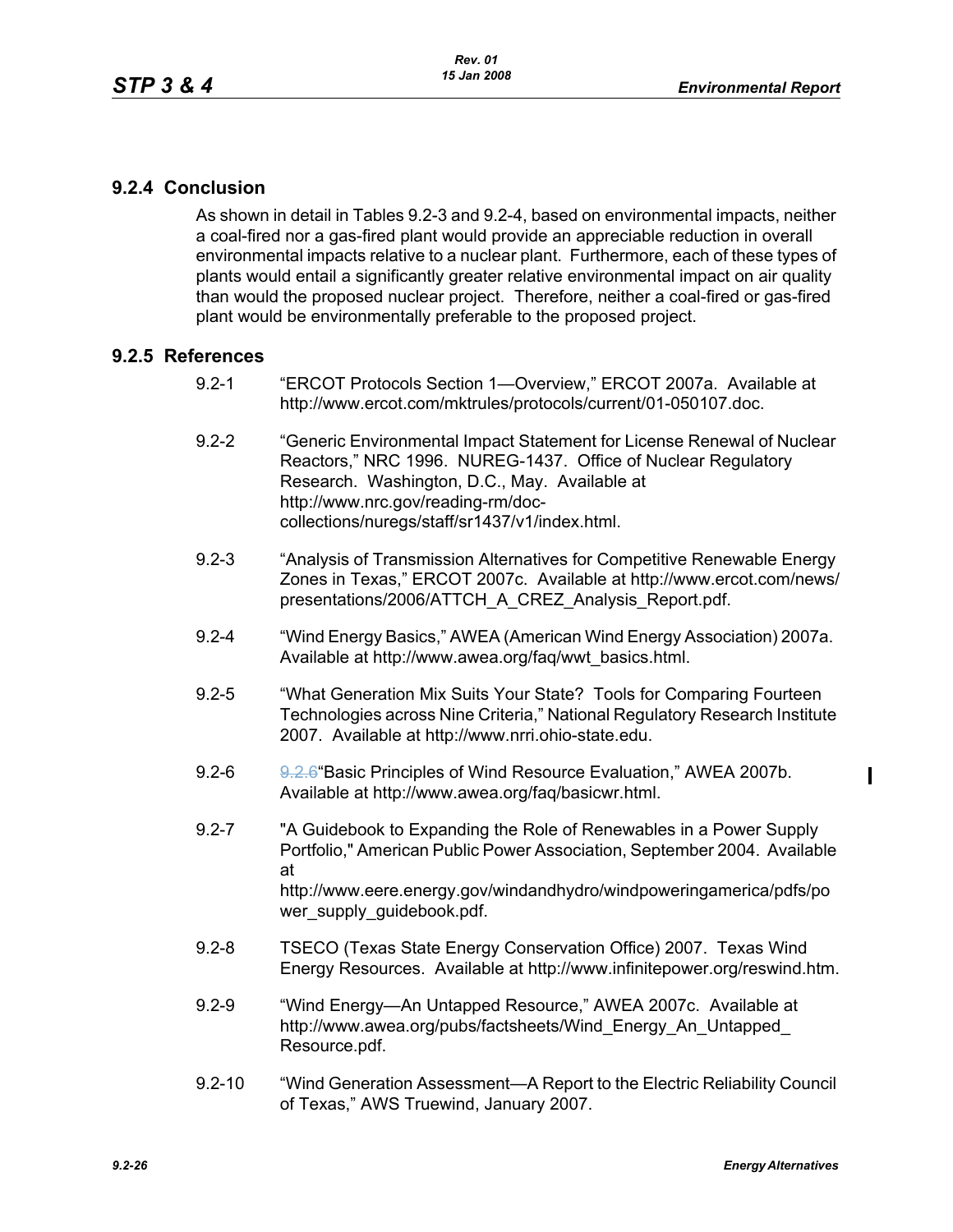- 9.2-11 "Wind Energy and the Environment," AWEA 2007d. Available at http://www.awea.org/faq/wwt\_environment.html.
- 9.2-12 "Wind Resource of Offshore Texas, Wind Power Density at 50 Meters," AWS Truewind, December 2006. Available at http://www.seco.cpa.state.tx.us/ zzz\_re/re\_offshore\_pwr50m.pdf.
- 9.2-13 "Future for Offshore Wind Energy in the United States," NREL, NREL/CP-500-36313, Golden, Colorado, June 2004. Available at http://www.nrel.gov/docs/ fy04osti/36313.pdf.
- 9.2-14 "Fuel from the Sky: Solar Power's Potential for Western Energy Supply," NREL/SR-550-32160, Golden, Colorado, July 2002. Available at http://www.nrel.gov/csp/publications.html?print.
- 9.2-15 "Texas Renewable Energy Resource Assessment," Virtus Energy Research Associates 1995. Available at http://www.seco.cpa.state.tx.us/zzz\_re/ re\_study1995.pdf.
- 9.2-16 "Solar Cells Increasing Use of Electricity from Sunlight Photovoltaic technology a multibillion-dollar market worldwide," USINFO 2005. Available at http://usinfo.state.gov/gi/Archive/2005/Apr/19-464962.html.
- 9.2-17 "Renewable Energy Technology—Solar Fact Sheet," Renewable Northwest Project, September 2006. Available at http://www.rnp.org/RenewTech/tech\_ solar.html.
- 9.2-18 "Solar Task Force Report, Clean and Diversified Energy Initiative," Western Governors' Association, January 2006. Available at http://www. westgov.org/wga/initiatives/cdeac/Solar-full.pdf.
- 9.2-19 "An Assessment of Renewable Electric Generating Technologies for Florida," Florida Public Service Commission and the Department of Environmental Protection) 2003. Available at http://www.psc.state.fl.us/publications/pdf/ electricgas/Renewable\_Energy\_Assessment.pdf.
- 9.2-20 EIA 2007a. State Electricity Profiles 2005. DOE/EIA-(348)/02. Washington, D.C. March. Available at http://www.eia.doe.gov/cneaf/electricity/ st\_profiles/sep2005.pdf.
- 9.2-21 "ERCOT Unit Data Report June 2007," ERCOT 2007d. Available upon request via email to info@ercot.com.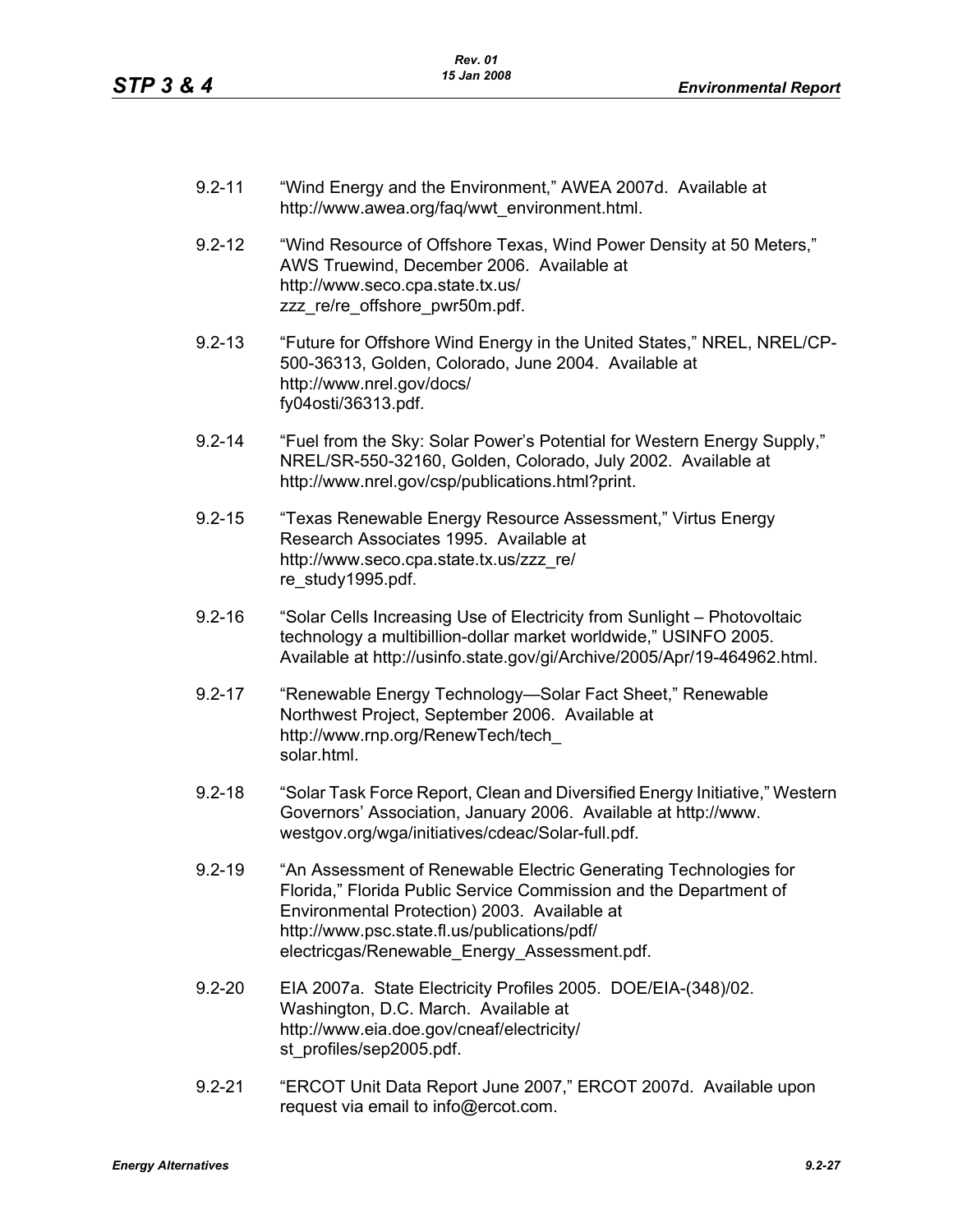| $9.2 - 22$ | "Feasibility Assessment of the Water Energy Resources of the United |
|------------|---------------------------------------------------------------------|
|            | States for New Low Power and Small Hydro Classes of Hydroelectric   |
|            | Plants," DOE, DOE-ID-11263, January 2006.                           |

- 9.2-23 "Hydropower Program: Hydrofacts," Idaho National Laboratory, July 2005. Available at http://hydropower.id.doe.gov/hydrofacts/plant\_costs.shtml.
- 9.2-24 "The Real Cost of Electricity Generation Alternatives: A Portfolio Approach," Energy-Regulatory Economics and Finance, Shimon Awerbuch, Ph.D., 2005.
- 9.2-25 "Annual Electric Generator Report—Spreadsheet Download," EIA 2006. Available at http://www.eia.doe.gov/cneaf/electricity/page/capacity/ capacity.html.
- 9.2-26 "An Assessment of Geothermal Resource Development Needs in the Western United States," Geothermal Energy Association, Daniel J. Fleischmann, January 2007. Available at http://www.geoenergy.org/publications/reports/States%20 Guide.pdf.
- 9.2-27 "Geothermal Energy for Electric Power, Renewable Energy Policy Project," Shibaki, Masashi, Washington, D.C., December 2003. Available at http://www.repp.org/repp/index.html.
- 9.2-28 "All About Geothermal Energy—Power Plant Cost," Geothermal Energy Association 2007n. Available at http://www.geo-energy.org/aboutGE/ powerPlantCost.asp.
- 9.2-29 "DOE Energy Efficiency and Renewable Energy Biomass Program," DOE March 2007. Available at http://www1.eere.energy.gov/biomass/printable\_ versions/electrical\_power.html.
- 9.2-30 TSECO 2007. Texas Biomass Energy Resources. Available at http://www. infinitepower.org/resbiomass.htm.
- 9.2-31 "Potential Supply and Cost of Biomass from Energy Crops," ORNL (Oak Ridge National Laboratory) 1996. Available at http://bioenergy.ornl.gov/reports/tvareg/ supply3.html.
- 9.2-32 "Bioenergy Feedstock Characteristics," ORNL 2007. Available at http:// bioenergy.ornl.gov/papers/misc/biochar\_factsheet.html.
- 9.2-33 "The Value of the Benefits of U.S. Biomass Power," NREL 1999, NREL/SR-570-27541. Available at http://www.energyproducts.com/Documents/NREL%20 Biomass%20Power%20value.pdf.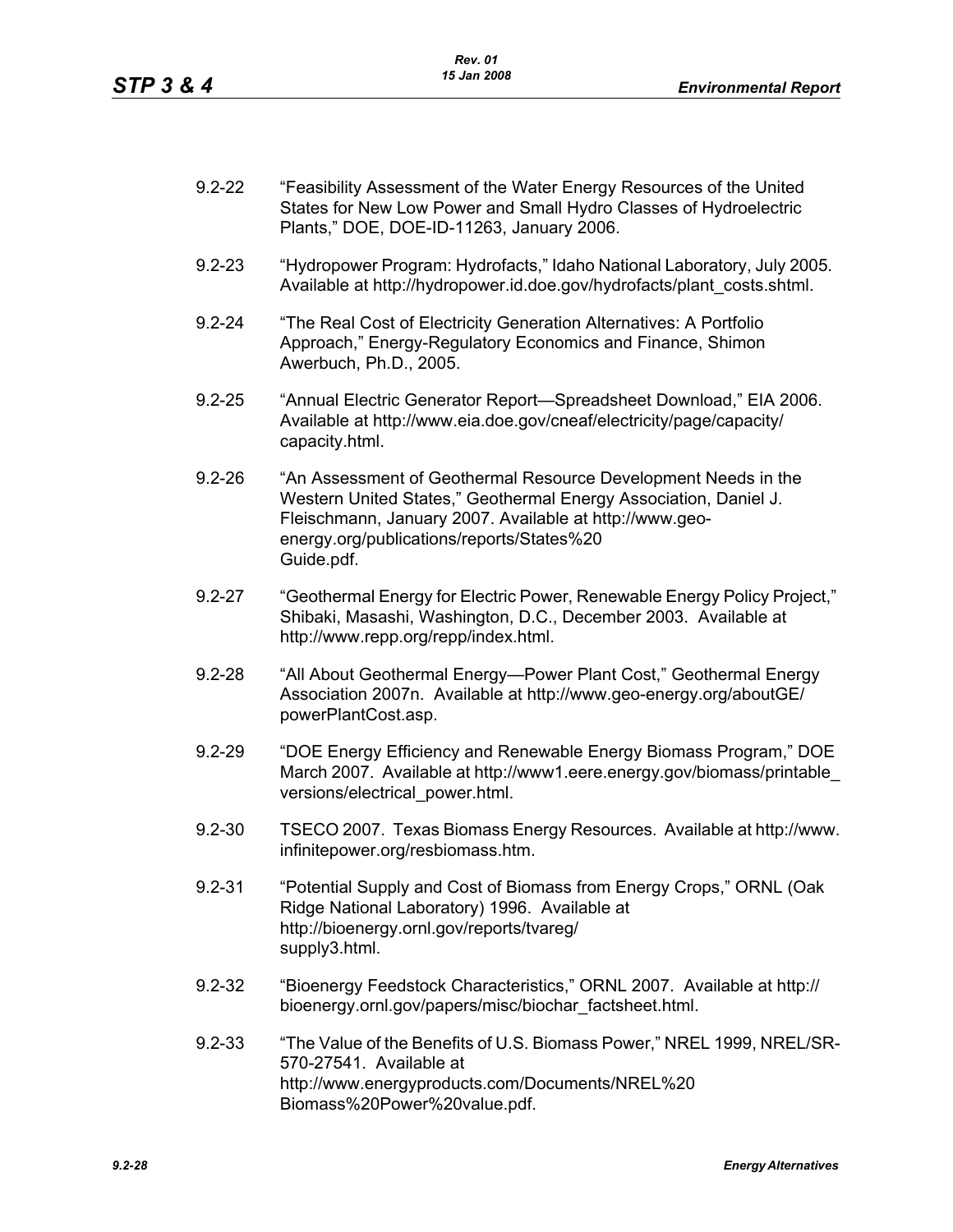| $9.2 - 34$ | "Electricity from Municipal Solid Waste," EPA (U.S. Environmental<br>Protection Agency), July 2006. Available at<br>http://www.epa.gov/solar/muni.htm.                                                                                                          |
|------------|-----------------------------------------------------------------------------------------------------------------------------------------------------------------------------------------------------------------------------------------------------------------|
| $9.2 - 35$ | "Municipal Solid Waste-Basic Facts," EPA, March 2007. Available at<br>http://www.epa.gov/epaoswer/non-hw/muncpl/facts.htm.                                                                                                                                      |
| $9.2 - 36$ | "Biomass for Electricity Generation," EIA 2004. Available at http://www.<br>epa.gov/cleanenergy/pdf/haq_apr20.pdf.                                                                                                                                              |
| $9.2 - 37$ | "Texas Energy, The Next Generation — The Role of Renewables in<br>Generating," University of Texas, 2004. Available at<br>http://utopia.utexas.edu/articles/tbr/<br>energy.html?sec=business⊂=economics.                                                        |
| $9.2 - 38$ | "Methodology for Allocating Municipal Solid Waste to Biogenic and Non-<br>Biogenic Energy," EIA 2007b. Available at<br>http://www.eia.doe.gov/cneaf/solar.<br>renewables/page/mswaste/msw.pdf.                                                                  |
| $9.2 - 39$ | "ERCOT Quick Facts," ERCOT 2007b. Available at<br>http://www.ercot.com/news<br>/presentations/2007/ERCOT%20Quick%20Facts%20May%202007.pdf.                                                                                                                      |
| $9.2 - 40$ | "Municipal Solid Waste in Texas: A Year in Review FY 2005 Data<br>Summary and Analysis," TCEQ (Texas Commission on Environmental<br>Quality), AS-187/06, June 2006. Available at<br>http://www.tceq.state.tx.us/assets/<br>public/comm_exec/pubs/as/187_06.pdf. |
| $9.2 - 41$ | "Municipal Solid Waste Generation, Recycling, and Disposal in the United<br>States-Facts and Figures for 2005," EPA 2005. Available at<br>http://www.epa.<br>gov/epaoswer/osw/conserve/resources/msw-2005.pdf.                                                  |
| $9.2 - 42$ | "Green Power FAQ," Santee Cooper 2007. Available at https://www.<br>santeecooper.com/portal/page/portal/SanteeCooper/Environment/GreenP<br>ower/GreenPower%20FAQ.                                                                                               |
| $9.2 - 43$ | "A Portfolio—Risk Analysis of Electricity Supply Options in the<br>Commonwealth of Virginia," Clean Energy Commercialization, October<br>2005. Available at<br>http://www.chesapeakeclimate.org/doc/VA_Renewables_Study.pdf.                                    |
| $9.2 - 44$ | "United States Spot Price FOB Weighted by Estimated Import Volume<br>(Dollars per Barrel)." Energy Information Administration, July 25, 2007.<br>Available at http://tonto.eia.doe.gov/dnav/pet/hist/wtotusaw.htm.                                              |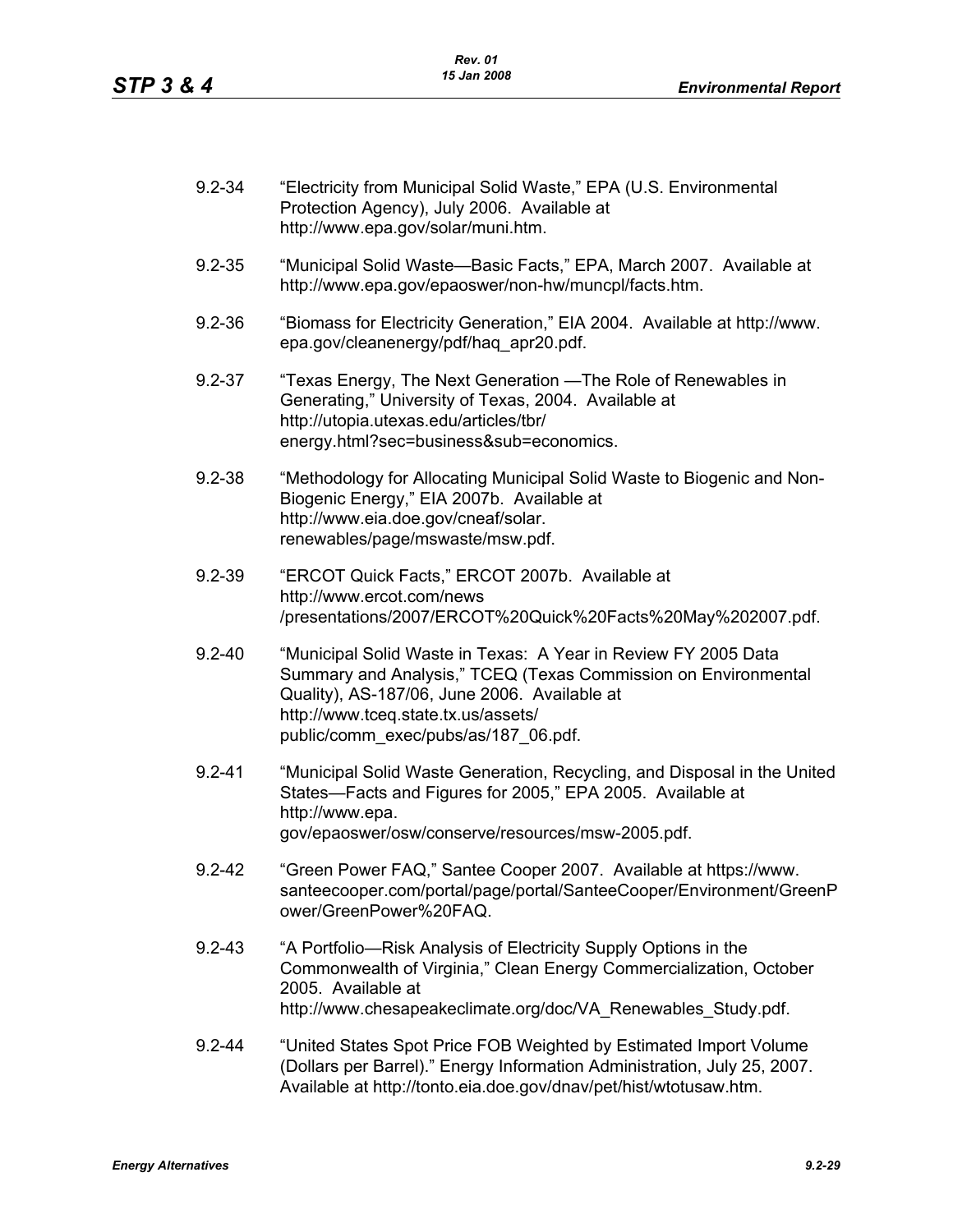| $9.2 - 45$ | "U.S. Crude Oil Supply & Disposition" Energy Information Administration,<br>June 21, 2007. Available at<br>http://tonto.eia.doe.gov/dnav/pet/pet_sum_crdsnd_adc_<br>mbbl m.htm.                                                                                                                                                                          |
|------------|----------------------------------------------------------------------------------------------------------------------------------------------------------------------------------------------------------------------------------------------------------------------------------------------------------------------------------------------------------|
| $9.2 - 46$ | "Fuel Cells Market Survey: Large Stationary Applications," Fuel Cell<br>Today, 2003. Available at http://www.fuelcelltoday.com.                                                                                                                                                                                                                          |
| $9.2 - 47$ | "Electricity Generation Technologies: Performance and Cost<br>Characteristics," Canadian Energy Research Institute, August 2005.<br>Prepared for the Ontario Power Authority.                                                                                                                                                                            |
| $9.2 - 48$ | "Annual Energy Outlook 2007 with Projections to 2030," EIA 2007c.<br>DOE/EIA-0383, Washington, D.C., February. Available at http://www.eia.<br>doe.gov/oiaf/aeo/pdf/0383(2006).pdf.                                                                                                                                                                      |
| $9.2 - 49$ | "Clean Coal Technology - The JEA Large-Scale CFB Combustion<br>Demonstration Project," DOE 2003. Topical Report Number 22. Available<br>at http://www.fossil.energy.gov/programs/powersystems/publications/<br>Clean Coal Topical Reports/topical22.pdf.                                                                                                 |
| $9.2 - 50$ | "Assessment of Advanced Coal-Based Electricity Generation Options for<br>India: Potential Learning from U.S. Experiences," BCSIA Discussion Paper<br>2005-02, Energy Technology Innovation Project, Kennedy School of<br>Government, Harvard University, 2005. Available at<br>hhttp://bcsia.ksg.harvard.edu/BCSIA<br>content/documents/ghosh200502.pdf. |
| $9.2 - 51$ | "About IGCC Power," Clean Energy 2007. Available at http://www.clean-<br>energy.us/facts/igcc.htm.                                                                                                                                                                                                                                                       |
| $9.2 - 52$ | "Factors that Affect the Design and Implementation of Clean Coal<br>Technologies in Indiana," Rardin, Ronald, Zuwei Yu, Forrest Holland,<br>Anthony Black, Jesse Oberbeck 2005. Available at<br>https://engineering.purdue.edu/IE/Research/<br>PEMRG/CCTR/Purdue-InterimReport-Jun10-2005.pdf.                                                           |
| $9.2 - 53$ | "Bituminous and Subbituminous Coal Combustion," EPA 1998. Air<br>Pollutant Emission Factors, Volume 1, Stationary Point Sources and Area<br>Sources, Section 1.1, AP-42. Washington, D.C., September 1998.<br>Available at http://www.epa.<br>gov/ttn/chief/ap42/ch01/final/c01s01.pdf.                                                                  |
| $9.2 - 54$ | "Air Quality and the State Implementation Plan," TCEQ, Texas SIP 101 -<br>May 2007. Available at http://www.tceg.state.tx.us/implementation/<br>air/sip/sipintro.html.                                                                                                                                                                                   |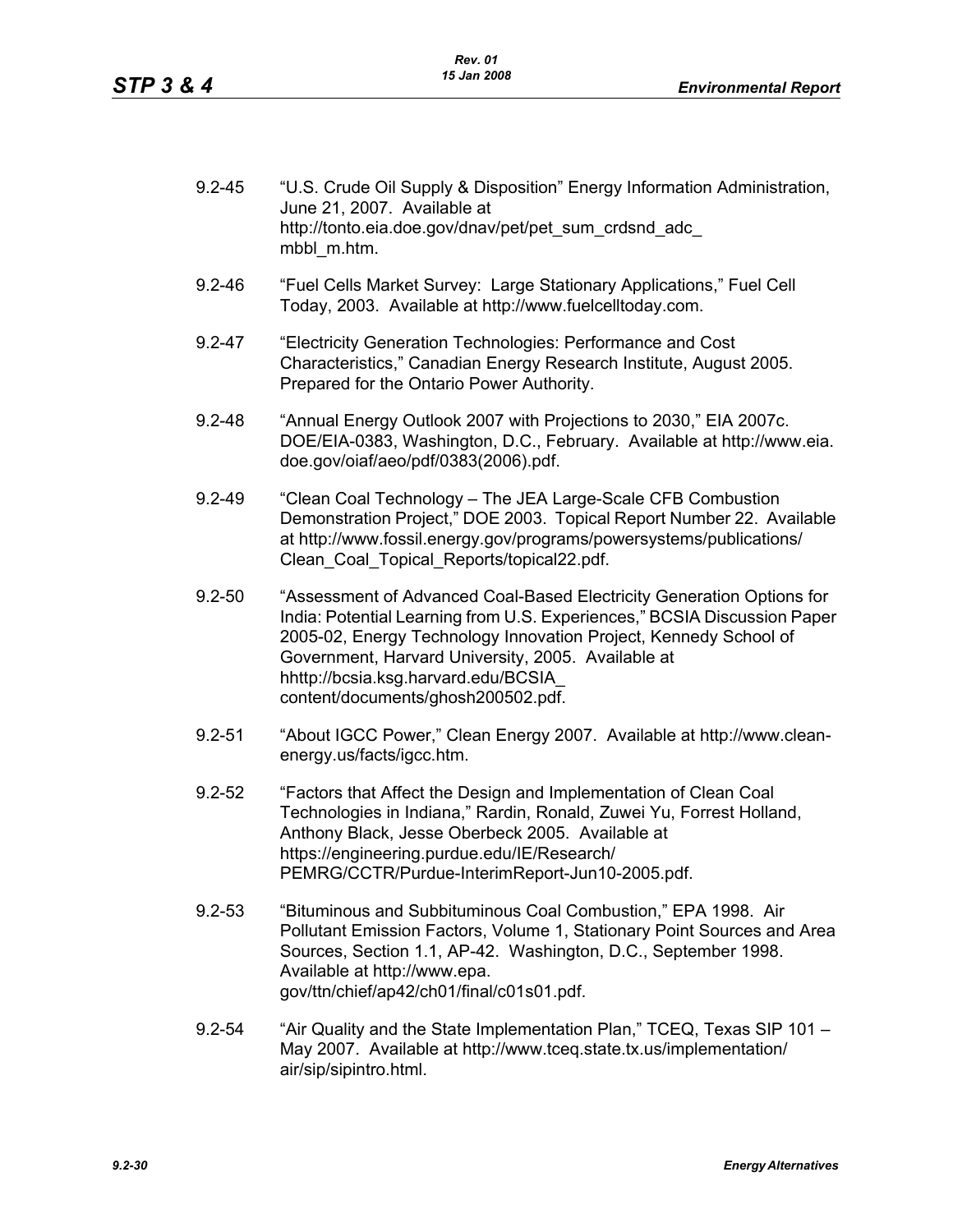- 9.2-55 NRG Energy 2006. Application for a Texas Commission on Environmental Quality Flexible Air Quality Permit, W. A. Parish Electric Generation Station, June.
- 9.2-56 "Market-Based Advanced Coal Power Systems Final Report," DOE/FE-0400, DOE 1999. Available at http://www.netl.doe.gov/technologies/coalpower/ refshelf/marketbased\_systems\_report.pdf.
- 9.2-57 "Sulfur Dioxide Content in Natural Gas," Interstate Natural Gas Association of America 2007. Available at http://www.ingaa.org/environment/pollutants.htm.
- 9.2-58 "Stationary Gas Turbines," EPA, Air Pollutant Emission Factors, Vol. 1. Stationary Point Sources and Area Sources, Section 3.1. AP-42. Washington, D.C., April 2000. Available at http://www.epa.gov/ttn/chief/ap42/ch03/final/ c03s01.pdf.
- 9.2-59 "Siemens Power Generation: Combined Cycle Plant Ratings," Siemens, January 2006. Available at http://www.powergeneration.siemens.com/ en/plantrating/index.cfm.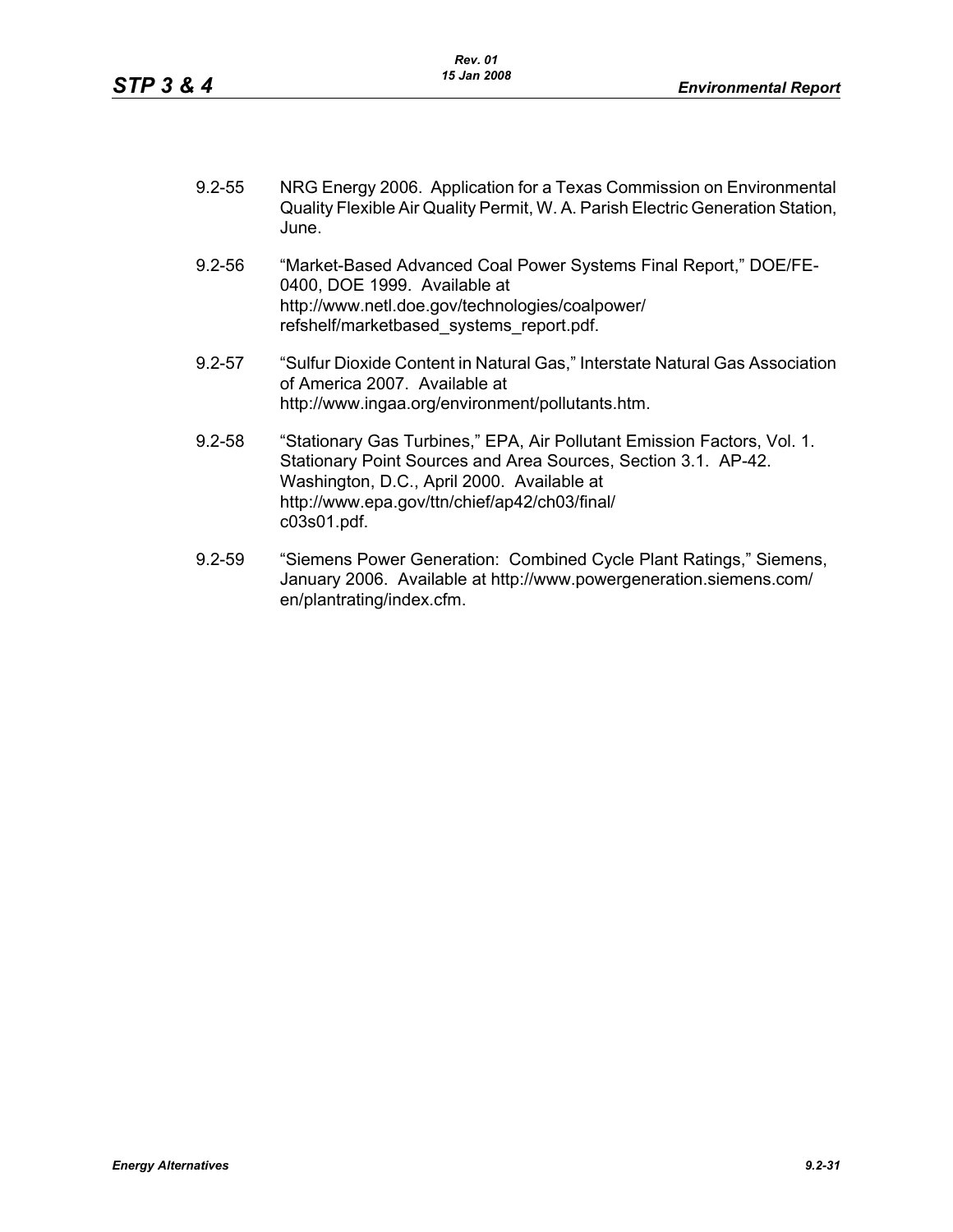| <b>Characteristic</b>                                                                                  | <b>Basis</b>                                                                              |
|--------------------------------------------------------------------------------------------------------|-------------------------------------------------------------------------------------------|
| Unit size = $675$ MWe ISO rating net [1]                                                               | Assumed                                                                                   |
| Unit size = $718$ MWe ISO rating gross $[1]$                                                           | Calculated based on 6% onsite power                                                       |
| Number of units $=$ 4                                                                                  | Assumed                                                                                   |
| Boiler type = PC, dry bottom, tangentially fired, sub-<br>bituminous, NSPS                             | Minimizes nitrogen oxides emissions (Reference<br>$9.2 - 49$                              |
| Fuel type = Powder River Basin Sub-bituminous coal                                                     | Typical for coal used by NRG Energy                                                       |
| Fuel heat value = $8200$ Btu/lb                                                                        | NRG Energy Experience (Reference 9.2-55)                                                  |
| Fuel ash content by weight = $3.9\%$                                                                   | NRG Energy Experience ((Reference 9.2-55)                                                 |
| Fuel sulfur content by weight = $0.3\%$                                                                | NRG Energy experience (Reference 9.2-55)                                                  |
| Uncontrolled $NO_x$ emission = 7.2 lb/ton                                                              | Typical for pulverized coal, tangentially fired,<br>dry-bottom, NSPS (Reference 9.2-53)   |
| Uncontrolled CO emission = 0.5 lb/ton                                                                  | Typical for pulverized coal, tangentially fired, dry-<br>bottom, NSPS (Reference 9.2-53)  |
| Heat rate = $8,568$ Btu/kWh                                                                            | Assumed based on DOE data (Reference 9.2-56)                                              |
| Capacity factor = $0.85$                                                                               | Typical for large coal-fired units                                                        |
| $NO_x$ control = low $NO_x$ burners, overfire air and<br>selective catalytic reduction (95% reduction) | Best available and widely demonstrated to<br>minimize $NO_x$ emissions (Reference 9.2-53) |
| Particulate control = fabric filters (baghouse-99.9%<br>removal efficiency)                            | Best available for minimizing particulate emissions<br>(Reference 9.2-53)                 |
| $SO_x$ control = Wet scrubber - limestone (95%<br>removal efficiency)                                  | Best available for minimizing $SO_x$ emissions<br>(Reference 9.2-53)                      |

#### **Table 9.2-1 Coal-Fired Alternative**

[1] The difference between "net" and "gross" is electricity consumed onsite.

Btu = British thermal unit ISO rating = International Standards Organization rating at standard atmospheric conditions of 59°F, 60% relative humidity, and 14.696 pounds per square inch of atmospheric pressure kWh = kilowatt hour NSPS = New Source Performance Standard MWe = megawatt electrical output  $NO<sub>x</sub>$  = nitrogen oxides  $SO_x =$  oxides of sulfur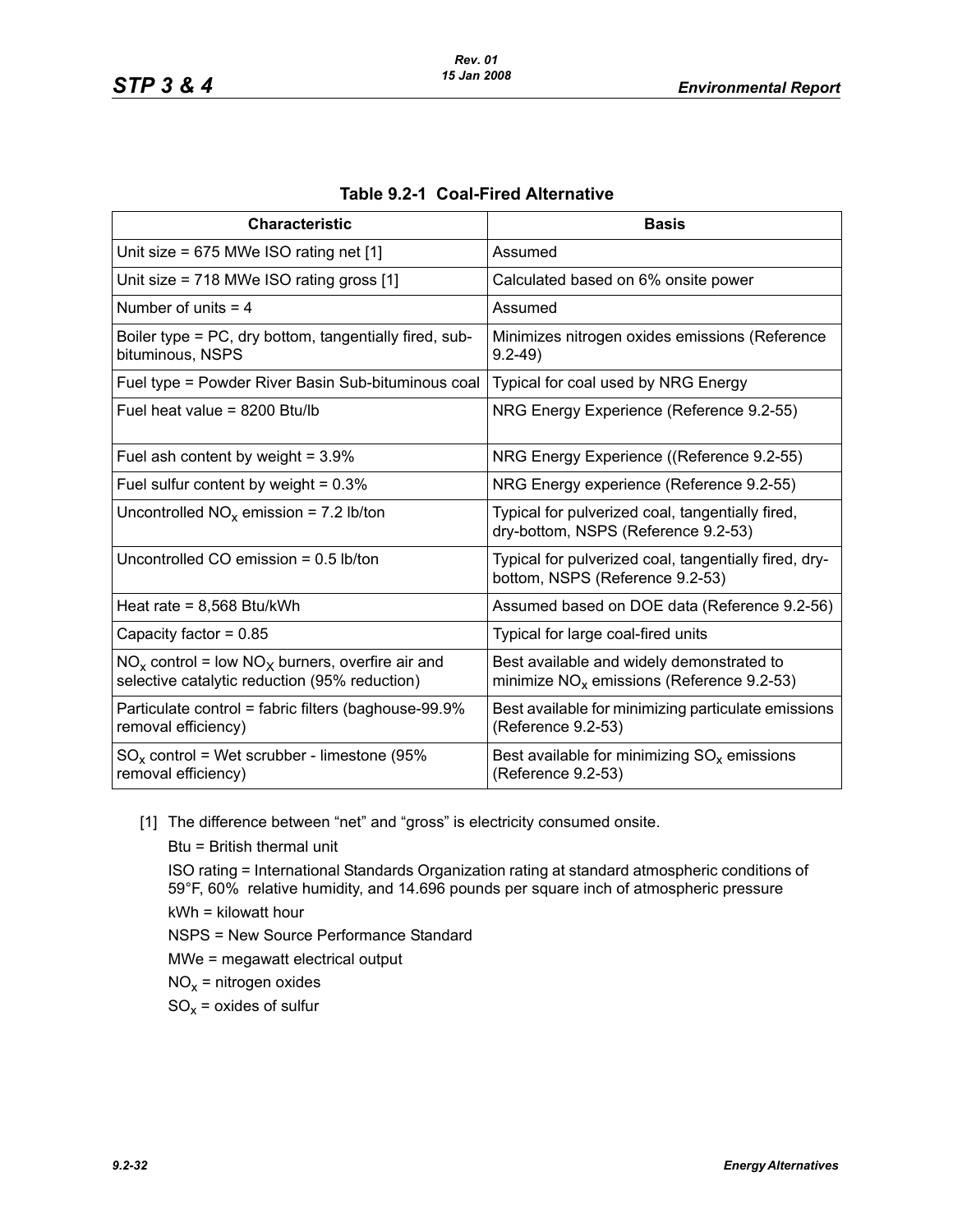| <b>Characteristic</b>                                                             | <b>Basis</b>                                                                                |
|-----------------------------------------------------------------------------------|---------------------------------------------------------------------------------------------|
| Unit size = $675$ MWe ISO rating net $[1]$                                        | Assumed                                                                                     |
| Unit size = $703$ MWe ISO rating gross [1]                                        | Calculated based on 4% onsite power                                                         |
| Number of units $=$ 4                                                             | Assumed                                                                                     |
| Fuel type $=$ natural gas                                                         | Assumed                                                                                     |
| Fuel heating value = $1,029$ Btu/ft <sup>3</sup>                                  | 2005 value for gas used in Texas (Reference 9.2-<br>20, Table 6)                            |
| Fuel $SO_x$ content = 0.0007%                                                     | Reference 9.2-57                                                                            |
| $NOx$ control = selective catalytic reduction (SCR) with<br>steam/water injection | Best available to minimize $NOx$ emissions<br>(Reference 9.2-58)                            |
| Fuel $NO_x$ content = 0.0109 lb/MMBtu                                             | Typical for large SCR-controlled gas fired units<br>with water injection (Reference 9.2-58) |
| Fuel CO content = $0.00226$ lb/MMBtu                                              | Typical for large SCR-controlled gas fired units<br>(Reference 9.2-58)                      |
| Fuel $PM2.5$ content [2] = 0.0019 lb/MMBtu                                        | Reference 9.2-58, Table 3.1-2a                                                              |
| Heat rate = $5,960$ Btu/kWh                                                       | Assumed based on Siemens SCC6-5000F 2x1<br>plant configuration (Reference 9.2-59)           |
| Capacity factor = $0.85$                                                          | Assumed based on performance of modern plants                                               |

|  | Table 9.2-2 Gas-Fired Alternative |
|--|-----------------------------------|
|--|-----------------------------------|

- [1] The difference between "net" and "gross" is electricity consumed onsite.
- [2] All particulate matter is  $PM<sub>2.5</sub>$ .

ISO rating = International Standards Organization rating at standard atmospheric conditions of 59°F, 60% relative humidity, and 14.696 pounds of atmospheric pressure per square inch MM = million

 $PM_{2.5}$  = particulates with a diameter of 2.5 microns or less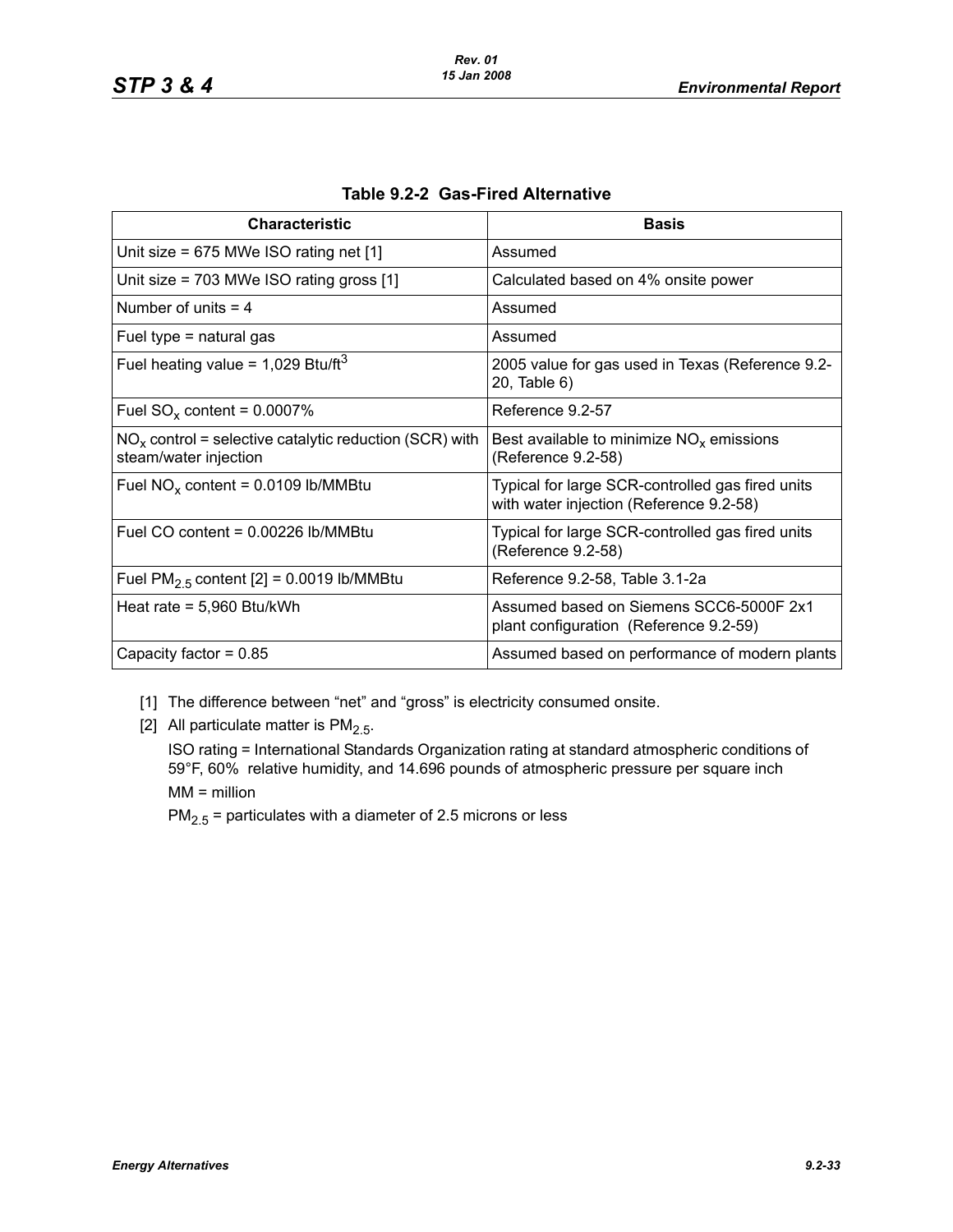| <b>Impact Category</b>                     | <b>Proposed</b><br><b>Action</b><br>(STP COL) | Coal-Fired<br>Generation | Gas-Fired<br><b>Generation</b> | <b>Combinations of</b><br><b>Alternatives</b> |
|--------------------------------------------|-----------------------------------------------|--------------------------|--------------------------------|-----------------------------------------------|
| Land Use                                   | SMALL                                         | SMALL                    | <b>SMALL</b>                   | SMALL to LARGE                                |
| <b>Water Quality</b>                       | SMALL                                         | SMALL                    | SMALL                          | SMALL                                         |
| <b>Air Quality</b>                         | SMALL                                         | <b>MODERATE</b>          | <b>MODERATE</b>                | <b>SMALL to MODERATE</b>                      |
| <b>Ecological Resources</b>                | SMALL                                         | SMALL                    | SMALL                          | SMALL to LARGE                                |
| Threatened or<br><b>Endangered Species</b> | SMALL                                         | SMALL                    | SMALL                          | SMALL to LARGE                                |
| Human Health                               | <b>SMALL</b>                                  | <b>MODERATE</b>          | SMALL                          | SMALL to MODERATE                             |
| Socioeconomics                             | SMALL                                         | SMALL                    | SMALL                          | SMALL to LARGE                                |
| Waste Management                           | SMALI                                         | <b>MODERATE</b>          | SMALL                          | SMALL to MODERATE                             |
| Aesthetics                                 | SMALL                                         | SMALL                    | SMALL                          | <b>SMALL to LARGE</b>                         |
| <b>Cultural Resources</b>                  | <b>SMALL</b>                                  | SMALL                    | SMALL                          | <b>SMALL</b>                                  |
| Accidents                                  | SMALL                                         | SMALL                    | SMALL                          | SMALL                                         |

**Table 9.2-3 Impacts Comparison Summary**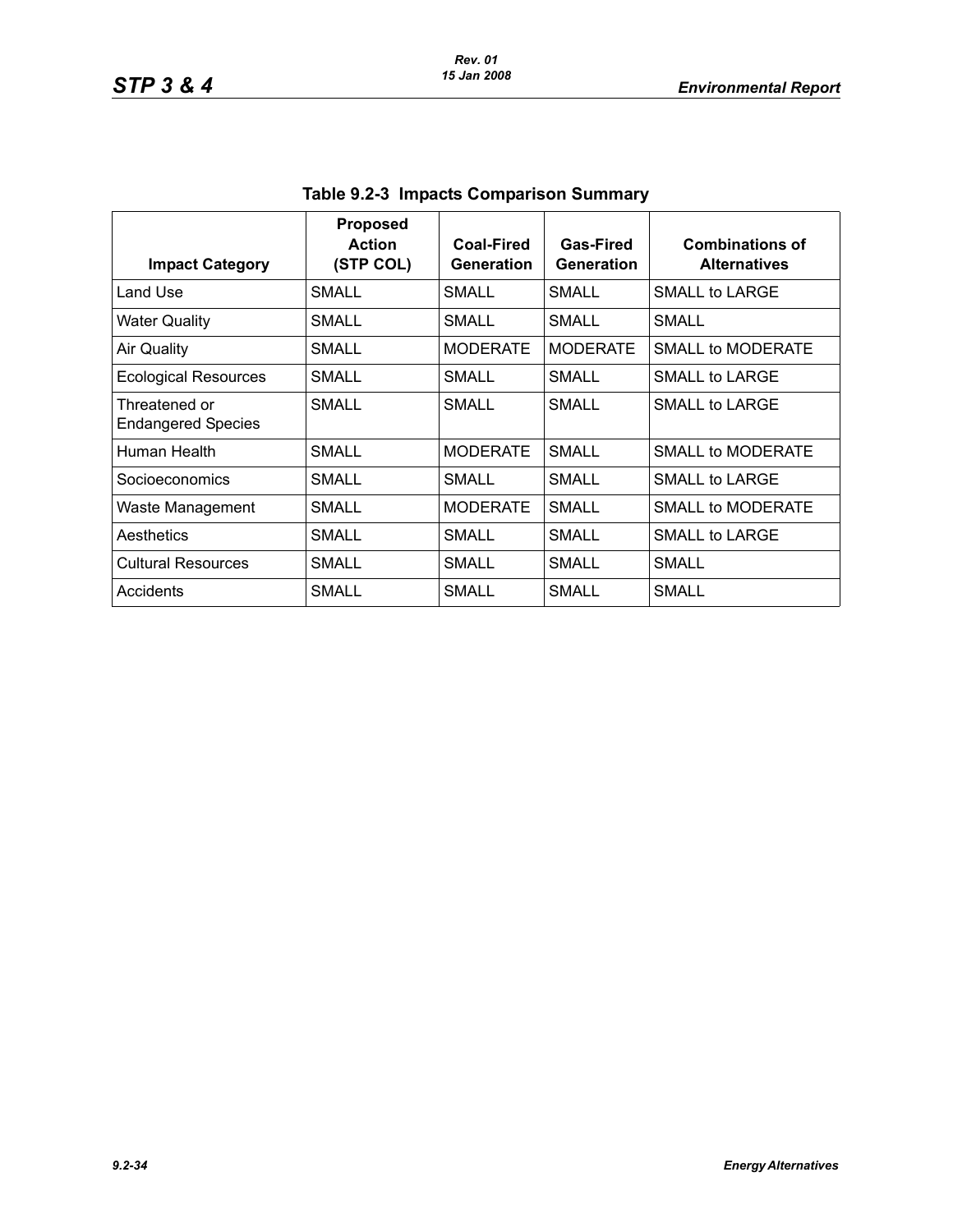| <b>Proposed Action</b><br>(STP COL)<br><b>Coal-Fired Generation</b> |                                                                                                                                                                                                                                         | <b>Gas-Fired Generation</b>                                                                                                                                                         | <b>Combination of</b><br><b>Alternatives</b>                                                                                                                        |
|---------------------------------------------------------------------|-----------------------------------------------------------------------------------------------------------------------------------------------------------------------------------------------------------------------------------------|-------------------------------------------------------------------------------------------------------------------------------------------------------------------------------------|---------------------------------------------------------------------------------------------------------------------------------------------------------------------|
|                                                                     |                                                                                                                                                                                                                                         | <b>Alternative Descriptions</b>                                                                                                                                                     |                                                                                                                                                                     |
| New construction at the<br>STP site                                 | New construction at the<br>STP site.                                                                                                                                                                                                    | New construction on<br>land adjacent to the STP<br>site.                                                                                                                            | New construction at the<br>STP site, a greenfield<br>site, or a combination of<br>the two. Site selection<br>would be dependent on<br>the technologies<br>selected. |
| Two 1350-MWe (net)<br><b>ABWR</b> reactors                          | Four 675-MWe (net)<br>tangentially-fired, dry<br>bottom boilers.                                                                                                                                                                        | Four 675-MWe (net)<br>combined-cycle units<br>that includes two 198-<br>MWe gas turbines and a<br>279-MWe heat recovery<br>steam generator.                                         | A combination of two or<br>more of the technologies<br>described in Subsection<br>9.2.2.                                                                            |
|                                                                     | <b>Pulverized bituminous</b><br>coal, 8,200 Btu/pound;<br>8,568 Btu/kWh; 3.9%<br>ash; 0.3% sulfur; 7.2<br>Ib/ton NO <sub>x</sub> ; 11 million<br>tons of coal per year.                                                                 | Natural gas, 1,029<br>Btu/ft <sup>3</sup> ; 5,960 Btu/kWh;<br>0.00066 lb SO <sub>x</sub> /MMBtu;<br>0.0109 lb NO <sub>x</sub> /MMBtu;<br>121 billion cubic feet of<br>gas per year. |                                                                                                                                                                     |
|                                                                     | Low $NOx$ burners,<br>overfire air and selective<br>catalytic reduction (95%<br>$NOx$ reduction<br>efficiency).                                                                                                                         | Selective catalytic<br>reduction with<br>steam/water injection.                                                                                                                     |                                                                                                                                                                     |
|                                                                     | Wet scrubber-limestone<br>desulfurization system<br>(95% $SO2$ removal<br>efficiency); 105 thousand<br>tons of limestone per<br>year.<br>Fabric filters or<br>electrostatic precipitators<br>(99.9% particulate<br>removal efficiency). |                                                                                                                                                                                     |                                                                                                                                                                     |
|                                                                     | Upgrade existing rail<br>spur.                                                                                                                                                                                                          | Disturb about 18 acres to<br>construct 2.0 miles of<br>gas pipeline with a 75-<br>foot-wide corridor. May<br>require upgrades to<br>existing pipelines.                             | The need for material<br>transport facilities would<br>depend on the<br>technologies selected.                                                                      |

# **Table 9.2-4 Impacts Comparison Detail**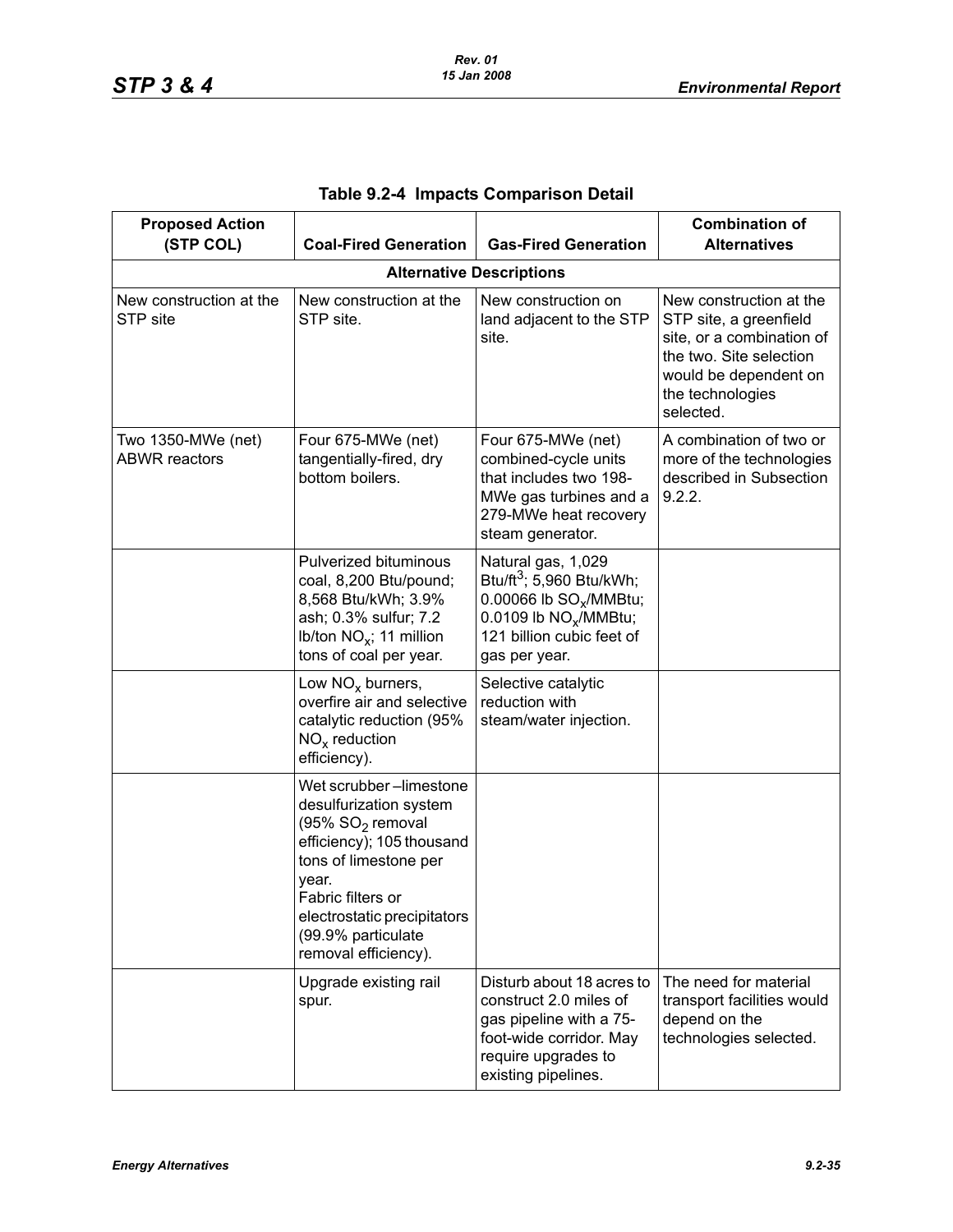| <b>Proposed Action</b><br>(STP COL)                                                                                                                                                                                                          | <b>Coal-Fired Generation</b>                                                                                                                                                                                                                 | <b>Gas-Fired Generation</b>                                                                                                                                                                                                                  | <b>Combination of</b><br><b>Alternatives</b>                                                                                                                                                                                                                                                                                                                                                                 |
|----------------------------------------------------------------------------------------------------------------------------------------------------------------------------------------------------------------------------------------------|----------------------------------------------------------------------------------------------------------------------------------------------------------------------------------------------------------------------------------------------|----------------------------------------------------------------------------------------------------------------------------------------------------------------------------------------------------------------------------------------------|--------------------------------------------------------------------------------------------------------------------------------------------------------------------------------------------------------------------------------------------------------------------------------------------------------------------------------------------------------------------------------------------------------------|
| New closed cycle cooling<br>water system that utilizes<br>the MCR                                                                                                                                                                            | New closed cycle cooling<br>water system that utilizes<br>the MCR.                                                                                                                                                                           | New closed cycle cooling<br>water system that utilizes<br>the MCR.                                                                                                                                                                           | The need for a cooling<br>water system would<br>depend on the<br>technologies selected.                                                                                                                                                                                                                                                                                                                      |
| 5950 peak construction<br>workers.                                                                                                                                                                                                           | 4467 peak construction<br>workers.                                                                                                                                                                                                           | 1637 peak construction<br>workers.                                                                                                                                                                                                           | The number of<br>construction workers<br>would depend on the<br>technologies selected.                                                                                                                                                                                                                                                                                                                       |
|                                                                                                                                                                                                                                              |                                                                                                                                                                                                                                              | <b>Land Use Impacts</b>                                                                                                                                                                                                                      |                                                                                                                                                                                                                                                                                                                                                                                                              |
| SMALL - 90 acres<br>required for facility at the<br>STP site (this acreage<br>excludes the MCR).                                                                                                                                             | SMALL - 435 acres at<br>the STP site required for<br>the powerblock and coal<br>storage; 141 acres<br>ash/scrubber waste<br>disposal (this acreage<br>excludes the MCR).                                                                     | SMALL - 107 acres for<br>facility at the STP site;<br>18 acres for gas pipeline<br>(this acreage excludes<br>the MCR).                                                                                                                       | SMALL to LARGE - The<br>amount land required<br>would depend on the<br>technologies selected,<br>but could range from 100<br>acres to more than 600<br>square miles.                                                                                                                                                                                                                                         |
| <b>SMALL - Construction</b><br>impacts would be<br>minimized by use of best<br>management practices.<br>Operational impacts<br>would be minimized by<br>use of the MCR and<br>compliance with<br>applicable TCEQ water<br>quality standards. | <b>SMALL - Construction</b><br>impacts would be<br>minimized by use of best<br>management practices.<br>Operational impacts<br>would be minimized by<br>use of the MCR and<br>compliance with<br>applicable TCEQ water<br>quality standards. | <b>SMALL - Construction</b><br>impacts would be<br>minimized by use of best<br>management practices.<br>Operational impacts<br>would be minimized by<br>use of the MCR and<br>compliance with<br>applicable TCEQ water<br>quality standards. | <b>SMALL - Construction</b><br>impacts would be<br>minimized by use of best<br>management practices.<br>Operational impacts, if<br>any, would be dependent<br>on the technologies<br>selected and the location<br>of the generating<br>facilities. Operational<br>impacts would be<br>minimized by use of best<br>management practices<br>and compliance with<br>applicable TCEQ water<br>quality standards. |

| Table 9.2-4 Impacts Comparison Detail (Continued) |  |  |  |  |  |
|---------------------------------------------------|--|--|--|--|--|
|---------------------------------------------------|--|--|--|--|--|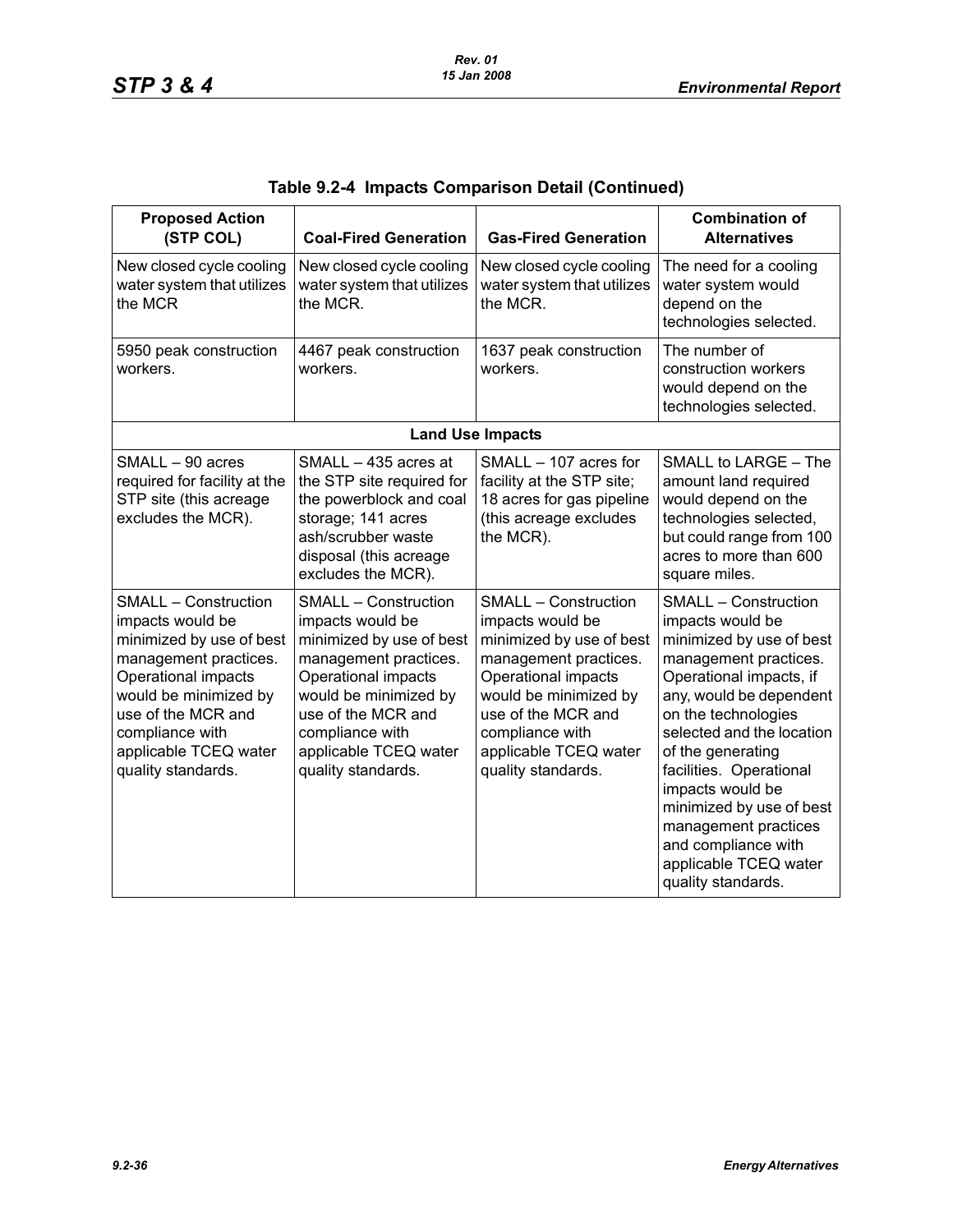| <b>Proposed Action</b><br>(STP COL)                                                                                                                                                                                                                                         | <b>Coal-Fired Generation</b>                                                                                                                                                                                                                                                                                                              | <b>Gas-Fired Generation</b>                                                                                                                                                                                                                                                                                                         | <b>Combination of</b><br><b>Alternatives</b>                                                                                                                                                                                                                                                                                                                                                                                                                                       |  |  |  |
|-----------------------------------------------------------------------------------------------------------------------------------------------------------------------------------------------------------------------------------------------------------------------------|-------------------------------------------------------------------------------------------------------------------------------------------------------------------------------------------------------------------------------------------------------------------------------------------------------------------------------------------|-------------------------------------------------------------------------------------------------------------------------------------------------------------------------------------------------------------------------------------------------------------------------------------------------------------------------------------|------------------------------------------------------------------------------------------------------------------------------------------------------------------------------------------------------------------------------------------------------------------------------------------------------------------------------------------------------------------------------------------------------------------------------------------------------------------------------------|--|--|--|
|                                                                                                                                                                                                                                                                             |                                                                                                                                                                                                                                                                                                                                           | <b>Air Quality Impacts</b>                                                                                                                                                                                                                                                                                                          |                                                                                                                                                                                                                                                                                                                                                                                                                                                                                    |  |  |  |
| <b>SMALL - Construction</b><br>impacts would be<br>minimized by use of best<br>management practices.<br>Operational impacts are<br>negligible.                                                                                                                              | MODERATE -<br>2,900 tons SO <sub>2</sub> per year<br>2,000 tons $NOx$ per year<br>2,800 tons CO per year<br>27 million tons CO <sub>2</sub> per<br>year<br>0.46 tons Hg per year<br>50 tons PM <sub>10</sub> per year<br>13 tons PM <sub>2.5</sub> per year                                                                               | MODERATE -<br>41 tons SO <sub>2</sub> per year<br>680 tons $NOx$ per year<br>141 tons CO per year<br>6.90 million tons CO <sub>2</sub> per<br>year<br>119 tons $PM2.5$ per year<br>$[1]$ .                                                                                                                                          | SMALL to MODERATE -<br><b>Construction impacts</b><br>would be minimized by<br>use of best management<br>practices. Operational<br>impacts are dependent<br>on the combination of<br>technologies selected.<br>Emissions could be zero<br>or they could be as much<br>as the emissions from<br>the coal-fired alternative.                                                                                                                                                         |  |  |  |
|                                                                                                                                                                                                                                                                             | <b>Ecological Resource Impacts</b>                                                                                                                                                                                                                                                                                                        |                                                                                                                                                                                                                                                                                                                                     |                                                                                                                                                                                                                                                                                                                                                                                                                                                                                    |  |  |  |
| SMALL - Construction of<br>the power block would<br>permanently impact<br>about 90 acres of<br>terrestrial habitat and<br>would displace various<br>species.<br>Use of the MCR would<br>minimize impingement,<br>entrainment, and thermal<br>impacts to aquatic<br>species. | SMALL - Construction of<br>the power block and coal<br>storage areas and 40<br>years of ash/sludge<br>disposal would<br>permanently impact<br>about 576 acres of<br>terrestrial habitat,<br>displacing various<br>species. Use of the MCR<br>would minimize<br>impingement,<br>entrainment, and thermal<br>impacts to aquatic<br>species. | SMALL - Construction of<br>the power block and<br>pipeline would impact up<br>to 125 acres of terrestrial<br>habitat, displacing<br>various species.<br>Approximately 107 acres<br>would be permanently<br>impacted.<br>Use of the MCR would<br>minimize impingement,<br>entrainment, and thermal<br>impacts to aquatic<br>species. | SMALL to LARGE -<br>Depending on the<br>technologies selected,<br>construction could<br>impact 100 acres to<br>more than 600 square<br>miles of terrestrial<br>habitat. Impacts to<br>aquatic resources would<br>be dependent on the site<br>and the technologies<br>selected. Use of cooling<br>towers and best<br>management practices<br>for the intake and outfall,<br>if needed, would<br>minimize impingement,<br>entrainment, and thermal<br>impacts to aquatic<br>species. |  |  |  |

|  |  | Table 9.2-4 Impacts Comparison Detail (Continued) |  |  |
|--|--|---------------------------------------------------|--|--|
|--|--|---------------------------------------------------|--|--|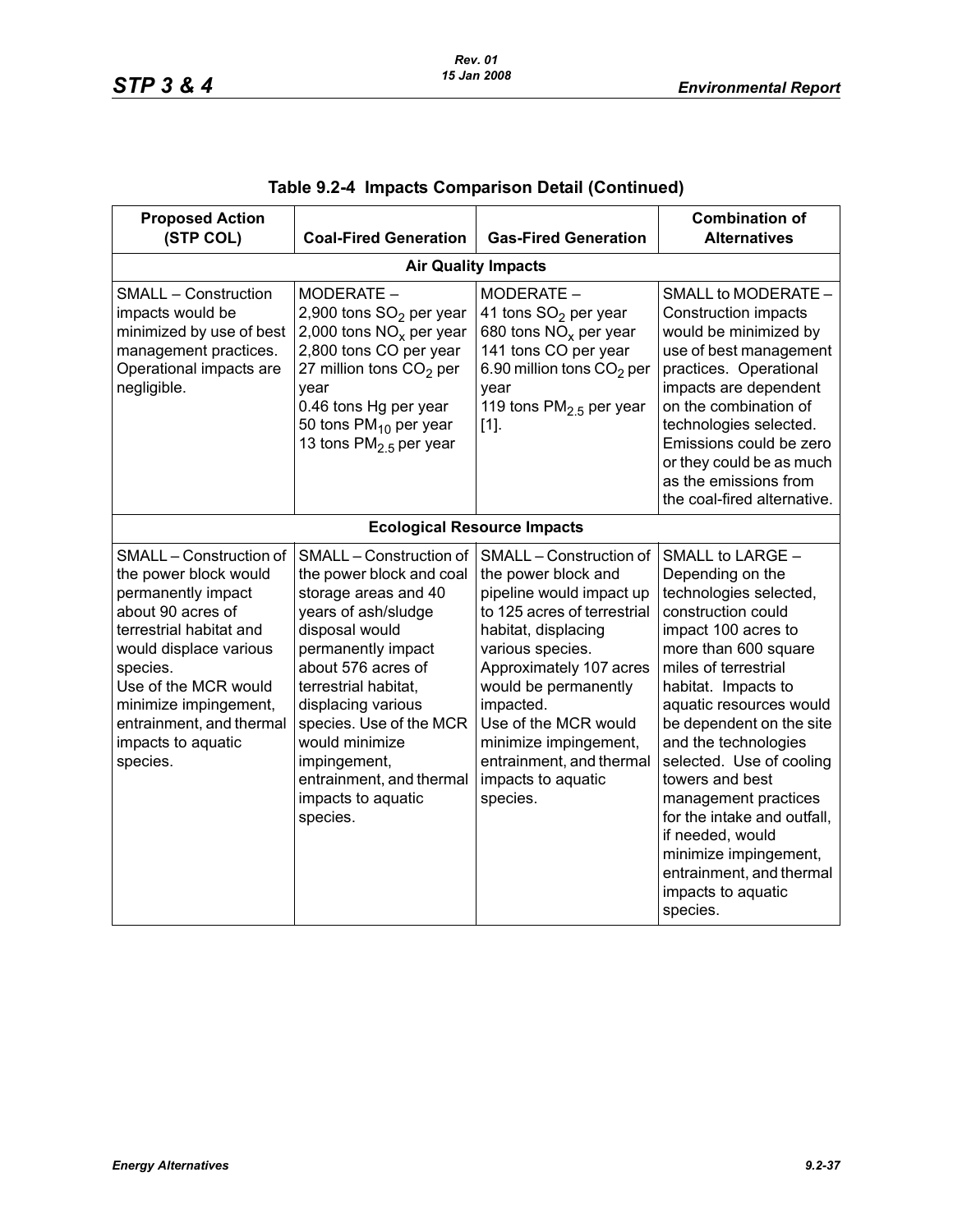| <b>Proposed Action</b><br>(STP COL)                                                                                                                                                                                                                                                                                                                                                                               | <b>Coal-Fired Generation</b>                                                                                                                                                                                                                                                               | <b>Gas-Fired Generation</b>                                                                                                                                                                                                                                                                | <b>Combination of</b><br><b>Alternatives</b>                                                                                                                                                                                                                                                                                                                                                                                                                               |  |  |
|-------------------------------------------------------------------------------------------------------------------------------------------------------------------------------------------------------------------------------------------------------------------------------------------------------------------------------------------------------------------------------------------------------------------|--------------------------------------------------------------------------------------------------------------------------------------------------------------------------------------------------------------------------------------------------------------------------------------------|--------------------------------------------------------------------------------------------------------------------------------------------------------------------------------------------------------------------------------------------------------------------------------------------|----------------------------------------------------------------------------------------------------------------------------------------------------------------------------------------------------------------------------------------------------------------------------------------------------------------------------------------------------------------------------------------------------------------------------------------------------------------------------|--|--|
| <b>Threatened or Endangered Species Impacts</b>                                                                                                                                                                                                                                                                                                                                                                   |                                                                                                                                                                                                                                                                                            |                                                                                                                                                                                                                                                                                            |                                                                                                                                                                                                                                                                                                                                                                                                                                                                            |  |  |
| SMALL - No areas<br>designated as critical<br>habitat exist at or near<br>the STP site.<br><b>Transmission lines</b><br>would have no adverse<br>impacts on protected<br>species because no new<br>transmission lines rights-<br>of-way or new<br>transmission lines would<br>be required.                                                                                                                        | SMALL - No areas<br>designated as critical<br>habitat exist at or near<br>the STP site.<br><b>Transmission lines</b><br>would have no adverse<br>impacts on protected<br>species because no new<br>transmission lines rights-<br>of-way or new<br>transmission lines would<br>be required. | SMALL - No areas<br>designated as critical<br>habitat exist at or near<br>the STP site.<br><b>Transmission lines</b><br>would have no adverse<br>impacts on protected<br>species because no new<br>transmission lines rights-<br>of-way or new<br>transmission lines would<br>be required. | SMALL to LARGE -<br>Impacts would depend<br>on the site and the<br>technologies selected,<br>and 100 acres to more<br>than 600 square miles of<br>terrestrial habitat could<br>be impacted, and any<br>endangered, threatened,<br>and other special status<br>species that occur in the<br>project area could be<br>disturbed. STPNOC and<br><b>ERCOT</b> procedures<br>would be employed to<br>minimize adverse<br>impacts to protected<br>species and their<br>habitats. |  |  |
|                                                                                                                                                                                                                                                                                                                                                                                                                   |                                                                                                                                                                                                                                                                                            | <b>Human Health Impacts</b>                                                                                                                                                                                                                                                                |                                                                                                                                                                                                                                                                                                                                                                                                                                                                            |  |  |
| SMALL - Impacts<br>associated with noise<br>are not anticipated.<br>Radiological exposure is<br>not considered<br>significant because<br>doses would be within<br>federal limits. Risk from<br>microbiological<br>organisms is minimal<br>due to thermal<br>characteristics at the<br>discharge. Risk due to<br>transmission-line<br>induced currents is<br>minimal due to<br>conformance with<br>consensus code. | <b>MODERATE – Risks</b><br>such as cancer and<br>emphysema from<br>emissions are likely.                                                                                                                                                                                                   | SMALL - Some risk of<br>cancer and emphysema<br>exists from emissions.                                                                                                                                                                                                                     | SMALL to MODERATE -<br>Depending on the<br>combination of<br>technologies selected,<br>risks such as cancer and<br>emphysema from<br>emissions could be<br>likely.                                                                                                                                                                                                                                                                                                         |  |  |

|  |  | Table 9.2-4  Impacts Comparison Detail (Continued) |  |  |
|--|--|----------------------------------------------------|--|--|
|--|--|----------------------------------------------------|--|--|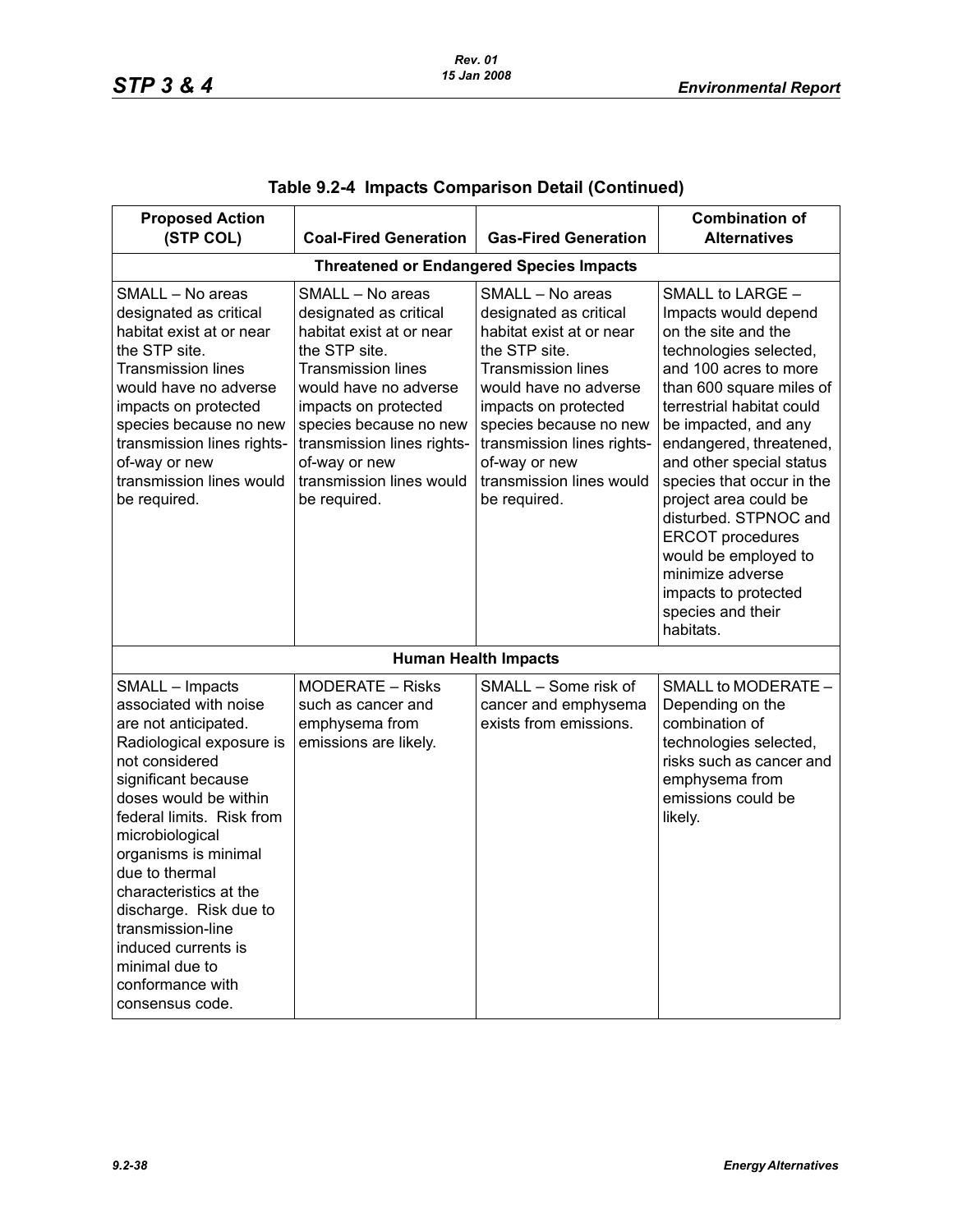| <b>Proposed Action</b><br>(STP COL)                                                                                                                                                                                             | <b>Coal-Fired Generation</b>                                                                                                          | <b>Gas-Fired Generation</b>                                                                                 | <b>Combination of</b><br><b>Alternatives</b>                                                                                                                                                                                                                                                                                       |  |  |
|---------------------------------------------------------------------------------------------------------------------------------------------------------------------------------------------------------------------------------|---------------------------------------------------------------------------------------------------------------------------------------|-------------------------------------------------------------------------------------------------------------|------------------------------------------------------------------------------------------------------------------------------------------------------------------------------------------------------------------------------------------------------------------------------------------------------------------------------------|--|--|
| <b>Socioeconomic Impacts</b>                                                                                                                                                                                                    |                                                                                                                                       |                                                                                                             |                                                                                                                                                                                                                                                                                                                                    |  |  |
| SMALL - Increase in<br>permanent workforce at<br>STP by 888 workers<br>could affect adjacent<br>counties.                                                                                                                       | SMALL - Increase in<br>permanent workforce at<br>STP by 315 workers<br>could affect surrounding<br>counties.                          | SMALL - Increase in<br>permanent workforce at<br>STP by 91 workers could<br>affect surrounding<br>counties. | SMALL-Given the<br>infinite number of<br>combinations of<br>alternatives that could be<br>pursued, it is impossible<br>to determine the size of<br>the permanent<br>workforce. It is likely<br>however, that the<br>workforce would be less<br>than or equal to the<br>permanent workforce<br>under the coal fired<br>alternative. |  |  |
|                                                                                                                                                                                                                                 |                                                                                                                                       | <b>Waste Management Impacts</b>                                                                             |                                                                                                                                                                                                                                                                                                                                    |  |  |
| SMALL - Non-<br>radiological impacts<br>would be negligible.<br>Radiological impacts<br>would be SMALL. All<br>radioactive wastes would<br>be managed according<br>to established laws,<br>regulations, and<br>exposure limits. | MODERATE - 109,000<br>tons of coal ash and<br>124,000 tons of scrubber<br>sludge would require 141<br>acres over the 40-year<br>term. | SMALL - Almost no<br>waste generation.                                                                      | SMALL to MODERATE -<br>Waste generation would<br>be dependent on the<br>combination of<br>technologies selected.<br>Many of the possible<br>technologies have no<br>waste streams while<br>others, like coal-fired<br>boilers, have substantial<br>waste streams.                                                                  |  |  |
| <b>Aesthetic Impacts</b>                                                                                                                                                                                                        |                                                                                                                                       |                                                                                                             |                                                                                                                                                                                                                                                                                                                                    |  |  |
| SMALL - Visual impacts<br>would be consistent with<br>the industrial nature of<br>the site.                                                                                                                                     | SMALL - Visual impacts<br>would be consistent with<br>the industrial nature of<br>the site.                                           | SMALL - Visual impacts<br>would be consistent with<br>the industrial nature of<br>the site.                 | SMALL to LARGE -<br>Visual impacts would be<br>dependent on the<br>combination of<br>technologies selected<br>and the location of the<br>site where the facilities<br>would be located.                                                                                                                                            |  |  |

|  |  | Table 9.2-4 Impacts Comparison Detail (Continued) |  |  |
|--|--|---------------------------------------------------|--|--|
|--|--|---------------------------------------------------|--|--|